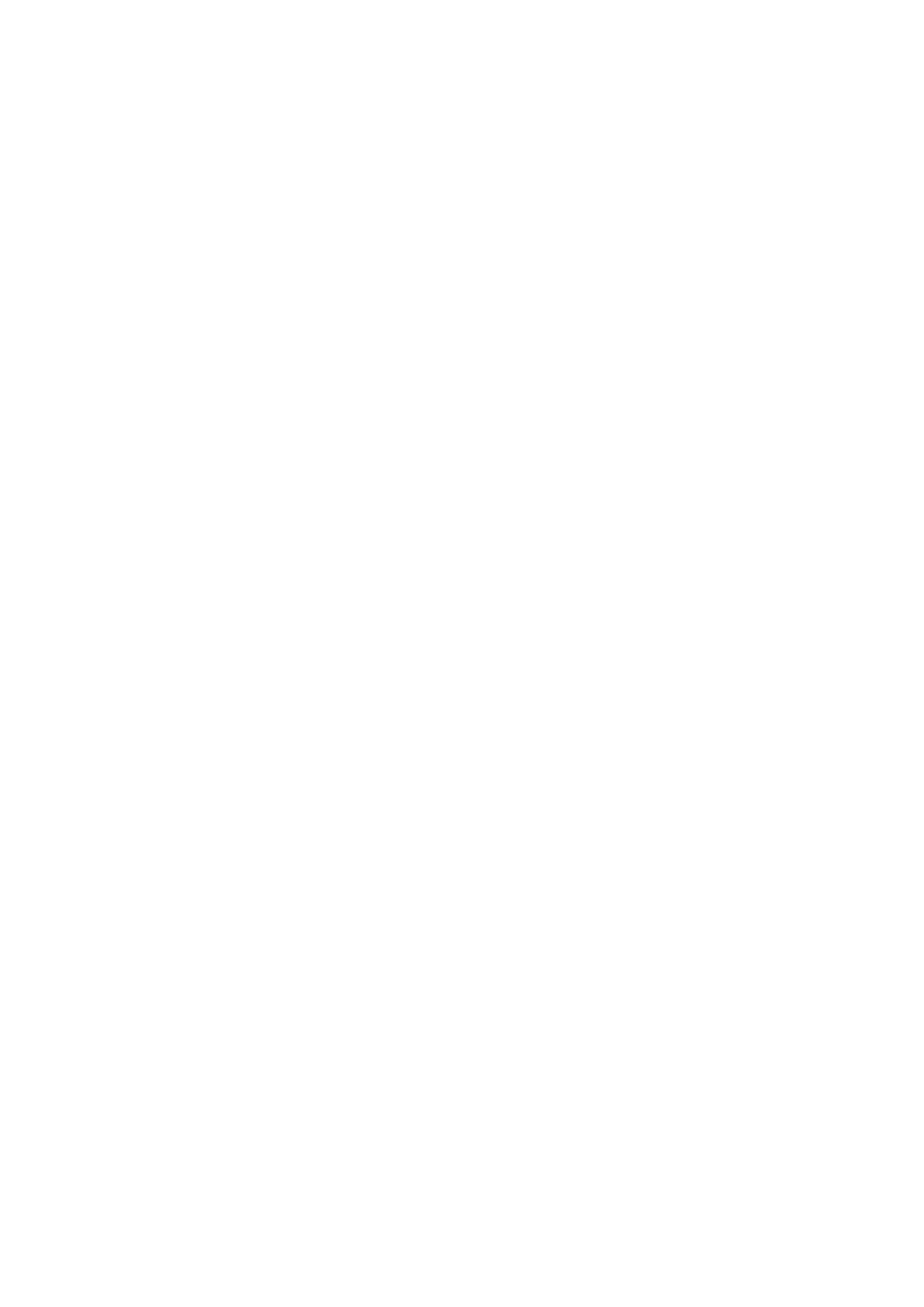### NOTE ON THE TEXT

A Discourse Concerning the Nature and Certainty of Sir Isaac Newton's Methods of Fluxions, and of Prime and Ultimate Ratios, by Benjamin Robins was first published by W. Innys and R. Manby (London, 1735). This original 1735 edition has been used as the copy text for the present edition.

This Discourse was subsequently included in Mathematical Tracts of the late Benjamin Robins Esq., edited by James Wilson, M.D., and published in London in 1761. There are certain small changes of wording and additional footnotes in this later posthumous edition; these have not been incorporated in the present edition.

The paragraphs in the original 1735 edition were unnumbered, and page references were used. This edition adopts the paragraph numbering employed in Mathematical Tracts of the late Benjamin Robins Esq, and replaces page references in the table of contents, in the body of the text, and in footnotes, with corresponding paragraph references.

The present text corrects the errata (in [21.], [23.] and [52.]) that were noted at the end of the original 1735 edition.

Two errata in [124.] have also been corrected; these were given by Robins in the October 1735 issue of The Present State of the Republick of Letters. The first sentence of this paragraph originally read as follows:

If there be two quantities, that are (one or both) continually varying, either by being continually augmented, or continually diminished; and if the proportion, they bear to each other, does by this means perpetually vary,...

In addition, some obvious errors in the original text have been corrected in this edition, many of which had also been corrected in *Mathematical Tracts of the late Benjamin Robins* Esq. These corrections are noted below.

In [10.], [60.] and [155.], page references have been replaced by paragraph references, as in the version reprinted in Mathematical Tracts of the late Benjamin Robins Esq.

In [17.], superfluous commas have been removed before the occurrences of  $x$  in the numerators of some of the fractions. (That such commas are superfluous is confirmed by the fact that they are absent on subsequent recurrences of these formulæ in the original text.)

In [25.], an occurrence of  $n-1$  has been corrected to  $\overline{n-1}$ . (This correction was made in Mathematical Tracts of the late Benjamin Robins Esq.)

In [25.] and [38.], the current usual form  $\left\langle -\right\rangle$  of the minus sign is used throughout, where the original 1735 edition employs (though not consistently) both '−' and a variant form, which takes the form of the letter  $'S'$  turned on its side.

In [60.] ' $x_n$ ' has been corrected to read ' $x^n$ '. (This correction was made in *Mathematical* Tracts of the late Benjamin Robins Esq.)

In [139.], the subformula ' $3\overline{AF + FG}$ ' has been corrected to read ' $3\overline{AF + FG}$ '. (This correction was made in Mathematical Tracts of the late Benjamin Robins Esq.)

iii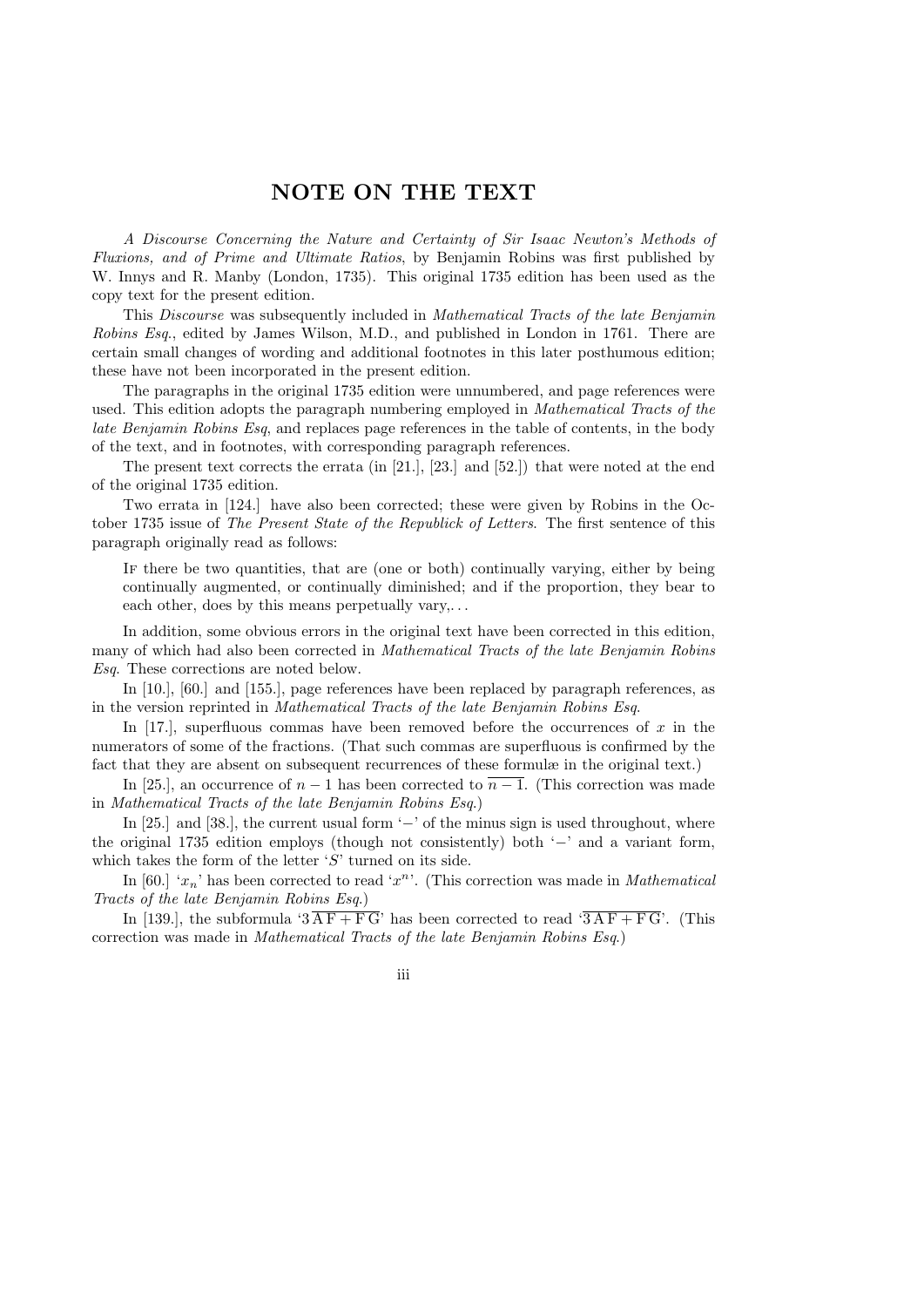In [141.], the subformula '3  $\overline{CF + FI}$ ' has been corrected to read ' $3\overline{CF + FI}$ '. (This correction was made in Mathematical Tracts of the late Benjamin Robins Esq.)

In [149.], the equation ' $x_3 - xy^2 + a_2z - b^3 = 0$ ' has been corrected so as to read  $(x^3 - xy^2 + a^2z - b^3 = 0)$ . (This correction was made in *Mathematical Tracts of the late* Benjamin Robins Esq.)

The following spellings, differing from modern British English, are employed in the original 1735 edition: streight, preceeding, compleat, center, Euclide, inabled, surprizing, remembred.

The treatise referred to in [1.] was identified by James Wilson in Mathematical Tracts of the late Benjamin Robins Esq., in a footnote, as 'Apollon. de Sectione Rationis, published by Dr. Halley at Oxford in 1706'.

Robins uses the notations  $AB q AB c$ ,  $AB qq$  to denote the square, cube, and fourth power respectively of a line segment such as A B. Analogous notation is adopted in Isaac Newton's Philosophiæ Naturalis Principia Mathematica.

Robins also employs the standard eighteenth century algebraic notation in which overlines are used for grouping terms within formulæ (where parentheses would today be employed).

> David R. Wilkins Dublin, June 2002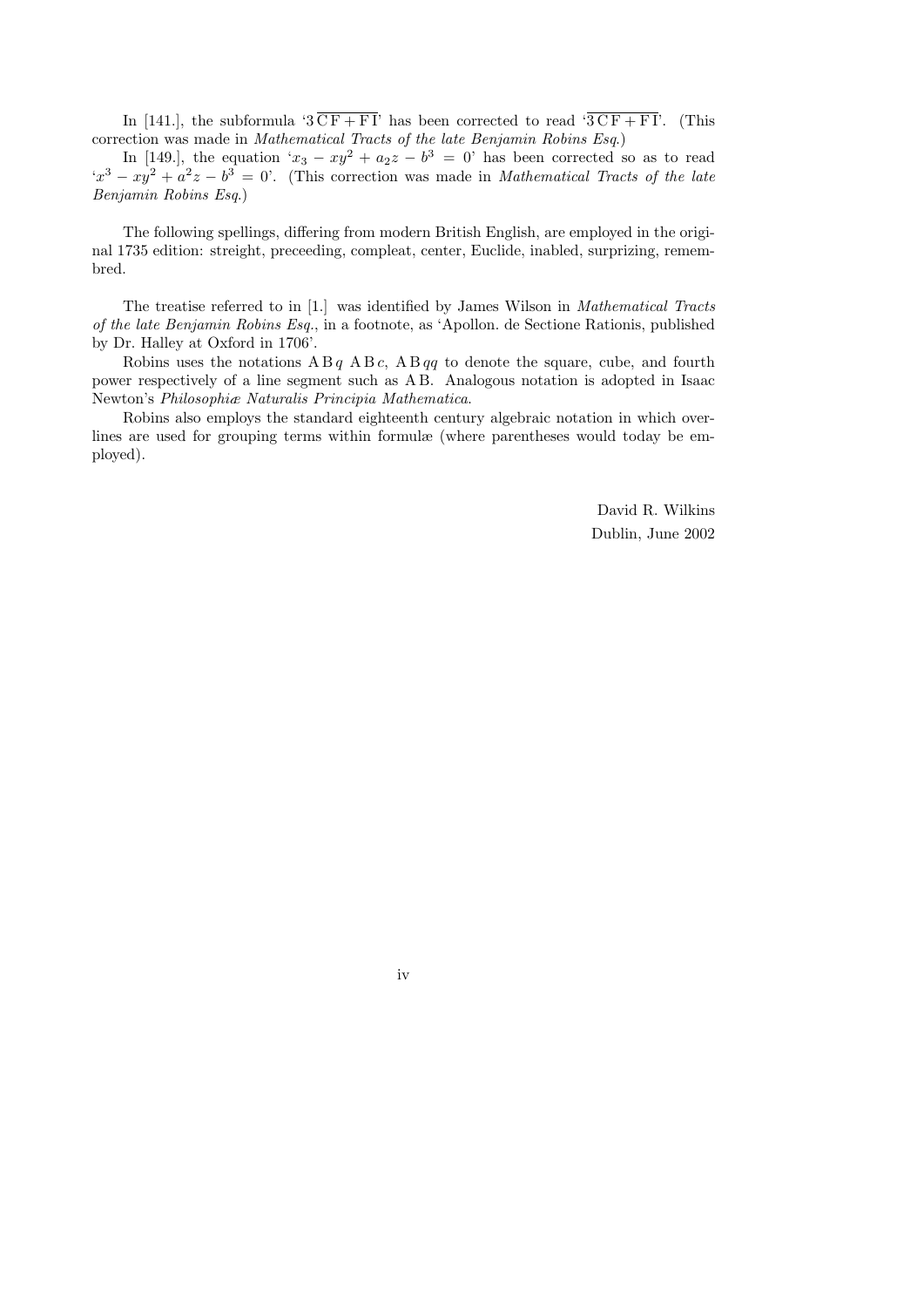A

DISCOURSE Concerning the NATURE and CERTAINTY OF Sir Isaac Newton's METHODS OF FLUXIONS, AND OF PRIME and ULTIMATE RATIOS.

BY BENJAMIN ROBINS, F.R.S.

LONDON:

 $\overline{a}$ 

Printed for W. Innys and R. Manby at the West-End of St. Paul's-Church-yard.

> MDCCXXXV. [Price One Shilling and Six-pence.]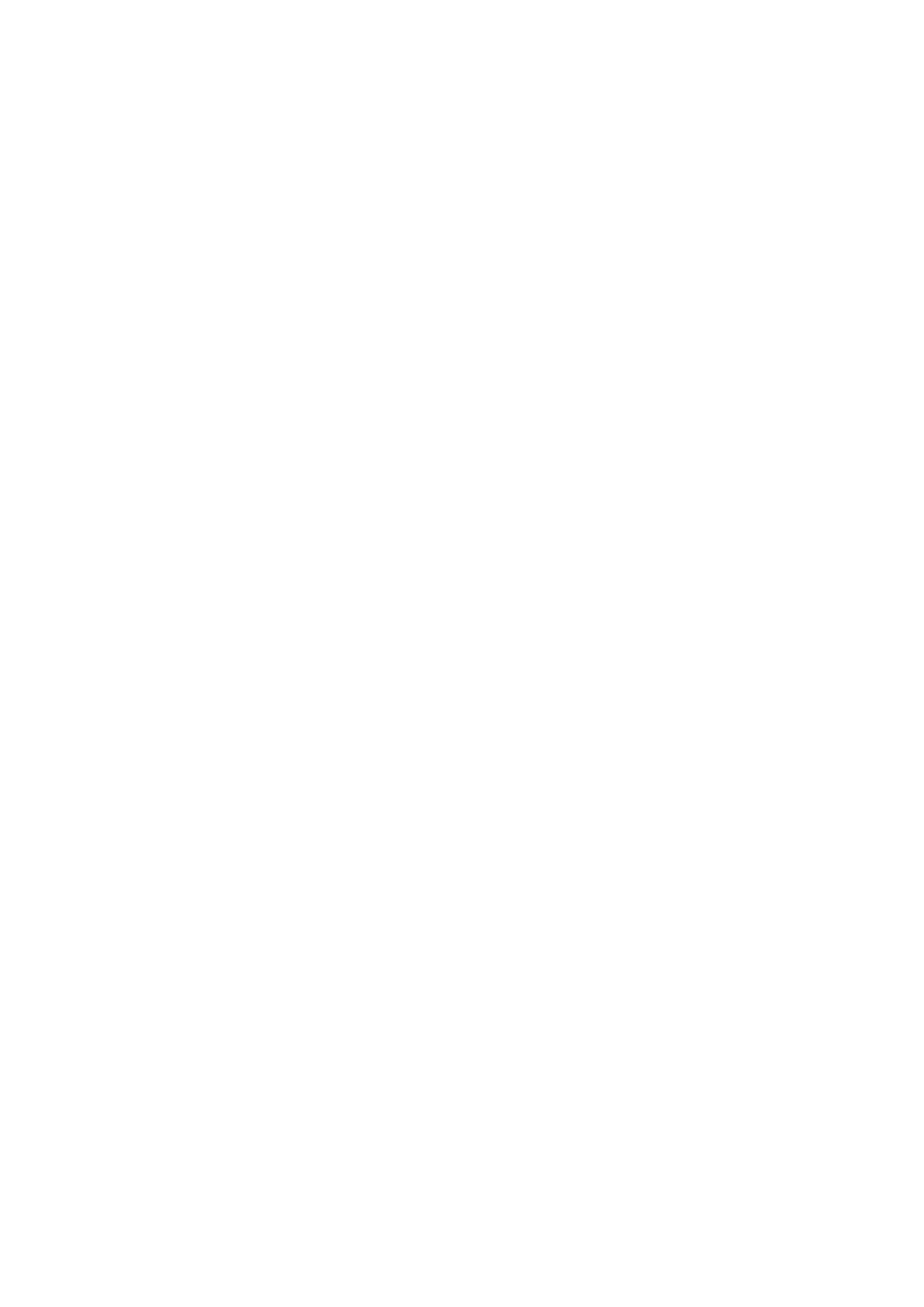### THE

## CONTENTS.

| INTRODUCTION: of the rise of these methods. $\ldots \ldots \ldots \ldots \ldots \ldots \ldots \ldots \ldots \ldots \ldots \ldots$ |  |
|-----------------------------------------------------------------------------------------------------------------------------------|--|
| Fluxions described, and when they are velocities in a literal sense, when in a figurative,                                        |  |
| explained.                                                                                                                        |  |
|                                                                                                                                   |  |
|                                                                                                                                   |  |
| The fluxions of simple powers demonstrated by exhaustions. $\ldots$ . $\ldots$ . $\ddots$ . $\ddot{\S}16$                         |  |
|                                                                                                                                   |  |
| The general method of finding all fluxions observed to depend on these two. $\dots\dots\dots\dots\dots\dots$                      |  |
| The application of fluxions to the drawing tangents to curve lines. $\ldots$ . $\dots$ . $\S42$                                   |  |
|                                                                                                                                   |  |
|                                                                                                                                   |  |
|                                                                                                                                   |  |
|                                                                                                                                   |  |
|                                                                                                                                   |  |
| Second fluxions applied to the comparing the curvature of curves. $\ldots$ . $\S 82$                                              |  |
| That fluxions do not imply any motion in their fluents, are the velocities only, wherewith the                                    |  |
| fluents vary in magnitude, and appertain to all subjects capable of such variation. $\ldots \ldots \$                             |  |
| Transition to the doctrine of prime and ultimate ratios. $\ldots$ . $\ldots$ . $\ldots$ . $\ldots$ . $\S 88$                      |  |
|                                                                                                                                   |  |
| The analogy betwixt the method of exhaustions, and the doctrine of prime and ultimate ratios.                                     |  |
|                                                                                                                                   |  |
|                                                                                                                                   |  |
|                                                                                                                                   |  |
| The ultimate proportion of two quantities assignable, though the quantities themselves have                                       |  |
|                                                                                                                                   |  |
| What is to be understood by the ultimate ratios of vanishing quantities, and by the prime                                         |  |
|                                                                                                                                   |  |
|                                                                                                                                   |  |
| Ultimate magnitudes defined. $\ldots \ldots \ldots \ldots \ldots \ldots \ldots \ldots \ldots \ldots \ldots \ldots \ldots \$       |  |
|                                                                                                                                   |  |
|                                                                                                                                   |  |
|                                                                                                                                   |  |
|                                                                                                                                   |  |
| This doctrine applied to the mensuration of curvilinear spaces. $\ldots$ . $\S132$                                                |  |
|                                                                                                                                   |  |
|                                                                                                                                   |  |
|                                                                                                                                   |  |

vii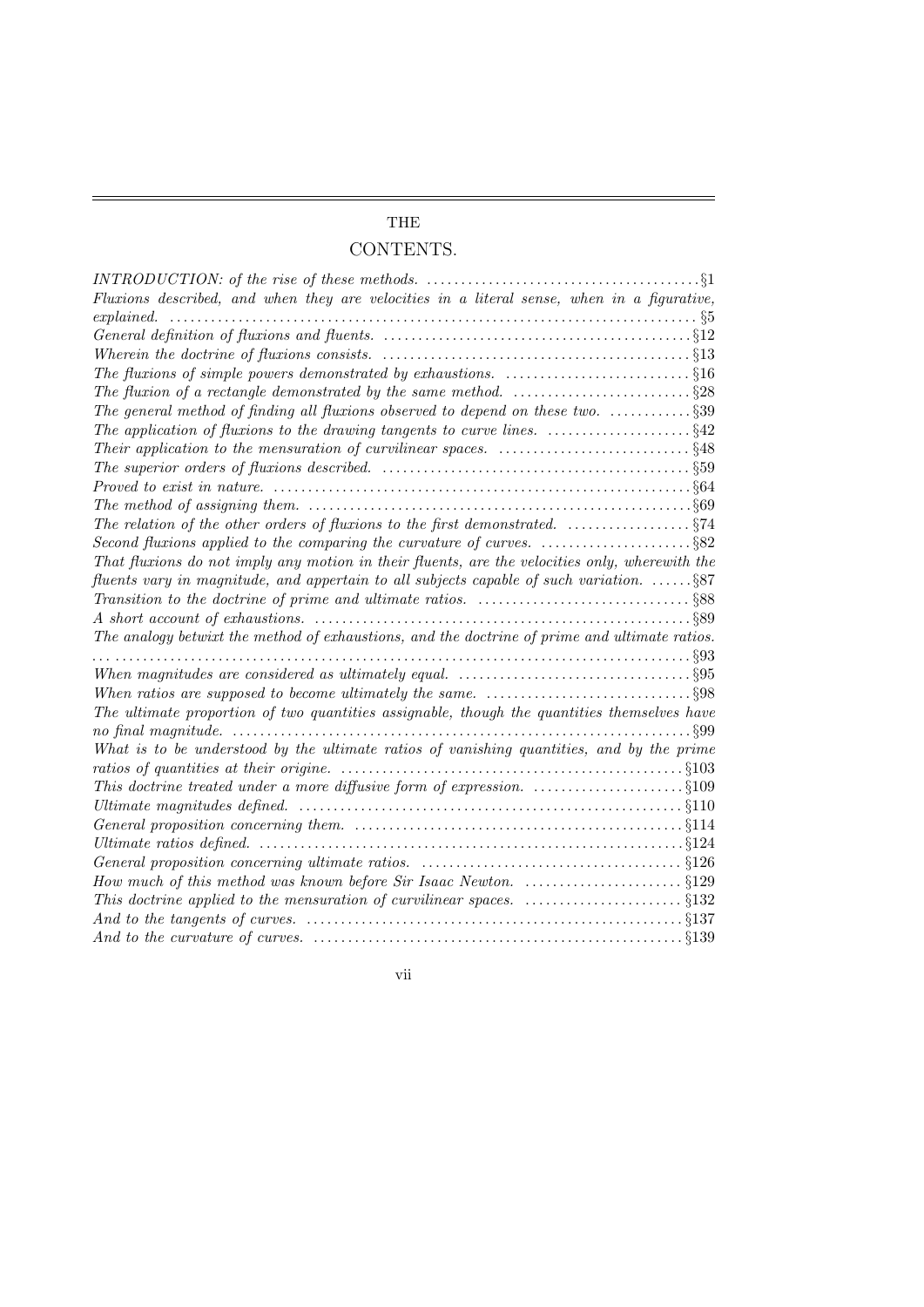| Sir Isaac Newton's demonstration of his rule for finding the fluxion of a power illustrated.      |  |
|---------------------------------------------------------------------------------------------------|--|
|                                                                                                   |  |
|                                                                                                   |  |
| Conclusion, wherein is explained the meaning of the word momentum, and the perfection             |  |
| shewn of Sir Isaac Newton's demonstration of the momentum of a rectangle; also the essential      |  |
| difference between the doctrine of prime and ultimate ratios, and that of indivisibles set forth. |  |
|                                                                                                   |  |

viii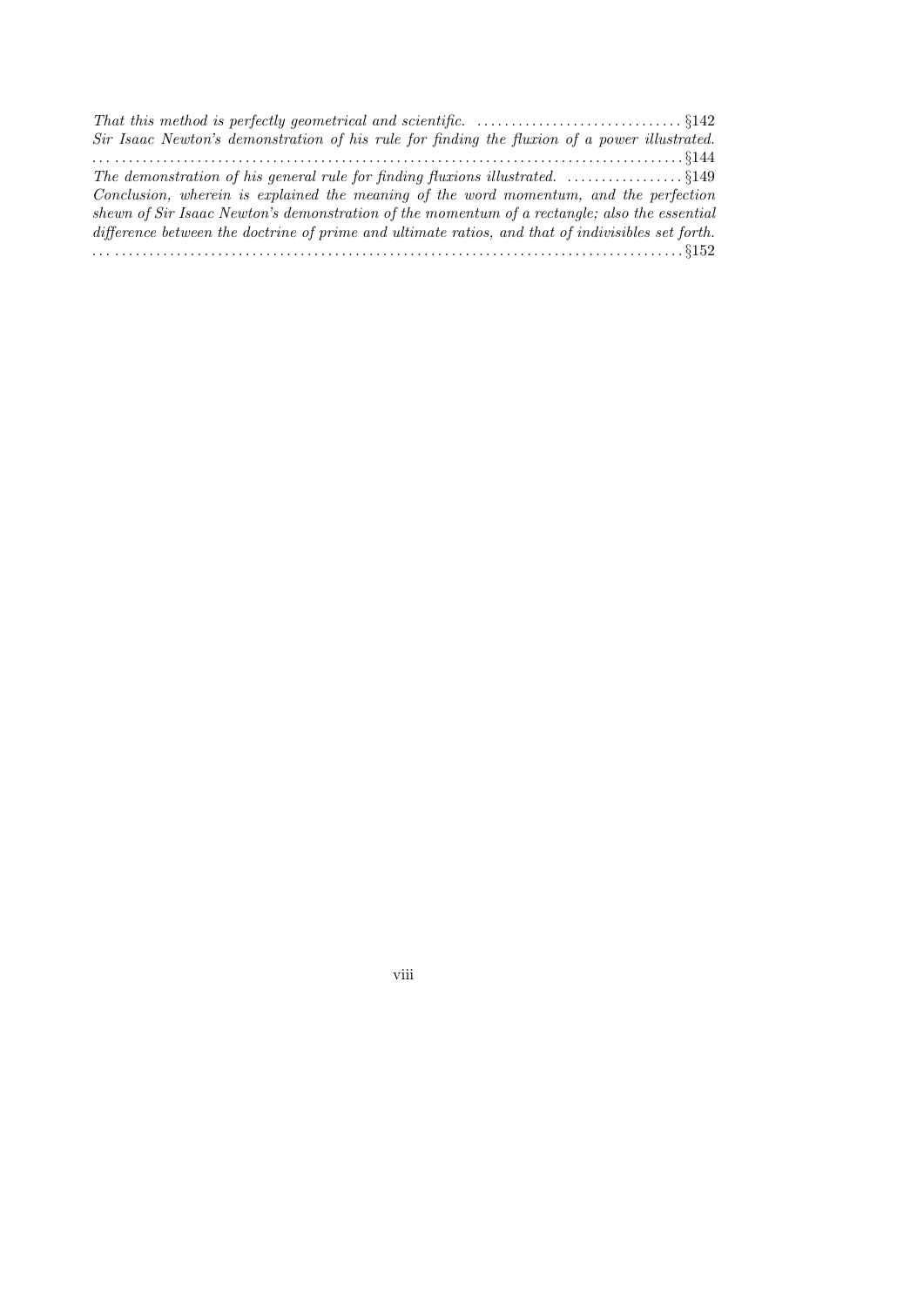#### INTRODUCTION.

[1.] From many propositions dispersed through the writings of the ancient geometers, and more especially from one whole treatise, it appears, that the process, by which they investigated the solutions of their problems, was for the most part the reverse of the method, whereby they demonstrated those solutions. But what they have delivered upon the tangents of curve lines, and the mensuration of curvilinear spaces, does not fall under this observation; for the analysis, they made use of in these cases, is no where to be met with in their works. In later times, indeed, a method for investigating such kind of problems has been introduced, by considering all curves, as composed of an infinite number of indivisible streight lines, and curvilinear spaces, as composed in the like manner of parallelograms. But this being an obscure and indistinct conception, it was obnoxious to error.

[2.] Sir Isac Newton therefore, to avoid the imperfection, with which this method of indivisibles was justly charg'd, instituted an analysis for these problems upon other principles. Considering magnitudes not under the notion of being increased by a repeated accession of parts, but as generated by a continued motion or flux; he discovered a method to compare together the velocities, wherewith homogeneous magnitudes increase, and thereby has taught an analysis free from all obscurity and indistinctness.

[3.] Moreover to facilitate the demonstrations for these kinds of problems, he invented a synthetic form of reasoning from the prime and ultimate ratios of the contemporaneous augments, or decrements of those magnitudes, which is much more concise than the method of demonstrating used in these cases by the ancients, yet is equally distinct and conclusive.

[4.] Of this analysis, called by Sir Isaac Newton his method of fluxions, and of his doctrine of prime and ultimate ratios, I intend to write in the ensuing discourse. For though Sir Isaac Newton has very distinctly explained both these subjects, the first in his treatise on the Quadrature of curves, and the other in his Mathematical principles of natural philosophy; yet as the author's great brevity has made a more diffusive illustration not altogether unnecessary; I have here endeavoured to consider more at large each of these methods; whereby, I hope, it will appear, they have all the accuracy of the strictest mathematical demonstration.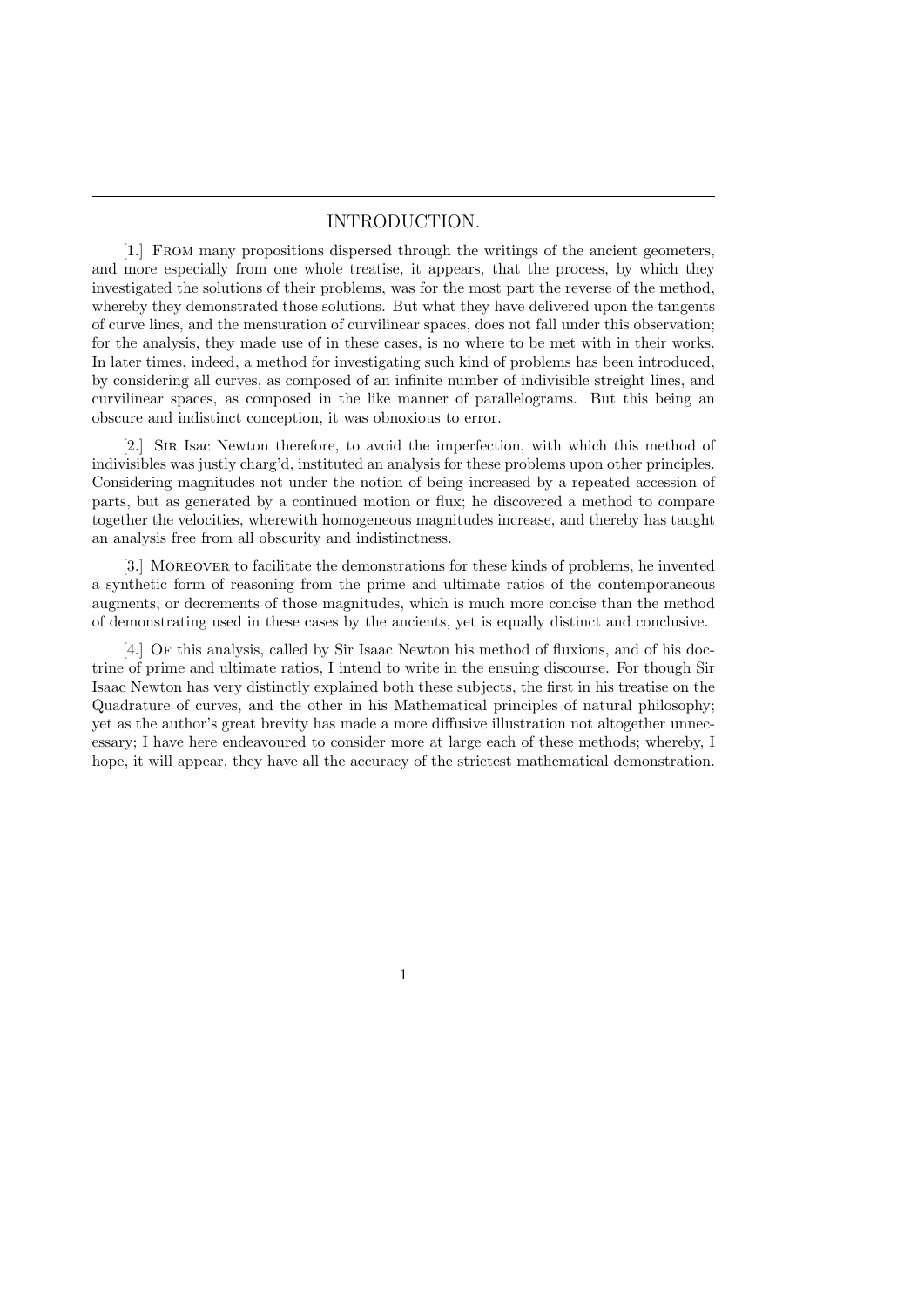## OF

### FLUXIONS.

[5.] In the method of fluxions geometrical magnitudes are not presented to the mind, as compleatly formed at once, but as rising gradually before the imagination by the motion of some of their extremes\*.

[6.] Thus the line A B may be conceived to be traced out gradually by a point moving on



from A to B, either with an equable motion, or with a velocity in any manner varied. And the velocity, or degree of swiftness, with which this point moves in any part of the line A B, is called the fluxion of this line at that place.



[7.] AGAIN, suppose two lines A B and A C to form a space unbounded towards B C; and upon A B a line D E to be erected.



\* Newt. Introd. ad Quad. Curv.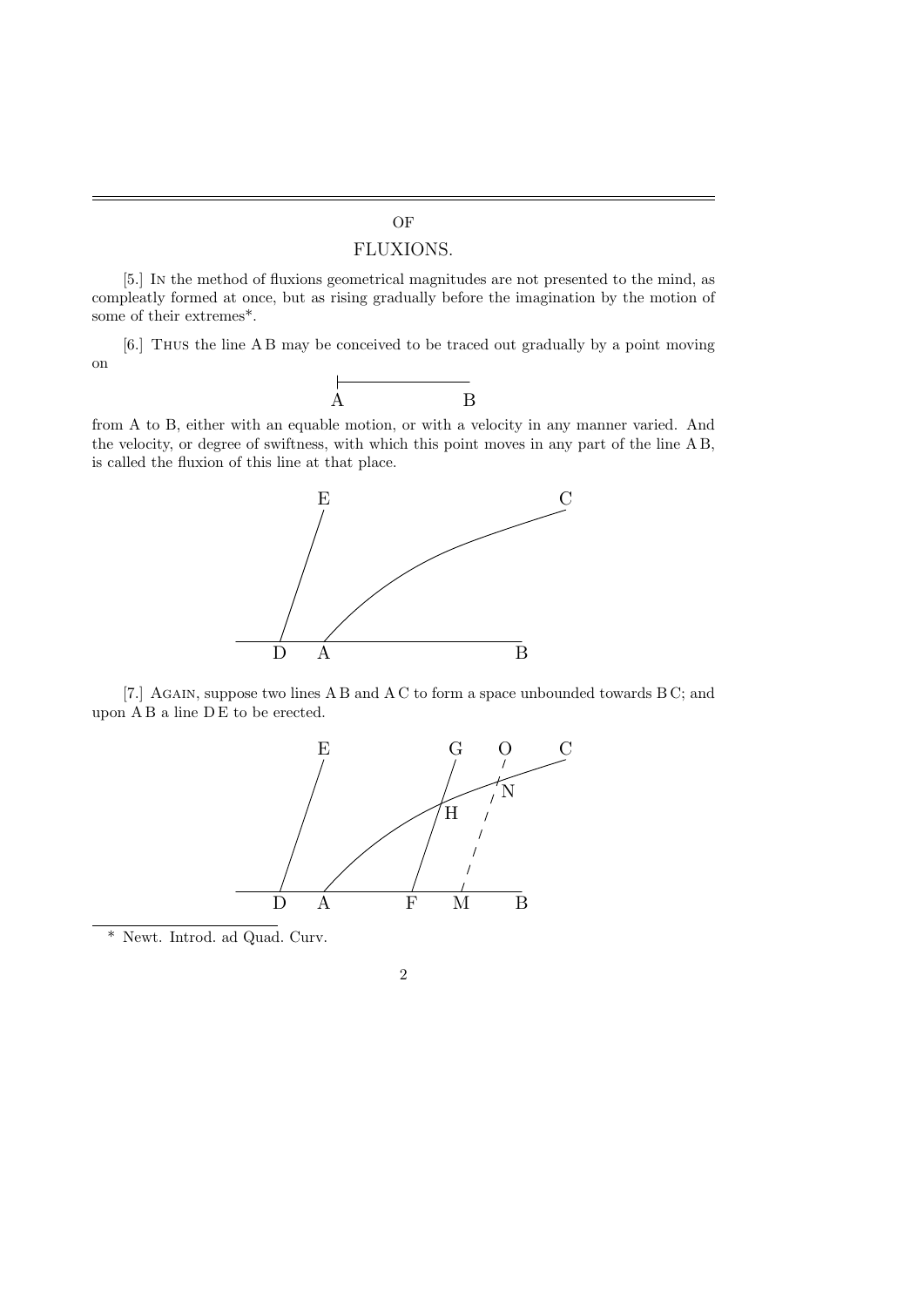[8.] Now, if this line D E be put in motion (suppose so as to keep always parallel to itself,) as soon as it has passed the point A, a space bounded on all sides will begin to appear between these three lines. For instance, when  $DE$  is moved into the situation  $FG$ , these three lines will include the space A F H. Here it is evident, that this space will increase faster or slower, according to the degree of velocity, wherewith the line D E shall move. It is also evident, that though the line D E should move with an even pace, the space A F H would not for that reason increase equably; but where the line A C was farthest distant from A B, the space A F H would increase fastest. Now the velocity or celerity, wherewith the space A F H at all times increases, is called the fluxion of that space.

[9.] Here it is obvious, that the velocity, wherewith the space augments, is not to be understood literally the degree of swiftness, with which either the line F G, or any other line or point appertaining to the curve actually moves; but as this space, while the line F G moves on uniformly, will increase more, in the same portion of time, at some places, than at others; the terms velocity and celerity are applied in a figurative sense to denote the degree, wherewith this augmentation in every part proceeds.



[10.] But we may divest the consideration of the fluxion of the space from this figurative phrase, by causing a point so to pass over any streight line I K, that the length I L measured out, while the line D E is moving from A to F shall augment in the same proportion with the space A F H. For this line being thus described faster or slower in the same proportion, as the space receives its augmentation; the velocity or degree of swiftness, wherewith the point describing this line actually moves, will mark out the degree of celerity, wherewith the space every where increases. And here the line IL will preserve always the same analogy to the space  $A F H$ , in so much, that, when the line  $D E$  is advanced into any other situation  $M N O$ , if IP be to IL in the proportion of the space  $A M N$  to the space  $A F H$ , the fluxion of the space at M N will be to the fluxion thereof at F H, as the velocity, wherewith the point describing the line  $IK$  moves at  $P$ , to the velocity of the same at  $L$ . And if any other space Q R S T be described along with the former by the like motion, and at the same time a line VW, so that the portion VX shall always have to the length IL the same proportion, as the space  $Q R S T$  bears to the space  $A F H$ ; the fluxion of this latter space at TS will be to the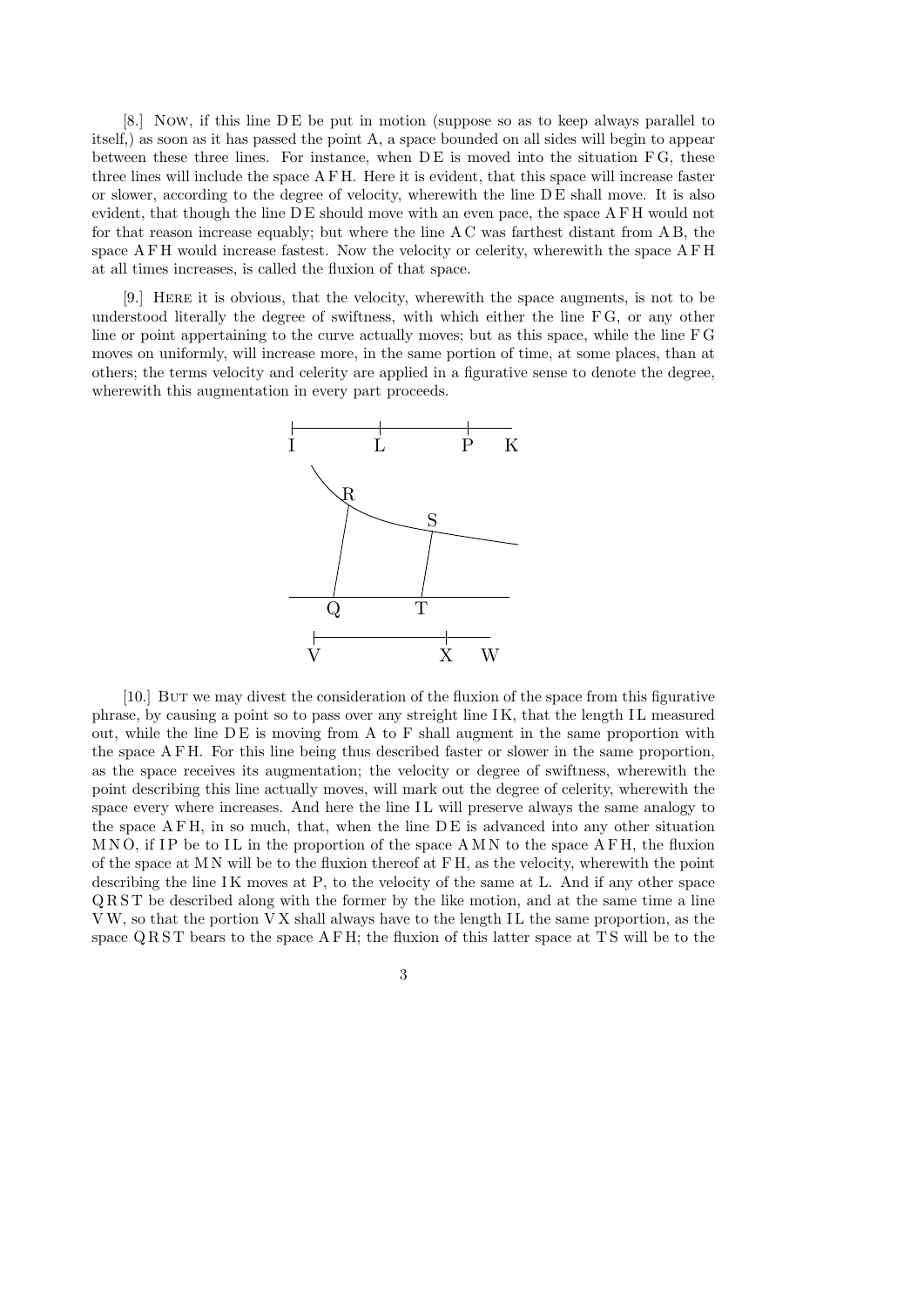fluxion of the former at FH, as the velocity, wherewith the line VW is described at X, to the velocity, wherewith the line IK is described at L. It will hereafter appear, that in all the applications of fluxions to geometrical problems, where spaces are concerned, nothing more is necessary, than to determine the velocity, wherewith such lines as these are described\*.

[11.] In the same manner may a solid space be conceived to augment with a continual flux, by the motion of some plane, whereby it is bounded; and the velocity of its augmentation (which may be estimated in like manner) will be the fluxion of that solid.

[12.] Fluxions then in general are the velocities, with which magnitudes varying by a continued motion increase or diminish; and the magnitudes themselves are reciprocally called the fluents of those fluxions†.

[13.] And as different fluents may be understood to be described together in such manner, as constantly to preserve some one known relation to each other; the doctrine of fluxions teaches, how to assign at all times the proportion between the velocities, wherewith homogeneous magnitudes, varying thus together, augment or diminish.

[14.] This doctrine also teaches on the other hand, how from the relation known between the fluxions, to discover what relation the fluents themselves bear to each other.

[15.] It is by means of this proportion only, that fluxions are applied to geometrical uses; for this doctrine never requires any determinate degree of velocity to be assigned for the fluxion of any one fluent. And that the proportion between the fluxions of magnitudes is assignable from the relation known between the magnitudes themelves, I now proceed to shew.



[16.] In the first place, let us suppose two lines A B and C D to be described together by two points, one setting out from A, and the other from C, and to move in such manner, that if A E and C F are lengths described in the same time, C F shall be analogous to some power of A E, that is, if A E be denoted by the letter x, then C F shall always be denoted by  $\frac{x^n}{x^n}$  $\frac{a^{n-1}}{a^{n-1}}$ where a represents some given line, and  $n$  any number whatever. Here, I say, the proportion between the velocity of the point moving on A B to the velocity of that moving on C D, is at all times assignable.

[17.] For let any other situations, that these moving points shall have at the same instant of time, be taken, either farther advanced from E and F, as at G and H, or short of the same, as at I and K; then if EG be denoted by  $e$ , CH, the length passed over by the

<sup>\*</sup>  $\S$  49.]

<sup>†</sup> Motuum vel incrementorum velocitates nominando fluxiones, & quantitates genitas nominando fluentes. Newton. Introd. ad Quadr. Curv.

<sup>4</sup>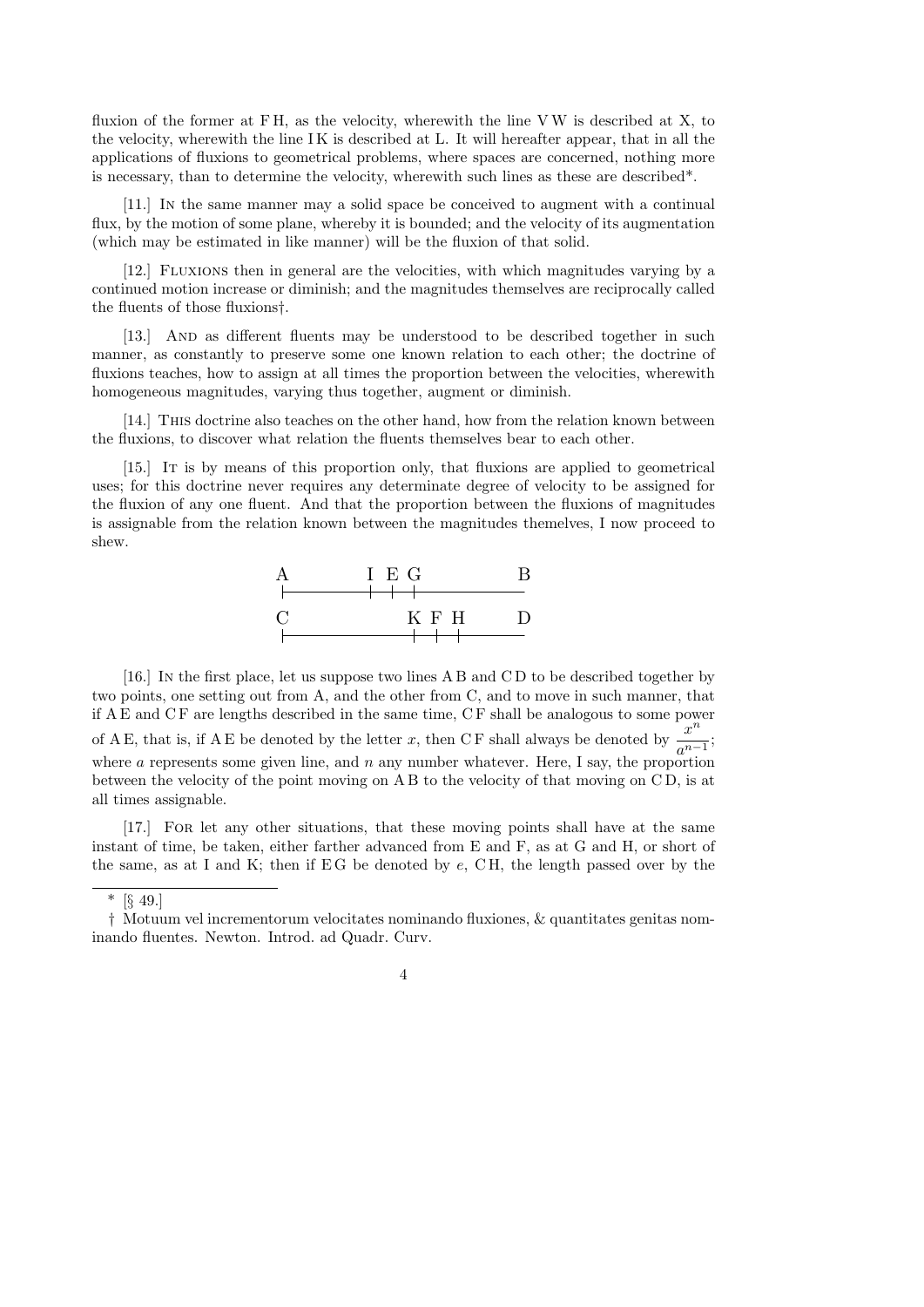point moving on the line C D, while the point in the line A B has passed from A to G, will be expressed by  $\frac{x+e}{x^2-1}$  $\frac{a^{n-1}}{a^{n-1}}$ ; and if EI be denoted by e, CK, the length passed over by the point moving on the line C D, while the point moving in A B has got only to I, will be denoted by  $\overline{x-e}$ <sup>n</sup>  $\frac{a^{n-1}}{a^{n-1}}$ : or reducing each of these terms into a series, CH will be denoted by

$$
\frac{x^n}{a^{n-1}} + \frac{nx^{n-1}e}{a^{n-1}} + \frac{n \times (n-1)x^{n-2}ee}{2a^{n-1}} + \frac{n \times (n-1) \times (n-2)x^{n-3}e^3}{6a^{n-1}} + \&c.
$$

and C K by

$$
\frac{x^n}{a^{n-1}} - \frac{nx^{n-1}e}{a^{n-1}} + \frac{n \times \overline{n-1} x^{n-2}ee}{2a^{n-1}} - \frac{n \times \overline{n-1} \times \overline{n-2} x^{n-3}e^3}{6a^{n-1}} + \&c.
$$

Hence all the terms of the former series, except the first term, viz.

$$
\frac{nx^{n-1}e}{a^{n-1}} + \frac{n \times \overline{n-1} x^{n-2}ee}{2a^{n-1}} + \&c.
$$

will denote FH; and all the latter series, except the first term, *viz.* 

$$
\frac{nx^{n-1}e}{a^{n-1}} - \frac{n \times \overline{n-1} x^{n-2}ee}{2a^{n-1}} + \&c.
$$

will denote KF.

[18.] WHEN the number  $n$  is greater than unite, while the line A B is described with a uniform motion, the point, wherewith C D is described, moves with a velocity continually accelerated, for if  $IE$  be equal to  $EG$ ,  $FH$  will be greater than  $KF$ .

[19.] Now here, I say, that neither the proportion of F H to E G, nor the proportion of  $KF$  to  $IE$  is the proportion of the velocity, which the point moving on  $CD$  has at  $F$ , to the uniform velocity, wherewith the point moves on the line A B. For, while that point is advanced from E to G, the point moving on C D has passed from F to H, and has moved through that space with a velocity continually accelerated; therefore, if it had moved during the same interval of time with the velocity, it has at F, uniformly continued, it would not have passed over so long a line; consequently FH bears a greater proportion to EG, than what the velocity, which the point moving on CD has at F, bears to the velocity of the point moving uniformly on A B.

[20.] In like manner  $KF$  bears to IE a less proportion than that, which the velocity of the point in C D has at F, to the velocity of that in A B. For as the point in C D, in moving from K to F, proceeds with a velocity continually accelerated; with the velocity, it has acquired at F, if uniformly continued, it would describe in the same space of time a line longer than KF.

[21.] In the last place I say, that no line whatever, that shall be greater or less than the line represented by the second term of the foregoing series (*viz.* the term  $\frac{nx^{n-1}e}{n-1}$  $\frac{a^{n}}{a^{n-1}}$ ) will bear to the line denoted by  $e$  the same proportion, as the velocity, wherewith the point moves at F, bears to the velocity of the point moving in the line A B; but that the velocity at F is to that at E as  $\frac{nx^{n-1}e}{n-1}$  $\frac{x^{n}}{a^{n-1}}$  to e, or as  $nx^{n-1}$  to  $a^{n-1}$ .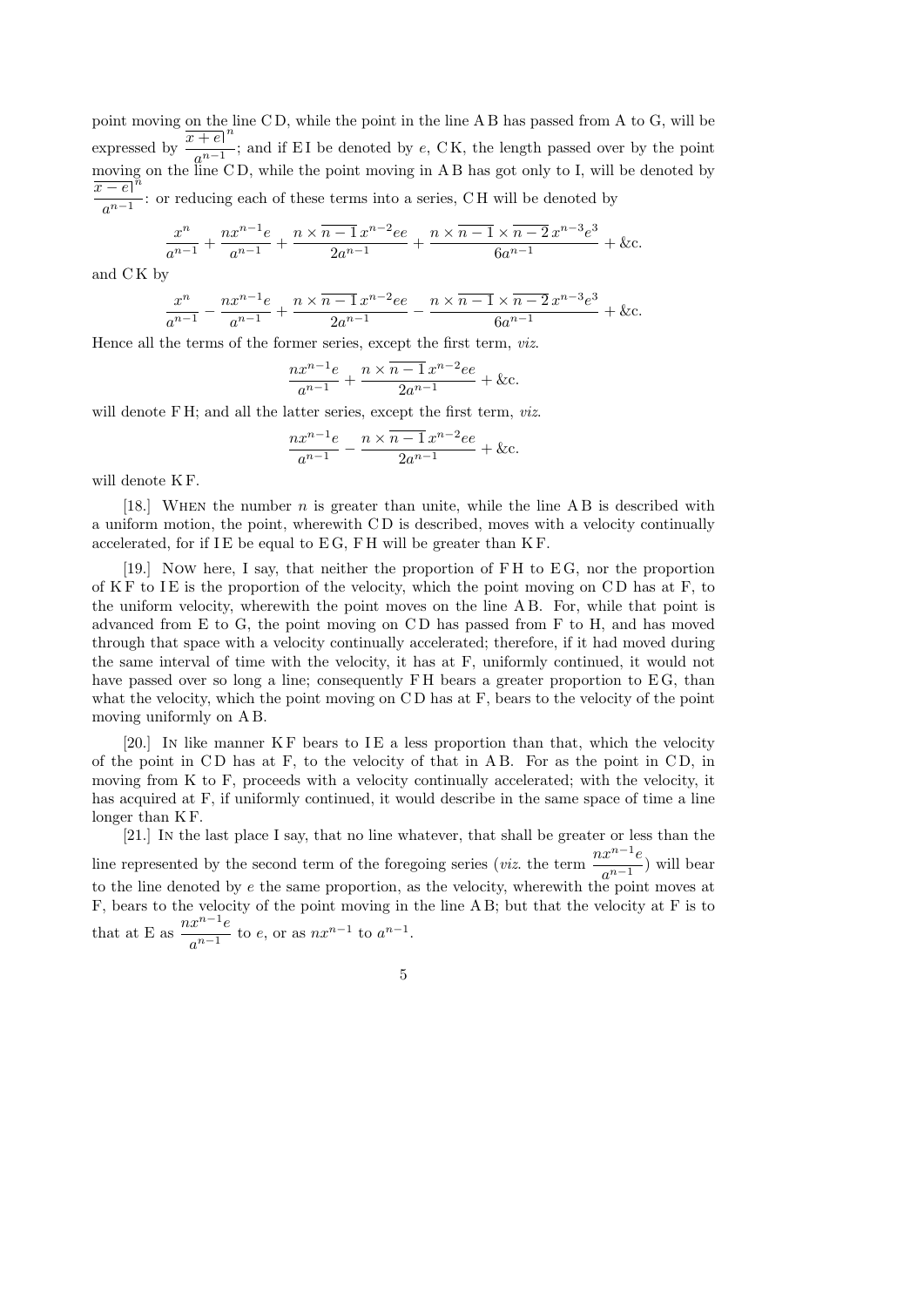[22.] If possible let the velocity at F bear to the velocity at E a greater ratio than this, suppose the ratio of  $p$  to  $q$ .

[23.] In the series, whereby CH is denoted, the line  $e$  can be taken so small, that any term proposed in the series shall exceed all the following terms together; so that the double of that term shall be greater than the whole collection of that term, and all that follow. Again, by diminishing e, the ratio of the second term in this series to twice the third, that is, of  $\sum_{n=0}^{\infty}$ n<sup>n</sup>−1<sub>e</sub>  $\frac{a^{n-1}}{a^{n-1}}$  to  $n \times \overline{n-1} x^{n-2} e$ e  $\frac{1}{a^{n-1}}$  or the ratio of x to  $\overline{n-1} \times e$ , shall be greater than any, that shall be proposed; consequently the line  $e$  may be taken so small, that twice the third term, that is  $n \times \overline{n-1} x^{n-2} e$ e  $\frac{1}{a^{n-1}}$ , shall be greater than all the terms following the second, and also, that the ratio of  $\frac{nx^{n-1}e}{n-1}$  $\frac{1}{a^{n-1}} +$  $n \times \overline{n-1} x^{n-2} e$ e  $n-2$  $\frac{-1}{a^{n-1}}x^{n-2}ee$  to e shall less exceed the ratio of  $\frac{nx^{n-1}e}{a^{n-1}}$  $\frac{a^{n}}{a^{n-1}}$  to e, than any other ratio, that can be proposed. Therefore let the ratio of  $\frac{nx^{n-1}e}{n-1}$  $\frac{1}{a^{n-1}} +$  $\sum_{n=1}^{\infty} \frac{1}{n} x^{n-2} e^{\alpha}$  $\frac{1}{a^{n-1}}$  to e be less than the ratio of p to q; then, if  $\frac{n \times (n-1)x^{n-2}e^{-x}}{n-1}$  $\frac{1}{a^{n-1}}$  be also greater than the third and all the following terms of the series, the ratio of the series  $\frac{nx^{n-1}e}{n-1}$  $\frac{a^{n-1}}{a^{n-1}} +$  $n \times \overline{n-1} \, x^{n-2} e$ e  $\frac{2a^{n-1}}{2a^{n-1}} + \&c.$ to e, that is, the ratio of FH to EG shall be less than the ratio of p to q, or of the velocity at F to the velocity at E, which is absurd; for it has above been shewn, that the first of these ratios is greater than the last. Therefore the velocity at F cannot bear to the velocity at E any greater proportion than that of  $\frac{nx^{n-1}e}{n-1}$  $\frac{a^{n-1}}{a^{n-1}}$  to e. [24.] On the other hand, if possible, let the velocity at F bear to the velocity at E a less

ratio than that of  $\frac{nx^{n-1}e}{n-1}$  $\frac{a^{n-1}}{a^{n-1}}$  to e: let this latter ratio be that of r to s.

[25.] In the series whereby C K is denoted, e may be taken so small, that any one term proposed shall exceed the whole sum of all the following terms, when added together. Therefore let e be taken so small, that the third term  $\frac{n \times \overline{n-1} x^{n-2} e e}{2 n-1}$  $\frac{2a^{n-1}}{2a^{n-1}}$  exceed all the following terms  $n \times \overline{n-1} \times \overline{n-2} x^{n-3} e^3$  $\frac{6a^{n-1}}{6a^{n-1}},$  $n \times \overline{n-1} \times \overline{n-2} \times \overline{n-3} x^{n-4} e^4$  $\frac{24a^{n-1}}{24a^{n-1}}$ , &c. added together. But e may also be so small, that the ratio of  $\frac{nx^{n-1}e}{n-1}$  $\frac{a^{n-1}}{a^{n-1}}$  to  $n \times \overline{n-1} x^{n-2} e$ e  $\frac{1}{a^{n-1}}$ , the double of the third term, shall be greater than any ratio, that can be proposed; and the ratio of  $\frac{nx^{n-1}e}{n-1}$ a  $\frac{e}{n-1}$  –  $n \times \overline{n-1} \, x^{n-2} e$ e  $\frac{-1}{a^{n-1}}x^{n-2}ee$  to e shall come less short of the ratio of  $\frac{nx^{n-1}e}{a^{n-1}}$  $\frac{a^{n-1}}{a^{n-1}}$  to e, than any other ratio, that can be named. Therefore let this ratio exceed the ratios of r to s; then the term  $n \times \overline{n-1} x^{n-2} e$ e  $\frac{1}{2a^{n-1}}$  exceeding the whole sum of all the following terms in the series denoting CK, the whole series  $\frac{nx^{n-1}e}{n-1}$  $\frac{x^{n-1}e}{a^{n-1}} - \frac{n \times \overline{n-1} \, x^{n-2}ee}{2a^{n-1}}$  $\frac{2a^{n-1}}{2a^{n-1}} + \&c.$  or KF, will in every case bear to e, or EI a greater ratio than that of r to  $s$ , or of the velocity at F to the velocity at E, which is absurd. For it has above been shewn, that the first of these ratios is less than the last.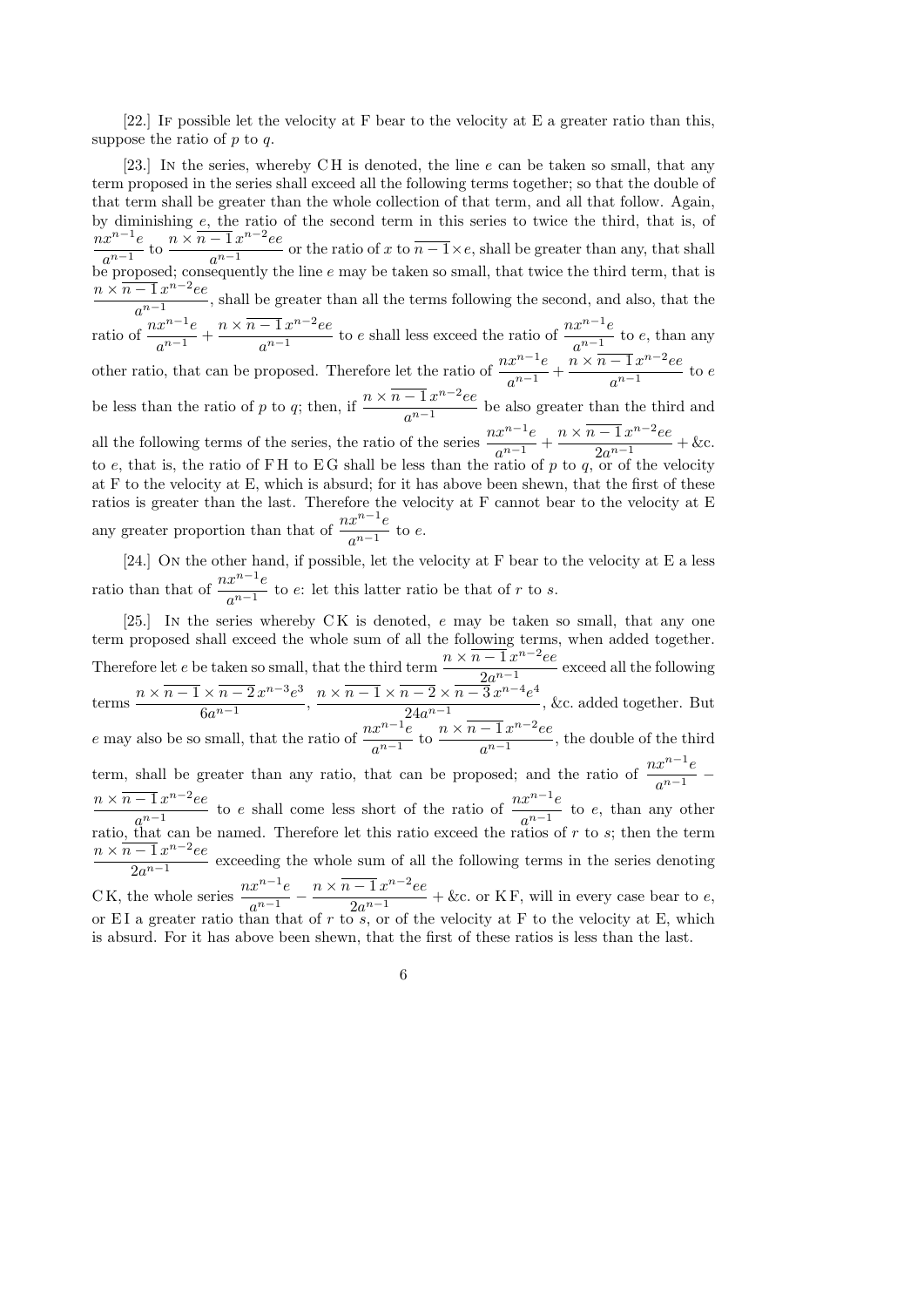[26.] If n be less than unite, the point in the line CD moves with a velocity continually decreasing; and if  $n$  be a negative number, this point moves backwards. But in all these cases the demonstration proceeds in like manner.

[27.] Thus have we here made appear, that from the relation between the lines A E and C F, the proportion between the velocities, wherewith they are described, is discoverable; for we have shewn, that the proportion of  $nx^{n-1}$  to  $a^{n-1}$  is the true proportion of the velocity, wherewith CF, or  $\frac{x^n}{x-1}$  $\frac{a}{a^{n-1}}$  augments, to the velocity, wherewith A E, or x is at the same time augmented.



[28.] AGAIN, in the three lines  $\overline{AB}$ ,  $\overline{CD}$ ,  $\overline{EF}$ , where the points A, C, E are given, let us suppose G, H and I to be three contemporary positions of the points, whereby the three lines A B, C D, E F are respectively described; and let the motion of the point describing the line EF be so regulated with regard to the motion of the other two points, that the rectangle under EI and some given line may be always equal to the rectangle under A G and C H. Here from the velocities, or degrees of swiftness, wherewith the points describing A B and CD move, the degree of swiftness, wherewith the point describing EF moves, may be determined.

[29.] The points moving on the lines A B, C D may either move both the same way, or one forwards and the other backwards.

[30.] In the first place suppose them to move the same way, advancing forward from A and C; and since some given line forms with EI a rectangle equal to that under A G and CH, suppose  $Q T \times E I = AG \times CH$ ; then, if K, L, M are contemporary positions of the points moving on the lines A B, C D, E F, when advanced forward beyond G, H and I; and N, O, P, three other contemporary positions of the same points, before they are arrived at G, H and I;  $\mathrm{Q} \mathrm{T} \times \mathrm{E} \mathrm{M}$  will also be  $= \mathrm{A} \mathrm{K} \times \mathrm{C} \mathrm{L}$ , and  $\mathrm{Q} \mathrm{T} \times \mathrm{E} \mathrm{P} = \mathrm{A} \mathrm{N} \times \mathrm{C} \mathrm{O}$ ; therefore the rectangle under IM (the difference of the lines EI and EM) and QT will be  $= A K \times H L + CH \times G K$ , and  $IP \times QT = AN \times HO + CH \times GN$ .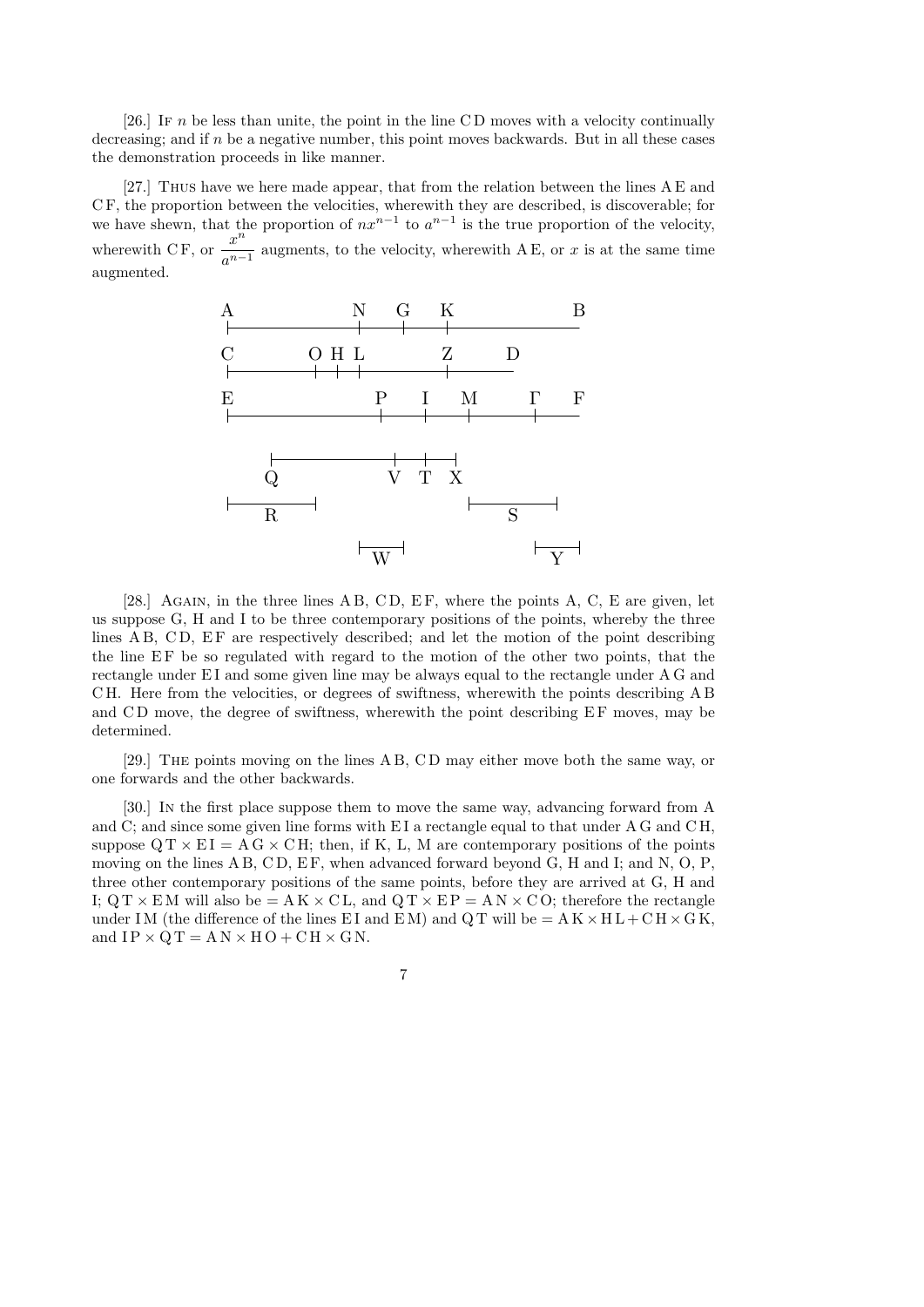[31.] Here the proportion of the velocity, which the point moving on A B has at G, to that, which the point moving on C D has at H, may either keep always the same, or continually vary, and one of these velocities, suppose that of the point moving on the line C D, have to the other a proportion gradually augmenting; that is, if N G and G K are equal, H L shall either be equal to O H or greater. Here, since  $IM \times QT$  is  $= AK \times HL + CH \times GK$ , and  $IP \times QT = AN \times HO + CH \times GN$ , where  $CH \times GK$  is  $= CH \times GN$  and  $AK \times HL$  in both cases greater than  $AN \times HO$ , IM will be greater than IP; in so much that in both these cases the velocity of the point, wherewith the line EF is described, will have to the velocity of the point moving on A B a proportion, gradually augmenting. Here therefore the line I M will bear to  $G K$  a greater proportion, than the velocity of the point moving on the line  $E F$ , when at I, bears to the velocity of the point moving on the line A B, when at G: and the line PI will have a less proportion to NG, than the velocity, which the point moving on the line E F, has at I, to the velocity, which the point moving on the line A B has at G.

[32.] Now let R be to S as the velocity, which the point moving on A B has at G, to the velocity, which the point moving on C D has at H; then I say, that the velocity, which the point moving on EF has at I, will be to the velocity, which the point moving on AB has at G, as  $A G \times S + CH \times R$  to  $Q T \times R$ .

[33.] If possible let the velocity, which the point moving on EF has at I, be to the velocity, which the point moving on A B has at G, as  $AG \times S + CH \times R$  to the rectangle under R and some line Q V less than Q T.

[34.] TAKE W to GK in the ratio of S to R; then will  $A G \times S + C H \times R$  be to  $R \times Q V$  as  $A G \times W + C H \times G K$  to  $Q V \times G K$ . Here, because the ratio of the velocity of the point moving on the line C D to the velocity of the point moving on A B either remains constantly the same, or gradually augments,  $W$  is either equal to  $HL$  or less; but when it is less, by diminishing H L the ratio of W to H L may become greater than any ratio, that can be proposed, short of the ratio of equality. The like is true of the ratio of A G to A K by the diminution of GK. Therefore let GK and HL be so diminished, that the ratio of  $A G \times W$  to  $A K \times H L$ shall be greater than the ratio of QV to QT; then the ratio of  $A G \times W + CH \times GK$  to  $AK \times HL + CH \times GK$ , that is, to  $QT \times IM$  is greater than the ratio of QV to QT or of  $Q V \times I M$  to  $Q T \times I M$ ; therefore  $A G \times W + C H \times G K$  is greater than  $Q V \times I M$ ; and the ratio of  $A G \times W + C H \times G K$  to  $Q V \times G K$  is greater than the ratio of  $Q V \times I M$  to  $Q V \times G K$ , or of IM to GK; but the ratio of IM to GK is greater than that of the velocity, which the point moving on  $EF$  has at I, to the velocity, which the point moving on  $\overline{AB}$  has at  $\overline{G}$ ; therefore the ratio of  $A G \times W + CH \times G K$  to  $Q V \times G K$ , or that of  $A G \times S + CH \times R$  to  $Q V \times R$ , still more exceeds the ratio of the velocity at I to the velocity at G; and consequently the ratio of the velocity at I to the velocity at G is not greater than that of  $A G \times S + C H \times R$ to  $Q T \times R$ .

[35.] AGAIN, if possible let the velocity, which the point moving on EF has at I, be to the velocity, which the point moving on A B has at G, as  $AG \times S + CH \times R$  to the rectangle under R and some line  $QX$  greater than  $QT$ .

[36.] HERE let Y be to NG as S to R; then will  $AG \times S + CH \times R$  be to  $R \times QX$ as  $AG \times Y + CH \times NG$  to  $QX \times NG$ . But Y will be either greater than HO, or equal to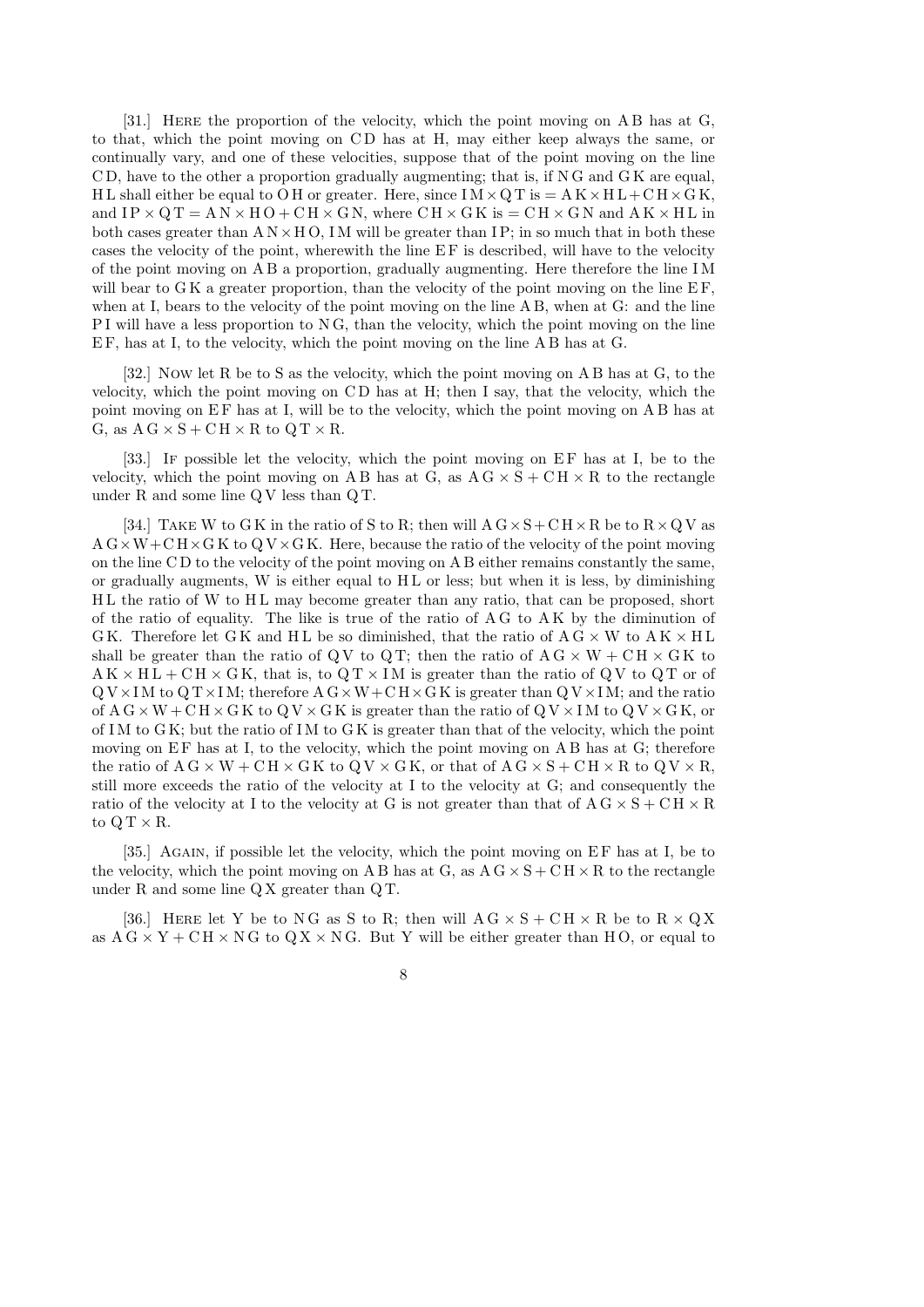it, and when greater, by diminishing  $H O$ , the ratio of Y to  $H O$  may become less than any ratio, that can be proposed, greater than the ratio of equality. The like is true of the ratio of A G to A N by the diminution of N G. Therefore let N G and H O be so diminished, that the ratio of  $AG \times Y$  to  $AN \times HO$  shall be less than the ratio of  $QX$  to  $QT$ ; then the ratio of  $A G \times Y + C H \times N G$  to  $A N \times H O + C H \times N G$ , that is, to  $Q T \times I P$ , is less than the ratio of QX to QT, or of QX  $\times$  IP to QT  $\times$  IP. Consequently A G  $\times$  Y + CH  $\times$  NG is less than  $Q X \times I P$ , and the ratio of  $A G \times Y + C H \times N G$  to  $Q X \times N G$  is less than the ratio of  $Q X \times I P$ to  $Q X \times N G$ , or of IP to NG. But the ratio of IP to NG is less than that of the velocity, which the point moving on  $EF$  has at I, to the velocity, which the point moving on A B has at G. Therefore the ratio of  $A G \times Y + C H \times N G$  to  $Q X \times N G$ , or that of  $A G \times S + C H \times R$ to  $Q X \times R$ , is also less than the ratio of the velocity at I to the velocity at G. Consequently, the ratio of the velocity at I to the velocity at G is not less than that of  $A G \times S + C H \times R$ to  $Q T \times R$ .

[37.] If the points describing A B and C D move backwards together, the velocity at I will be the same, and the demonstration will proceed in like manner.

[38.] BUT if one of these points, as that moving on CD, recedes, while the other on A B advances forward, take in CD any fix'd point at pleasure Z; then the point on CD in respect of Z moves also forward. Again, take in the line  $E F$ ,  $E \Gamma$  to A G as C Z to Q T; then A G  $\times$  C Z is =  $\mathbf{Q} \mathbf{T} \times \mathbf{E} \Gamma$ ; and  $\mathbf{A} \mathbf{G} \times \mathbf{C} \mathbf{H}$  being =  $\mathbf{Q} \mathbf{T} \times \mathbf{E} \mathbf{I}$ ,  $\mathbf{A} \mathbf{G} \times \mathbf{H} \mathbf{Z}$  will be =  $\mathbf{Q} \mathbf{T} \times \Gamma \mathbf{I}$ ; and by the preceeding case  $A G \times S + Z H \times R$  will be to  $Q T \times R$  as the velocity, wherewith the point moving on E G separates from Γ, when at I, to the velocity, which the point moving on A B has at G. But as A G is continually increasing, and E Γ keeps always in the same proportion to A G; the point  $\Gamma$  will itself be in motion, and the velocity of the point  $\Gamma$  will be to the velocity at G, as the line  $E\Gamma$  to A G, that is, as C Z to Q T, or as  $CZ \times R$  to  $QT \times R$ ; therefore the velocity, wherewith the point moving on EF, when at I, separates from  $\Gamma$ , being to the velocity of the point moving on A B, when at G, as  $A G \times S + Z H \times R$  to  $Q T \times R$ ; the absolute velocity, which the point moving on  $E F$  has at I, will be to the absolute velocity, which the point moving on AB has at G, as  $AG \times S - CH \times R$  to  $QT \times R$ ; moving backwards, when it separates from  $\Gamma$  swifter than the point  $\Gamma$  itself moves, that is, when  $A G \times S + Z H \times R$ is greater than  $C Z \times R$ , or  $A G \times S$  greater than  $CH \times R$ ; and when the point moving on EF, at I separates from  $\Gamma$  with a slower motion, than that wherewith  $\Gamma$  moves, that is, when  $C Z \times R$  is greater than  $A G \times S + Z H \times R$ , or  $A G \times S$  less than  $CH \times R$ , the point moving on E F, at I advances forward.

[39.] We have in our demonstrations only considered the fluxions of lines; but by these the fluxions of all other quantities are determined. For we have already observed, that the fluxions of spaces, whether superficial or solid, are analogous to the velocities, wherewith lines are described, that augment in the same proportion with such spaces.

[40.] Thus we have attempted to prove the truth of the rules, Sir Isaac Newton has laid down, for finding the fluxions of quantities, by demonstrating the two cases, on which all the rest depend, after a method, which from all antiquity has been allowed as genuine, and universally acknowledged to be free from the least shadow of uncertainty.

[41.] We shall hereafter endeavour to make manifest, that Sir Isaac Newton's own demonstrations are equally just with these, we have here exhibited. But first we shall prove,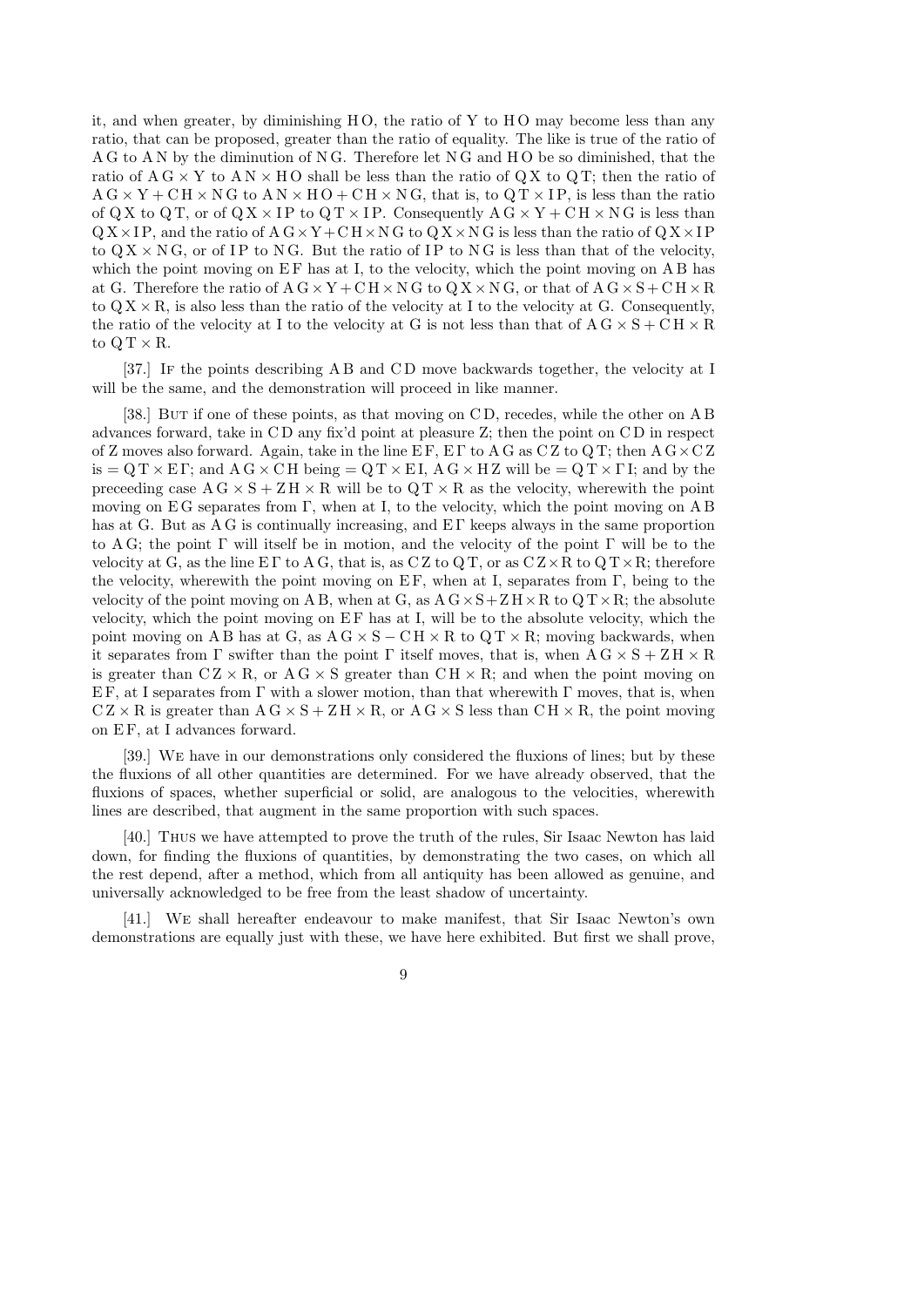that in all the applications of this doctrine to the solution of geometrical problems, no other conception concerning fluxions is necessary, than what we have here given. And for this end it will be sufficient to shew, how fluxions are to be applied to the drawing of tangents to curve lines, and to the mensuration of curvilinear spaces.



[42.] If upon the line A B be erected in any angle another streight line A C, and it be put in motion upon the line A B towards B keeping always parallel to itself, and proceeding on with a uniform velocity: if a point also moves on the line AC with a velocity in any manner regulated; this point will describe within the angle under CAB some third line DE, which will be a curve, unless the point moves in the line A C likewise with a uniform motion.

[43.] HERE, I say, the line A C being advanced to any situation F G, by what has already been written on the nature of fluxions, without any adventitious consideration whatever, a tangent may be assigned to the curve at the point G.

[44.] When the point moves on the line A C with an accelerating velocity, the curve D E will be convex to the abscisse  $DB$ . Now if two other situations  $HI$  and  $KL$  of the line AC be taken, one on each side  $FG$ , and  $MGN$  be drawn parallel to  $AB$ ; while the line  $AC$  is moving from the situation H I to  $FG$ , the point in it will have moved through the length IM, and while the same line A C moves from F G to K L, the point in it will have passed over the length NL. And since the point moves with an accelerated velocity, IM will be less, and NL greater than the space, which would have been described in the same time by the velocity, the point has at G.

[45.] LET FO be taken to FG in the proportion of the velocity, wherewith the point F moves on the line A B, to the velocity, which the point moving on the line F P has at G, and the streight line  $\overline{O}$  GQ be drawn, cutting HI in R, and KL in S; then FH will be to MR, and FK to NS in the same proportion. Therefore, from what has been said above, MR will be greater than MI, and NS less than NL; so that the line  $O\dot{Q}$ , which unites with the curve at the point G, lies on both sides the point G, on the same side of the curve; that is, it does not cross, or cut the curve (as geometers speak) but touches it only at the point G.

[46.] When the point moves on the line A C with a velocity gradually decreasing, the curve will be concave towards the abscisse; but in this case the method of reasoning will be still the same.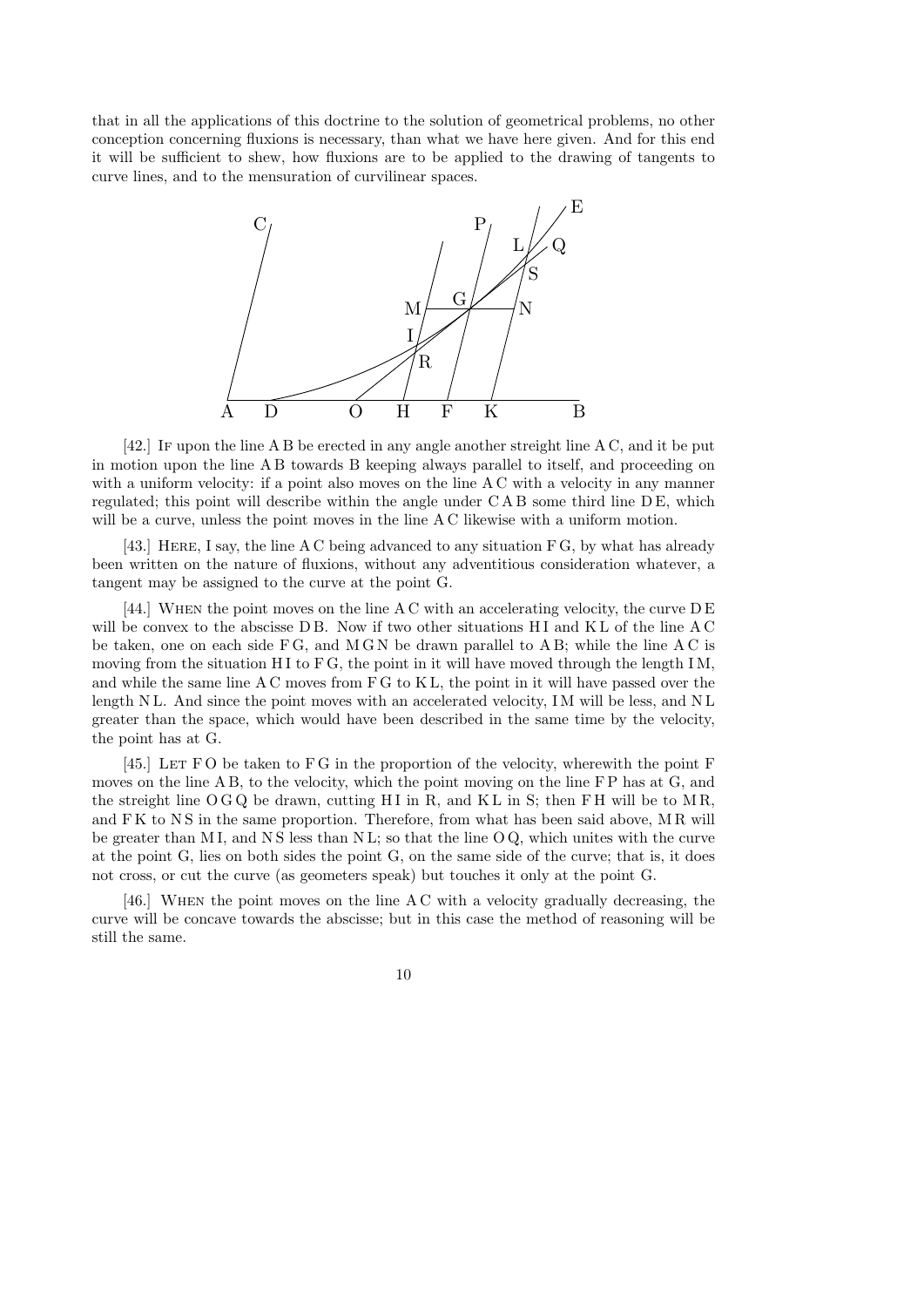[47.] If the curve D E be the conical parabola, the latus rectum being T, and  $T \times F G =$  $DF q$ , or  $FG = \frac{DF q}{T}$ T ; the fluxion of D F will be to the fluxion of  $\frac{\text{DF }q}{\text{Tr}}$ T (that is, the fluxion of F G) as T to 2D F; therefore O F is to F G in the same proportion of T to 2D F, or of D F to  $2 F G$ , and  $O F$  is half  $D F$ .

[48.] In like manner by the consideration of these velocities only may the mensuration of curvilinear spaces be effected.



[49.] Suppose the curvilinear space A B C to be generated by the parallel motion of the line B C upon the line A D with a uniform velocity, within the space comprehended between the streight line A D and the curve line  $A Z$ ; and let the parallelogram  $A E F B$  be generated with it by the motion of  $BF$  accompanying  $BC$ . Suppose another parallelogram  $GHIK$  to be generated at the same time by the motion of the line G H equal to A E or B F, insisting on the line G L in an angle equal to that under C B D; and let the motion of G H be so regulated, that the parallelogram  $GHIK$  be always equal to the curvilinear space  $ABC$ . Then it is evident, by what has been said above in our explanation of the nature of fluxions, that the velocity, wherewith the parallelogram E A B F increases, is to the velocity, wherewith the parallelogram GHIK, or wherewith the curvilinear space ABC increases; as the velocity, wherewith the point B moves, to the velocity, wherewith the point K moves.

[50.] Now I say, the velocity of the point B is to the velocity of the point K as BF to B C.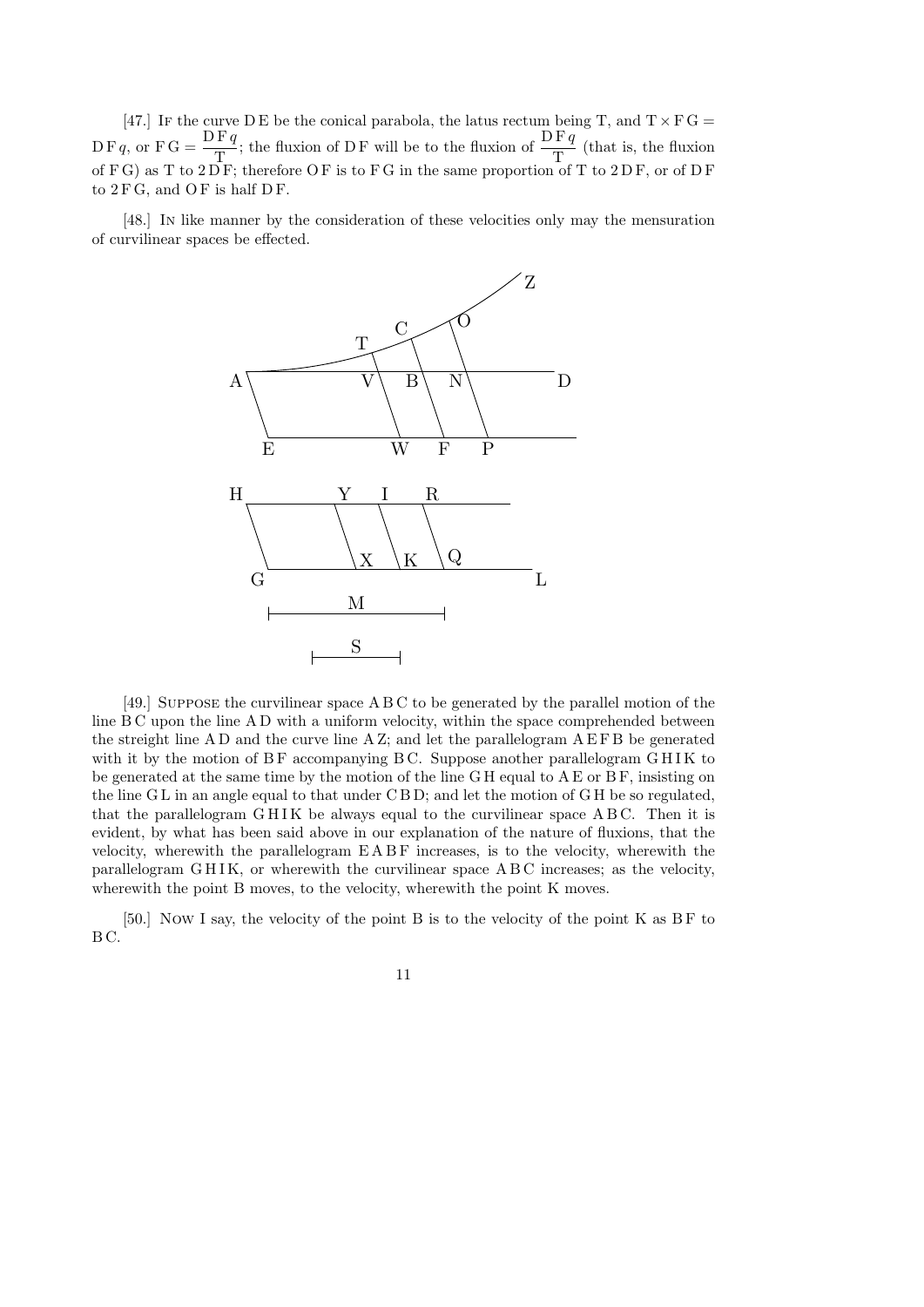[51.] Suppose the curve line A C Z to recede farther and farther from A D; then it is evident, that while the parallelogram E A B F augments uniformly, the curvilinear space A B C will increase faster and faster; therefore in this case the point K moves with a velocity continually accelerated.

[52.] Here, if possible, suppose the velocity of the point B to bear a less proportion to the velocity of the point K, than the ratio of B F to B C; that is, let the velocity of B be to the velocity of K, as BF to some line M greater than BC. Then it is possible to draw within the curve  $ACZ$  towards  $D$  a line, as  $ON$ , parallel to  $BC$ , which, though it exceed  $BC$ , shall be less than M; and the ratio of the velocity of the point B to the velocity of the point K, will be less than the ratio of  $BF$  to  $NO$ , or than the ratio of the parallelogram  $BP$  to the parallelogram B O; therefore still less than the ratio of the parallelogram B P to the space  $BCO$ N. Farther let the parallelogram  $KIRQ$  be taken equal to the space  $BCON$ , then will the point K have moved from K to Q in the time, that the point B has moved from B to N. Now the parallelogram  $BP$  is to the parallelogram  $KR$  as  $BN$  to  $KQ$ , that is, as the velocity, wherewith the point B passes over  $BN$ , to the velocity, wherewith  $KQ$  would be described in the same time with a uniform motion. But as the point K moves with a velocity continually accelerated, its velocity at K is less than this uniform velocity now spoken of; therefore the velocity of the point B bears a greater proportion to the velocity of the point K than the parallelogram  $BP$  bears to the parallelogram  $KR$ ; that is, than the parallelogram B P bears to the space B C O N; but the first of these ratios was before found less than the last; which involves an absurdity. Therefore the velocity of B bears not to the velocity of K a less proportion than that of BF to BC.

[53.] AGAIN, if possible, let the velocity of B bear to the velocity of K a greater proportion than that of  $BF$  to  $BC$ , that is, the proportion of  $BF$  to some line S less than  $BC$ ; and let the line  $TV$  be drawn parallel to  $CB$ , and greater than S, and the parallelogram  $TB$  be compleated. Here the ratio of the velocity of the point B to the velocity of the point K will be greater than the ratio of  $BF$  to  $TV$ , or than the ratio of the parallelogram BW to the parallelogram B T, therefore still greater than the ratio of the parallelogram BW to the curvilinear space V T C B. Now if the parallelogram X Y I K be taken equal to the space  $VTCB$ , that the point describing the line GL may have moved from X to K, while VT has moved to B C; since the parallelogram B W is to the parallelogram  $X I$  as  $V B$  to  $X K$ , that is, as the velocity, wherewith the point B has passed over V B, to the velocity, wherewith X K would be described in the same time with a uniform motion, the velocity of the point B bears a less proportion to the velocity of the point K, than the parallelogram BW bears to the parallelogram X I, because X K is described with an accelerating velocity: that is, the velocity of the point B bears a less proportion to the velocity of the point K, than the parallelogram BW bears to the space V T C B. But the first of these ratios was before found greater than the last. Therefore the velocity of B does not bear to the velocity of K a greater proportion than that of  $BF$  to  $BC$ .

[54.] If the curve line A C Z were of any other form, the demonstration would still proceed in the same manner.

[55.] Hence it appears, that nothing more is necessary towards the mensuration of the curvilinear space  $A B C$ , than to find a line  $G K$  so related to  $A B$ , that, while they are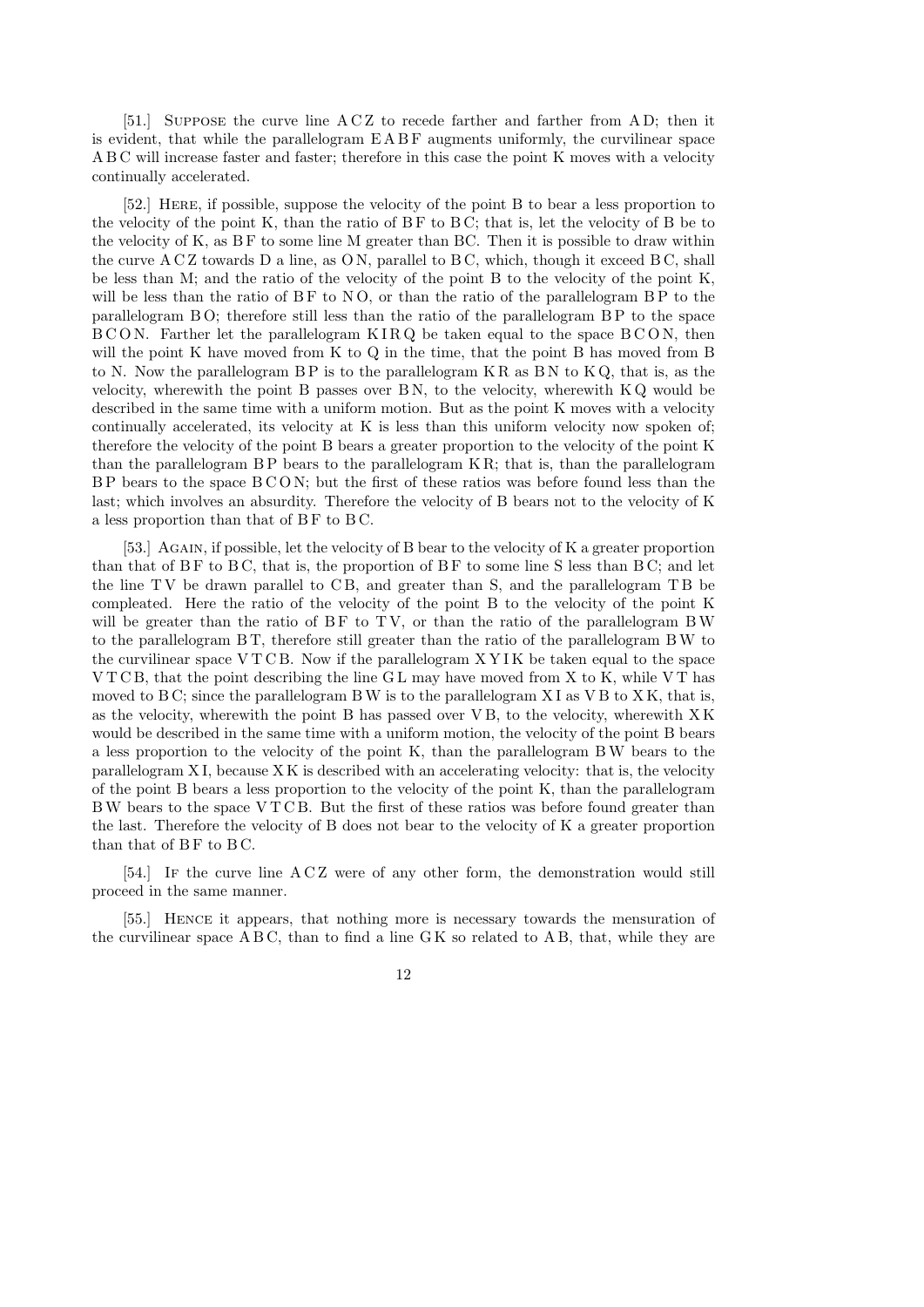described together, the velocity of the point, wherewith A B is described, shall bear the same proportion at any place B to the velocity, wherewith the point describing the other line G K moves at the correspondent place K, as some given line A E bears to the ordinate B C of the curve A C Z.

[56.] The method of finding such lines is the subject of Sir Isaac Newton's Treatise upon the Quadrature of Curves.

[57.] FOR example, if ACZ be a conical parabola as before, and  $\Gamma \times B C = A B q$ ; taking  $G\,\mathrm{K} = \frac{\mathrm{A}\,\mathrm{B}\,c}{3\,\Gamma\times\mathrm{G}\,\mathrm{H}}, \,\mathrm{the\,\,parallel\,logram\,\,H\,\mathrm{K}} = \frac{\mathrm{A}\,\mathrm{B}\,c}{3\,\Gamma}$  $=\frac{1}{3}$  $\frac{1}{3}$ A B × B C, is equal to the space A B C; for GK being equal to  $\frac{A B c}{2 E + C}$  $\frac{1256}{31 \times 6 \text{ H}}$ , the fluxion of GK or the velocity, wherewith it is described at K, will be to the fluxion of A B, or the velocity, wherewith B moves, as  $\frac{ABq}{D}$ Γ or B C to G H or A E.

[58.] Having thus, as we conceive, sufficiently explained, what relates to the proportions between the velocities, wherewith magnitudes are generated; nothing now remains, before we proceed to the second part of our present design, but to consider the variations, to which these velocities are subject.

[59.] When fluents are not augmented by a uniform velocity, it is convenient in many problems to consider how these velocities vary. This variation Sir Isaac Newton calls the fluxion of the fluxion, and also the second fluxion of the fluent; distinguishing the fluxions, we have hitherto treated of, by the name of first fluxions. These second fluxions may also vary in different magnitudes of the fluent, and the variation of these is called the third fluxion of the fluent. Fourth fluxions are the changes to which the third are subject, and so on\*.



[60.] In the two fluents  $A E$  and  $C F$ , whose fluxions we compared [at  $\S 16$ , &c.] where A E being denoted by x, CF was equal to  $\frac{x^n}{x^n}$  $\frac{a}{a^{n-1}}$ , and the fluxion of A E bore to the fluxion of CF the proportion of  $a^{n-1}$  to  $nx^{n-1}$ . Here it is evident, that the antecedent  $a^{n-1}$  of this proportion being a fixed quantity, and the consequent  $nx^{n-1}$  a variable one; the fluxion of A E does not bear to the fluxion of  $CF$  always the same proportion. If n be the number 2, the fluxion of A E is to the fluxion of CF as a to the variable quantity  $2x$ ; and if n be the number 3, the fluxion of A E to that of CF will be as  $a^2$  to  $3x^2$ . Therefore if A E be described with an uniform velocity, when  $n$  is any number greater than unite,  $CF$  is so described with a velocity continually accelerating, that when  $n = 2$ , this velocity augments in the same proportion as CF itself increases; and when  $n$  is  $=$  3, it augments in the duplicate of that proportion, &c.

<sup>\*</sup> Fluxionum (scilicet primarum) fluxiones seu mutationes magis aut minus celeres fluxiones secundas nominare licet, &c. Newt. Quadr. Curv. in Princip.

<sup>13</sup>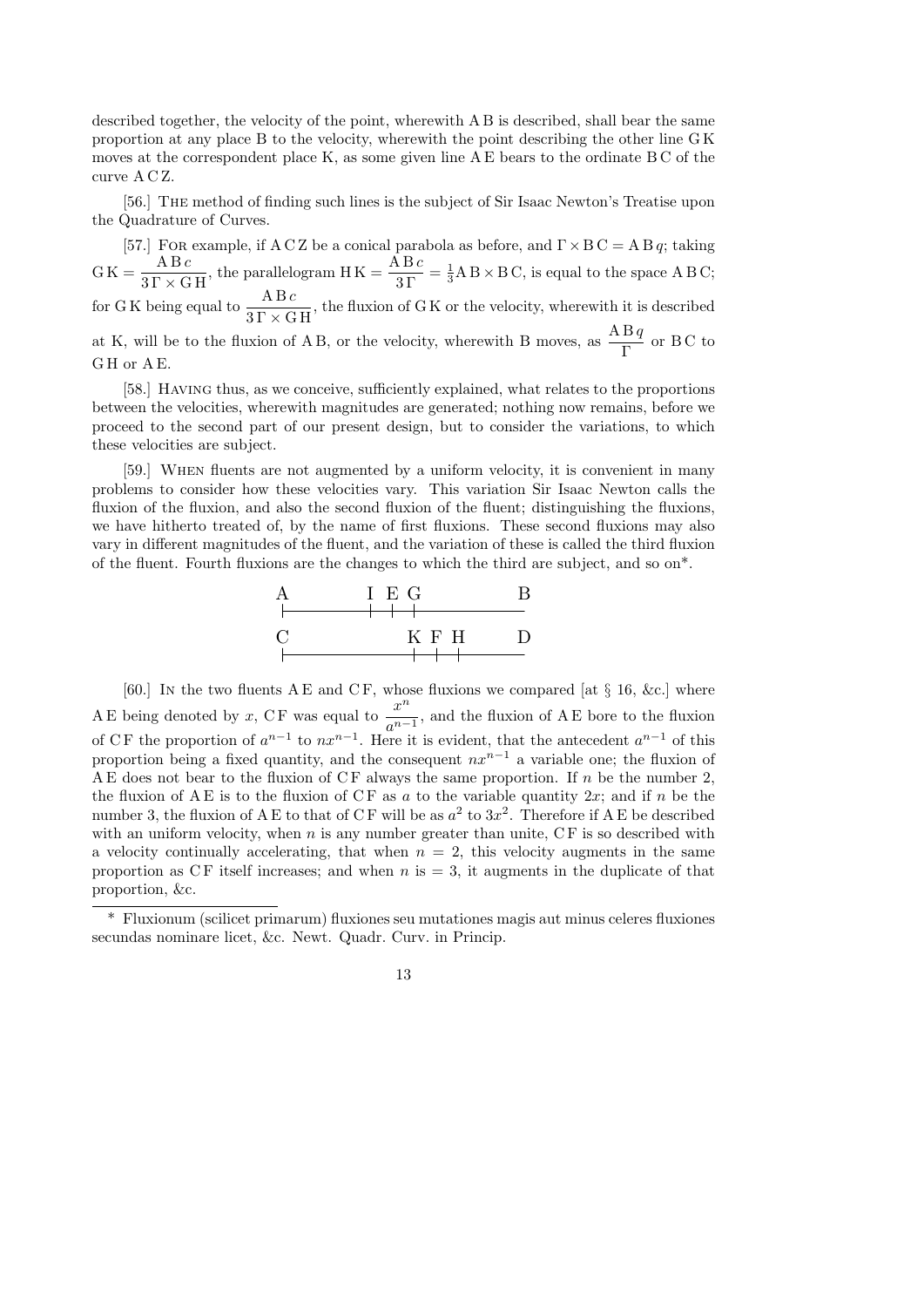[61.] Here therefore we see, that while one quantity flows uniformly, the other is described with a varying motion; and the variation in this motion is called the second fluxion of this quantity.

[62.] It is evident farther, that in this instance, when  $n$  is  $= 2$ , the variation of the velocity is uniform: for the velocity keeping always in the same proportion to x, while x increases uniformly, the velocity must also increase after the same manner. But when  $n$  is  $=$  3; since the velocity is every where as  $x^2$ , and  $x^2$  does not increase uniformly; neither will the velocity augment uniformly. So that it appears by this example, that the variation in the velocity, wherewith magnitudes increase, may also vary, and this variation is called the third fluxion of the magnitude.

[63.] In the same manner may the fluxions of the folowing orders be conceived; each order being the variation found in the preceeding one. And the consideration of velocities thus perpetually varying, and their variation itself changing, is a useful speculation; for most, if not all, the bodies, we have any acquaintance with, do actually more with velocities thus modified.

[64.] A strong, for instance, in its directed fall towards the earth has its velocity perpetually augmented; and in Galileo's Theory of falling Bodies, when the whole descent is performed near the surface of the earth, it is supposed to receive equal augmentations of velocity in equal times. In this case therefore the velocity augments uniformly, and the second fluxion of the line described by the falling body will in all parts of that line be the same; so that third fluxions cannot take place in this instance; since the variation of the velocity suffers no change, but is every where uniform.

[65.] But if the stone be supposed to have its gravity at the beginning of its fall less than at the surface of the earth, the variation of its velocity at first will then be less than the variation at the end of its motion; or in other words, the second fluxions in the beginning and end of its fall would be unequal; consequently, the third fluxions would here take place, since the variation would be swifter, as the body in its fall approached the earth.

[66.] The stone in this last instance then not only moves with a velocity perpetually varying, as in the preceeding example, but this variation continually changes. In the true theory of falling bodies, neither this last variation nor any subsequent one can ever be uniform, so that fluxions of every order do here actually exist.

[67.] The same is true of the motion of the planets in their elliptic orbs; of the motion of light at the confines of different mediums, and of the motion of all pendulous bodies.

[68.] In short, an uniform unchangeable velocity is not to be met with in any of those bodies, that fall under our cognisance; for in order to continue such a motion as this, it is necessary, that they should not be disturbed by any force whatever, either of impulse or resistance; but we know of no spaces, in which at least one of these causes of variation does not operate.

[69.] Having thus explained the general conception of second, third, and following fluxions; and having shewn, that they are applicable to the circumstances, which do really occur in all motion we are acquainted with; we will now endeavour to declare the manner of assigning them.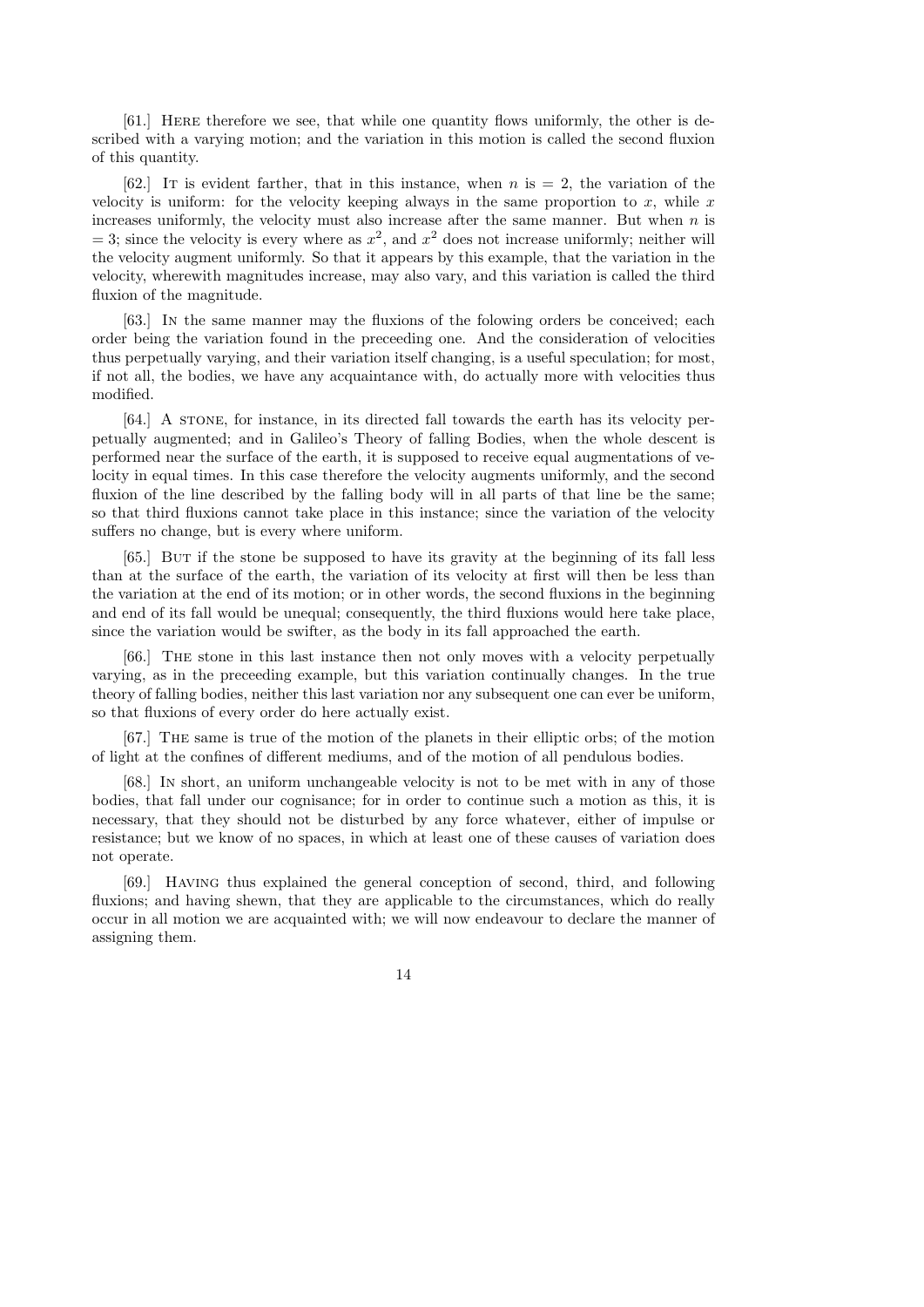[70.] And in the first place second fluxions may be compared together, as follows. Suppose any line to be so described by motion, that it always preserve the same analogy to the first fluxion of any magnitude; then the velocity, wherewith this line is described, that is, the fluxion of this line, will be analogous to the second fluxion of the aforesaid magnitude. For it is evident, that this line will perpetually alter in magnitude in the same proportion, as the fluxion, to which it is analogous, varies.



[71.] Suppose A B to be a fluent described with a varying motion; the second fluxion at any one point C may be compared with the second fluxion at any other point D, by causing the line E F to be described by the motion of a point, so as to keep always the same analogy to the first fluxion of the fluent A B. Suppose E G be to E H, as the first fluxion at C to the first fluxion at D; then the second fluxion at C will be to the second fluxion at D, as the first fluxion of the line  $EF$  at  $G$ , to the first fluxion of the same at  $H$ .



[72.] In like manner, if another fluent I K be generated along with the former fluent A B, and also described with a variable motion; the second fluxion of this latter fluent IK at any place L may be compared with the second fluxion at any part of the former fluent A B, by describing the line M N with such a motion, as always to preserve the same analogy to the first fluxion of the fluent  $IK$ , as the line  $EF$  bore to the first fluxion of AB. Suppose MO to be to  $EG$ , as the first fluxion of IK at L to the first fluxion of AB at  $C$ ; then the second fluxion at L will be to the second fluxion at C, as the velocity, wherewith the line  $MN$  is described at  $O$ , to the velocity, wherewith the line  $EF$  is described at  $G$ .

[73.] In the same manner if a line be described analogous to the second fluxion of any magnitude, the fluxion of this line will express the third fluxion of that magnitude, and so of all the other orders of fluxions.

[74.] In the next place the relation, in which the several orders of fluxions stand with regard to each other, will appear by the following proposition.

[75.] LET the line A B be described by the motion of the point C moving with a varying velocity, and let a series of lines be adapted to this line A B in such manner, that the point D, moving upon the first line of the series at the same time with the point C, may ever terminate a line E D analogous to the velocity of the point C; the point F at the same time terminating upon the second line of this series a line G F analogous to the velocity of the point D; and H I upon the third line being by the motion of the point I made ever analogous to the velocity of the point F; &c.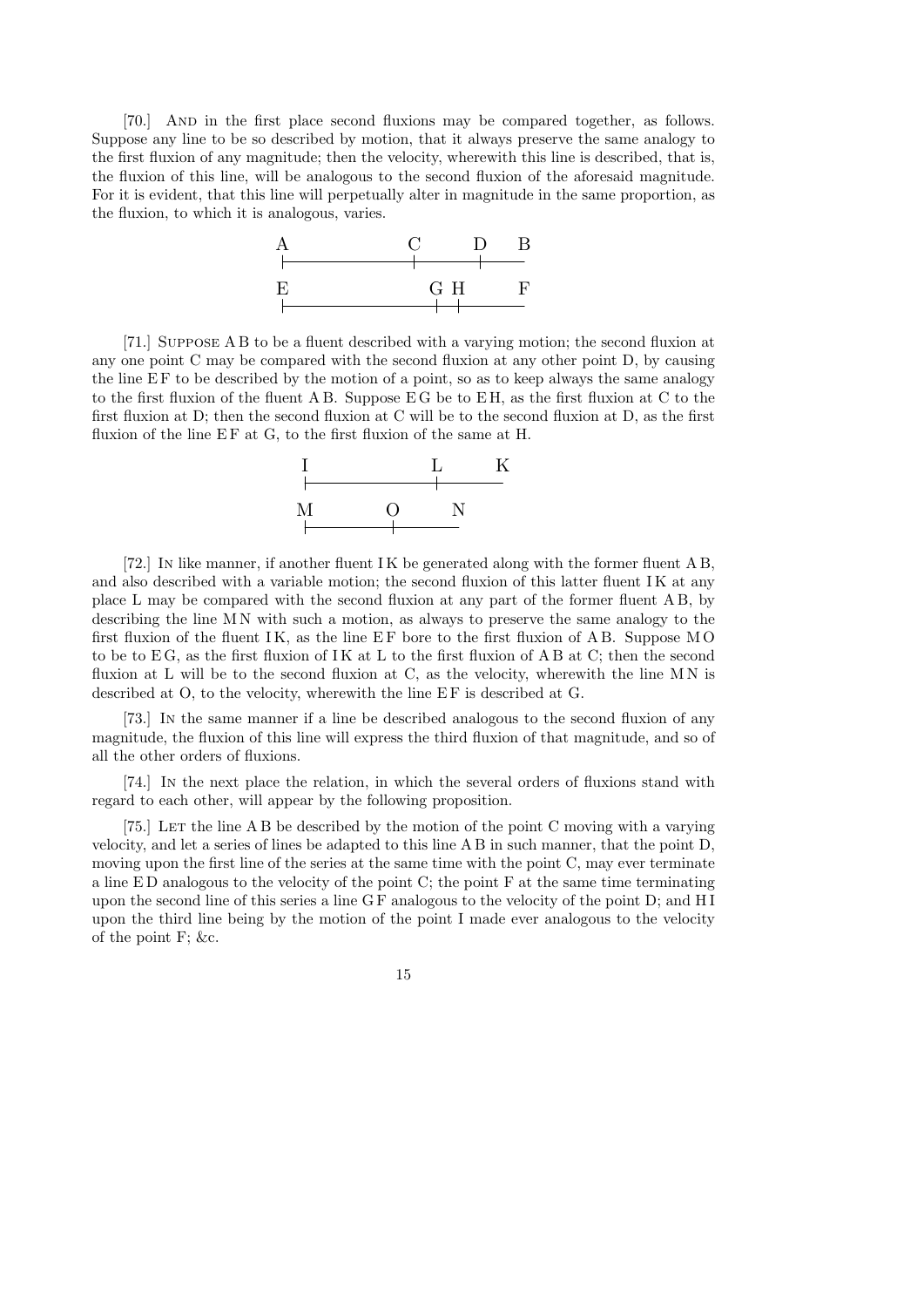

[76.] If now another line K L be described by the motion of the point M, and if a series of lines be adapted to this line K L in the like analogy by the motion of the points N, O, P, so that  $QN$  be to  $ED$  as the velocity of the point M to the velocity of the point C, RO to GF as the velocity of the point N to that of the point D, and SP to HI as the velocity of the point O to that of F; I say, that if the velocity of the point C has to the velocity of the point M always the same proportion at equal distances from A and K, that then the velocity of D to that of N will be in the duplicate of that proportion; the velocity of F to that of O in the triplicate of that proportion; the velocity of I to that of P in the quadruplicate of that proportion, and so on in the same order, as far as these series of lines are extended.

[77.] Suppose the velocity of the point C be always to the velocity of the point M, as the line T to the line V, when these points are at equal distances from A and K. Then, since the times, in which equal lines are described, are reciprocally as the velocities of the describing points; the time, in which A C receives any additional increment, will be to the time, in which K M shall have received an equal increment, as V to T.

[78.] Now ED is always to QN in the proportion of T to V. Therefore the variation, by increase or diminution, that  $ED$  shall receive to the like variation, which  $QN$  shall receive, while the lines  $AC$ ,  $KM$  are augmented by equal increments, will be also as T to V. But the time, wherein  $ED$  will receive that variation, to the time, wherein  $QN$  will receive its variation, will be as V to T. Consequently, since the velocities, wherewith different lines are described, are as the lines themselves directly, and as the times of description, reciprocally, the velocity of the point D to that of the point N will be in the duplicate ratio of T to V.

[79.] AGAIN, the velocity of D being to the velocity of N, when  $AC$  and  $KM$  are equal, always in the same duplicate ratio of  $T$  to  $V$ , and  $GF$  being always to  $RO$  as the velocity of the point D to the velocity of the point N, the variation, by increase or diminution, of the line G F to the like variation of R O, while A C and K M receive equal augmentation, will also be as the velocity of D to the velocity of N, that is in the duplicate ratio of  $T$  to V. But the time, in which the line G F receives its variation, will be to the time, in which R O receives its variation, as V to T. Hence the velocity of the point F will be to the velocity of the point O in the triplicate ratio of T to V.

[80.] AFTER the same manner, the velocity of the point I will appear to have to the velocity of the point P the quadruplicate of the ratio of T to V.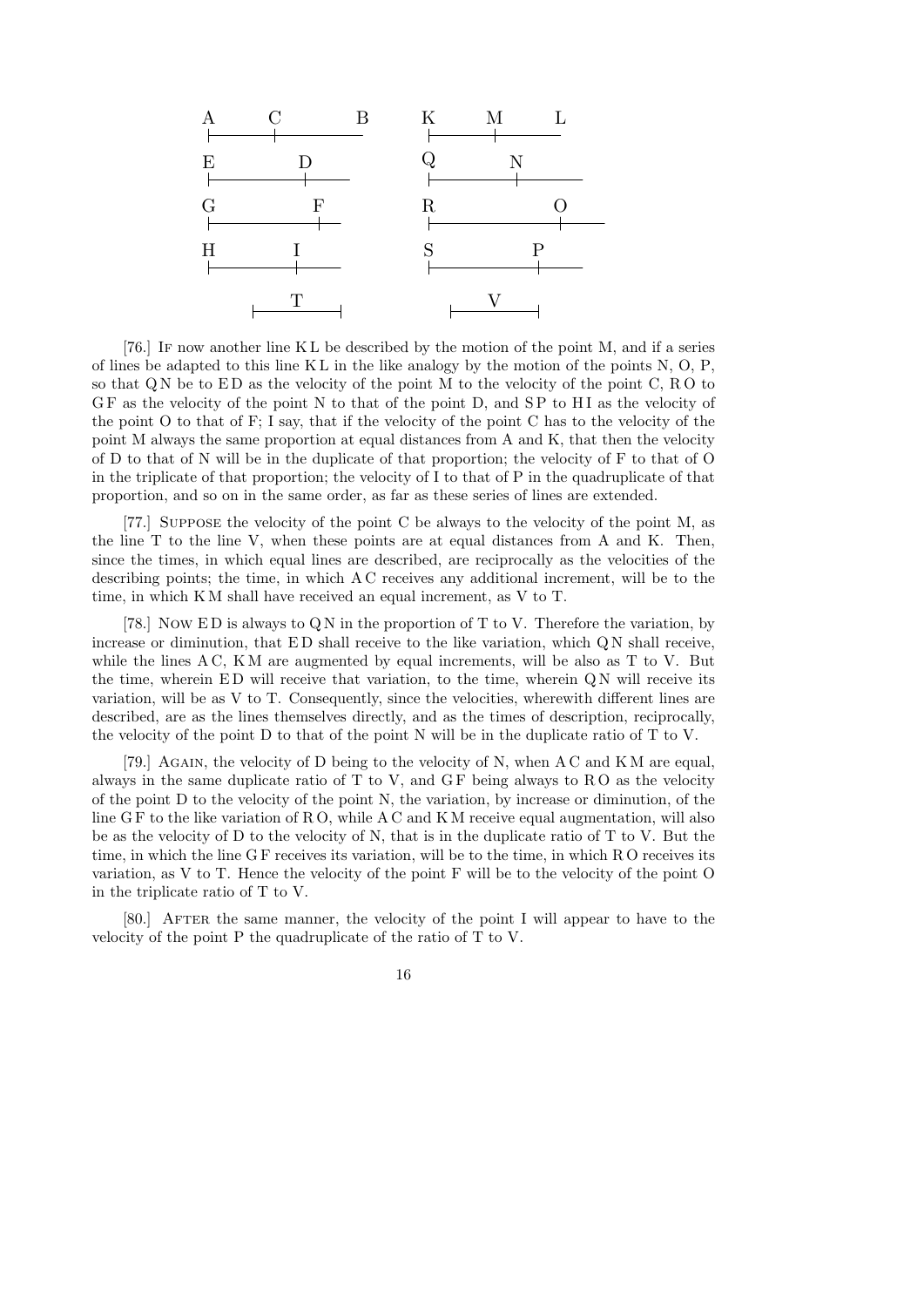[81.] But from what we have said above, it is evident, that the velocity of the point D is to the velocity of the point N, as the second fluxion of  $AC$  to the second fluxion of  $KM$ ; the velocity of the point F to the velocity of the point O, as the third fluxion of A C to the third fluxion of K M; and the velocity of the point I to the velocity of the point P, as the fourth fluxion of A C to the fourth fluxion of K M. And hence appears the truth of Sir Isaac Newton's observation at the end of the first proposition of his book of Quadratures, that a second fluxion, and the second power of a first fluxion, or the product under two first fluxions; a third fluxion, and the third power of a first, or the product under a first and second, and so on; are homologous terms in any equation. For, as it appears by this proposition, that if the velocity, wherewith any fluent is augmented, be in any proportion increased; its second fluxion will increase in the duplicate of that proportion, the third fluxion in the triplicate, and the fourth fluxion in the quadruplicate of that same proportion; it is manifest, that the terms in any equation, that shall involve a second fluxion, will preserve always the same proportion to the terms involving the second power of a first fluxion, or the product of two first fluxions; the terms involving a third fluxion will preserve the same proportion to the terms involving the third power of a first, or the product of a first and second, or the product of three first fluxions; and the terms containing a fourth fluxion will keep the same proportion to the terms containing the fourth power of a first, the product of a second and the second power of a first, the second power of a second, or the product of a first and third; &c. however be increased or diminished the first fluxion, or the velocity, wherewith the fluents augment.

[82.] In the problems concerning curve lines, which relate to the degree of curvature in any point of those curves, or to the variation of their curvature in different parts, these superior orders of fluxions are useful; for by the inflexion of the curve, whilst its abscisse flows uniformly, the fluxion of the ordinate must continually vary, and thereby will be attended with these superior orders of fluxions.

[83.] For example, were it required to compare the different degrees of curvature either of different curves, or of the same curve in different parts, and in order thereto a circle should be sought, whose degree of curvature might be the same with that of any curve proposed, in any point, that should be assigned; such a circle may be found by the help of second fluxions. When the abscisses of two curves flow with equal velocity; where the ordinates have equal first fluxions, the tangents make equal angles with their respective ordinates. If now the second fluxions of these ordinates are also equal, the curves in those points must be equally deflected from their tangents, that is, have equal degrees of curvature. Upon this principle such circles, as have here been mentioned, may be found by the following method.

[84.] The curve A B C being given, let it be required to find a circle equally incurvated with this curve at the point B. Suppose EFG to be this circle, in which the tangent FH at the point F makes with the ordinate F I the same angle, as the tangent B K, drawn to the other curve A B C at the point B, makes with the ordinate B L of that curve. Now if the two abscisses A L and E I are described with equal velocities, the first fluxion of the ordinates L B and IF will be equal; and therefore, if the two curves are equally incurvated at the points B and F, the second fluxions of these ordinates will be also equal. If M be the center of the B and F, the second fluxions of these ordinates will be also equal. If M be the center of the circle EFG, and ME be denoted by a and MI by x, IF will be  $=\sqrt{aa - xx}$ ; and, by the rules for finding fluxions, the first fluxion of IF will be to the fluxion of MI, or of x, as x to  $\sqrt{aa - xx}.$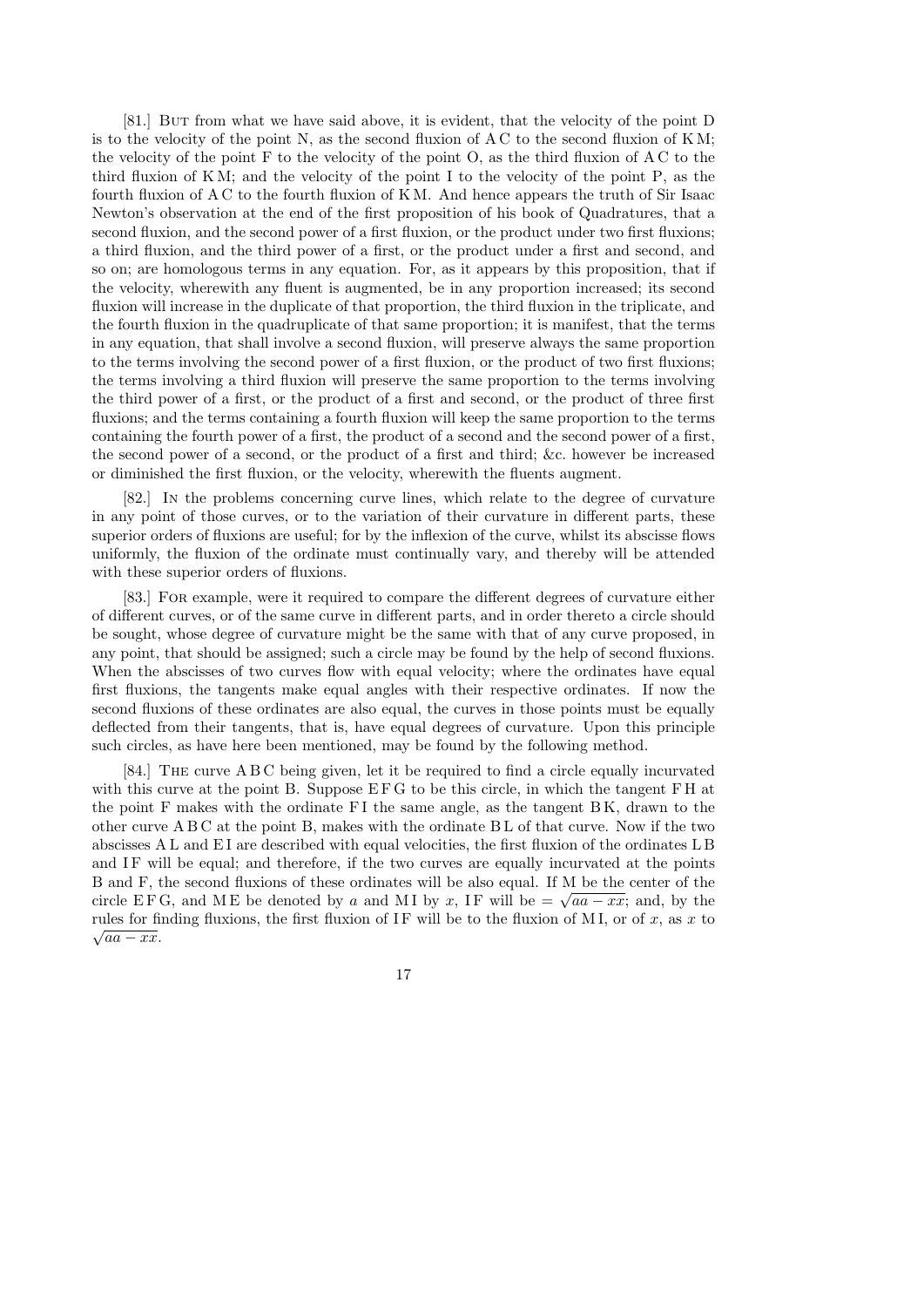

[85.] Now suppose the line NO to be so described, that the fluxion of MI, or of x, shall be to the first fluxion of IF, as some given line  $e$  to NP in the line NO, then will NP be =  $\frac{ex}{ex}$  $\frac{a}{aa - xx}$ . Suppose likewise the line QR to be so described, that the fluxion of AL in the curve ABC shall be to the first fluxion of LB, as the same given line  $e$  to  $\overline{QS}$  in the line  $QR.$  Here the first fluxions of IF and  $LB$  being equal, NP and  $QS$  are equal. And since the second fluxions of  $IF$  and  $LB$  are equal, the fluxions of  $NP$  and  $QS$  are also equal. But  $N P$  was  $=$  $<sub>′</sub>$ </sub>  $\frac{a}{aa - xx}$ , and by the rules for finding fluxions, the fluxion of NP will be to the fluxion of MI as eaa to  $\overline{aa - xx}^{\frac{3}{2}}$ , that is, as  $e \times \text{EM } q$  to IF c. Therefore in the curve ABC the fluxion of QS to the fluxion of AL will be in the same proportion of  $e \times \mathbb{E} \mathbb{M} q$  to IF c. Hence by finding first Q S, then its fluxion, from the equation expressing the nature of the curve A B C, the proportion of  $e \times \text{EM } q$  to IF c will be given. Consequently the proportion of e to IF will be also given, because the ratio of  $EMq$  to IF q is the same with the given ratio of H F q to H I q, or of K B q to K L q. And hereby the circle E F G will be given, whose curvature is equal to the curvature of the curve A B C at the point B.

[86.] SUPPOSE the curve A B C to be the conical parabola, where  $A L q$  shall be equal to  $\gamma \times L B$ ,  $\gamma$  being the latus rectum of the axis. Here e will be to QS as  $\gamma$  to 2AL; for that is the ratio of the fluxion of A L to the fluxion of B L: therefore QS is  $=$   $\frac{2e}{2}$  $\gamma$ A L; and consequently the fluxion of QS to the fluxion of AL (that is  $e \times \mathbf{E} M q$  to IF c) as 2e to  $\gamma$ , or as  $2e \times \text{EM } q$  to  $\gamma \times \text{EM } q$ ; in so much that IF  $c$  is  $= \frac{1}{2}\gamma \times \text{EM } q$ , and the given ratio of IF  $q$ to EM q (namely the ratio of KL q to KB q) is the same with the ratio of  $\frac{1}{2}\gamma$  to IF: that is, IF is equal to half the latus rectum appertaining to the diameter of the parabola, whose vertex is the point B.

[87.] This is all we think necessary towards giving a just and clear idea of the nature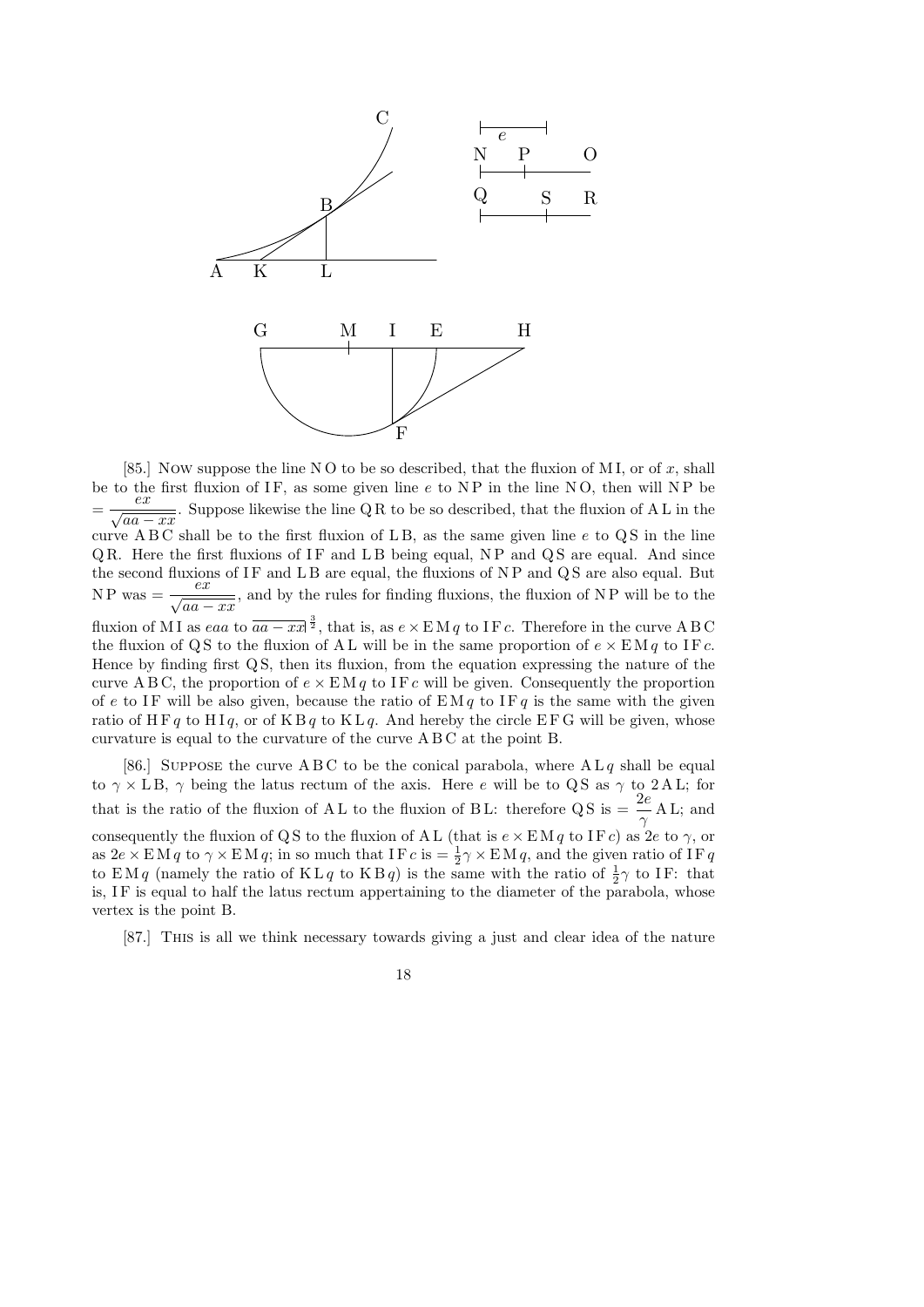of fluxions, and for proving the certainty of the deductions made from them. For it must now be manifest to every reader, that mathematical quantities become the proper object of this doctrine of fluxions, whenever they are supposed to increase by any continued motion of prolongation, dilation, expansion or other kinds of augmentation, provided such augmentation be directed by some general rule, whence the measure of the increase of these quantities may from time to time be estimated. And when different homogeneous magnitudes increase after this manner together, one may vary faster than another. Now the velocity of increase in each quantity, is the fluxion of that quantity. This is the true interpretation of Sir Isaac Newton's appellation of fluxions, Incrementorum velocitates. For this doctrine does not suppose the fluents themselves to have any motion. Fluxions are not the velocities, with which the fluents, or even the increments, which those fluents receive, are themselves moved; but the degrees of velocity, wherewith those increments are generated. Subjects incapable of local motion, such as fluxions themselves, may also have their fluxions. In this we do not ascribe to these fluxions any actual motion; for to ascribe motion, or velocity to what is itself only a velocity, would be wholly unintelligible. The fluxion of another fluxion is only a variation in the velocity, which is that fluxion. In short, light, heat, sound, the motion of bodies, the power of gravity, and whatever else is capable of variation, and of having that variation assigned, for this reason comes under the present doctrine; nothing more being understood by the fluxion of any subject, than the degree of such its variation.

[88.] To assign the velocities of variation or increase in different homogeneous quantities, it is necessary to compare the degrees of augmentation, which those quantities receive in equal portions of time; and in this doctrine of fluxions no further use is made of such increments: for the application of this doctrine to geometrical problems depends upon the knowledge of these velocities only. But the consideration of the increments themselves may be made subservient to the like uses upon other principles; the explanation of which leads us to the second part of our design.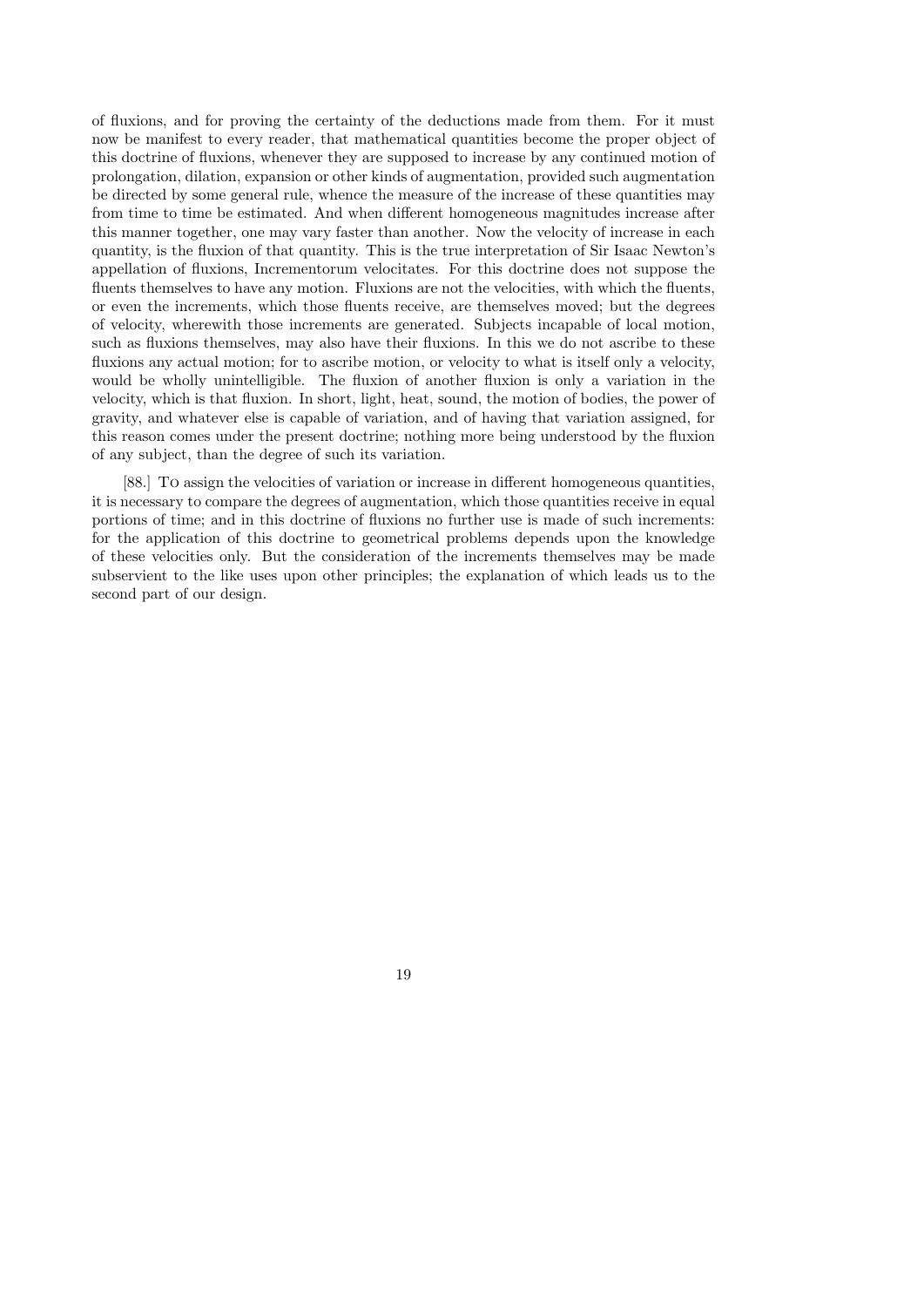## PRIME and ULTIMATE RATIOS.

[89.] The primary method of comparing together the magnitudes of rectilinear spaces is by laying them one upon another: thus all the right lined spaces, which in the first book of Euclide are proved to be equal, are the sum or difference of such spaces, as would cover one another. This method cannot be applied in comparing curvilinear spaces with rectilinear ones; because no part whatever of a curve line can be laid upon a streight line, so as wholly to coincide with it. For this purpose therefore the ancient geometers made use of a method of reasoning, since commonly called the method of exhaustions; which consists in describing upon the curvilinear space a rectilinear one, which though not equal to the other, yet might differ less from it than by any the most minute difference whatever, that should be proposed; and thereby proving, the two spaces, they would compare, could be neither greater nor less than each other.



[90.] For example, in order to prove the equality between the space, comprehended within the circumference of a circle, and a triangle, whose base should be equal to the circumference of that circle, and its altitude to the semidiameter, Archimedes takes this method. About the circle he describes a polygon as A B C, and makes it appear, that by multiplying the sides of this polygon, there may at length be described such a one, as shall exceed the circle less than by any difference, that shall be proposed, how minute soever that difference be. By this means it was easy to prove, that the triangle DEF, whose base EF should be equal to the circumference of the circle, and altitude E D equal to the semidiameter, is not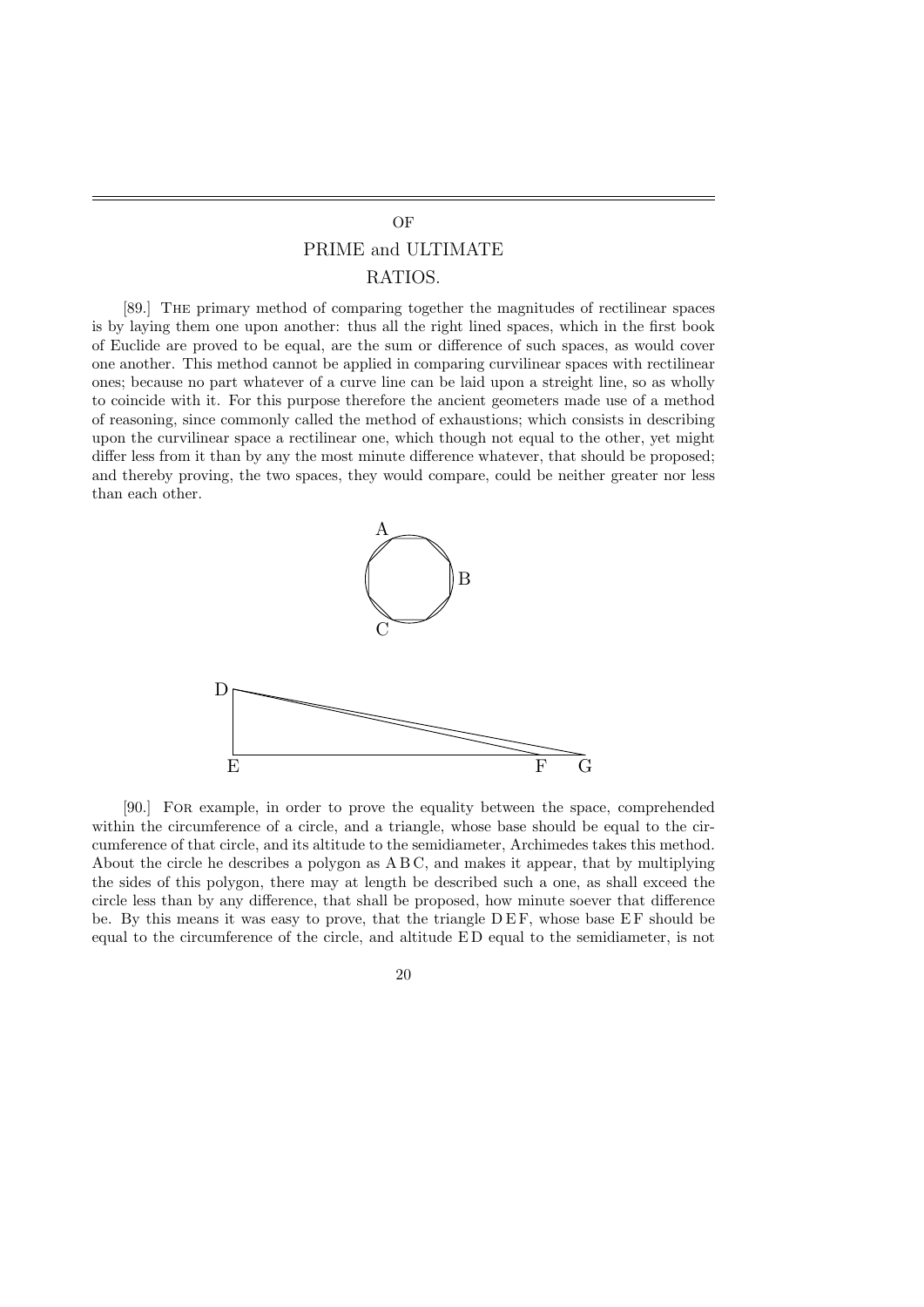greater than the circle. For were it greater, how small soever be the excess, it were possible to describe about the circle a polygon less than the triangle; but the circumference of the polygon is greater than the circumference of the circle, therefore the polygon can never be less, but must be always greater than the triangle; for the polygon is equal to a triangle, whose altitude is the semidiameter of the circle, and base equal to the circumference of the polygon. It appears therefore impossible for the triangle  $DEF$  to be greater than the circle.

[91.] Thus far Archimedes makes use of the polygon circumscribing the circle and no farther: but inscribing another within the circle he proves, by a similar process of reasoning, that it is impossible for the triangle to be less than the circle; whereby at length it becomes certain, that the triangle DEF is neither greater nor less than the circle, but equal to it.

[92.] However, the triangle may be proved not to be less than the circle by the circumscribed polygon also. For were it less, another triangle  $DEG$ , whose base  $EG$  is greater than EF, might be taken, which should not be greater than the circle. But a polygon can be circumscribed about the circle, the circumference of which shall exceed the circumference of the circle by less than any line, that can be named, consequently by less than F G, that is, the circumference of the polygon shall be less than E G, and the polygon less than the triangle D E G; therefore it is impossible, that this triangle should not exceed the circle, since it is greater than the polygon: consequently the triangle D E F cannot be less than the circle.

[93.] Thus the circle and triangle may be proved to be equal by comparing them with one polygon only, and Sir Isaac Newton has instituted upon this principle a briefer method of conception and expression for demonstrating this sort of propositions, than what was used by the ancients; and his ideas are equally distinct, and adequate to the subject, with theirs, though more complex. It became the first writers to choose the most simple form of expression, and the least compounded ideas possible. But Sir Isaac Newton thought, he should oblige the mathematicians by using brevity, provided he introduced no modes of conception difficult to be comprehended by those, who are not unskilled in the ancient methods of writing.

[94.] The concise form, into which Sir Isaac Newton has cast his demonstrations, may very possibly create a difficulty of apprehension in the minds of some unexercised in these subjects. But otherwise his method of demonstrating by the prime and ultimate ratios of varying magnitudes is not only just, and free from any defect in itself; but easily to be comprehended, at least by those who have made these subjects familiar to them by reading the ancients.

[95.] In this method any fix'd quantity, which some varying quantity, by a continual augmentation or diminution, shall perpetually approach, but never pass, is considered as the quantity, to which the varying quantity will at last or ultimately become equal; provided the varying quantity can be made in its approach to the other to differ from it by less than by any quantity how minute soever, that can be assigned\*.

[96.] Upon this principle the equality between the fore-mentioned circle and triangle DEF is at once deducible. For since the polygon circumscribing the circle approaches to

<sup>\*</sup> Princ. Philos. Lib. I. Lem. I.

<sup>21</sup>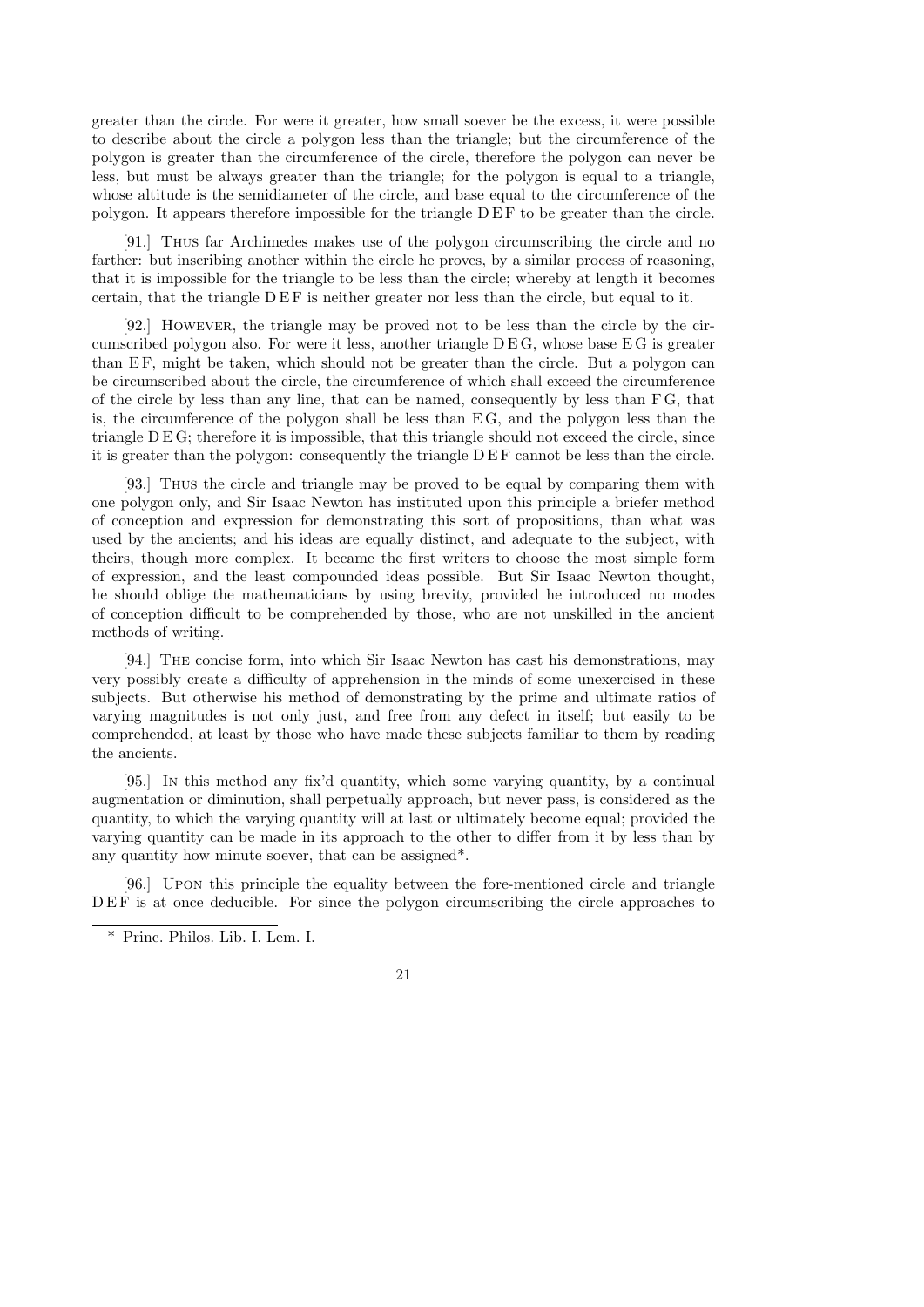each according to all the conditions above set down, this polygon is to be considered as ultimately becoming equal to both, and consequently they must be esteemed equal to each other.

[97.] That this is a just conclusion, is most evident. For if either of these magnitudes be supposed less than the other, this polygon could not approach to the least within some assignable distance.

[98.] RATIOS also may vary, as to be confined after the same manner to some determined limit, and such limit of any ratio is here considered as that, with which the varying ratio will ultimately coincide\*.

[99.] From any ratio's having such a limit, it does not follow, that the variable quantities exhibiting that ratio have any final magnitude, or even limit, which they cannot pass.

[100.] FOR suppose two magnitudes, B and  $B + A$ , whose difference shall be A, are each of them perpetually increasing by equal degrees. It is evident, that if A remains unchanged, the proportion of  $B + A$  to B is a proportion, that tends nearer and nearer to the proportion of equality, as B becomes larger; it is also evident, that the proportion of  $B + A$  to B may, by taking B of a sufficient magnitude, be brought at least nearer to the proportion of equality, than to any other assignable proportion; and consequently the ratio of equality is to be considered as the ultimate ratio of  $B + A$  to B. The ultimate proportion then of these quantities is here assigned, though the quantities themselves have no final magnitude.

[101.] The same holds true in decreasing quantities.



[102.] The quadrilateral A B C D bears to the quadrilateral E B C F the proportion of  $AB + DC$  to  $BE + CF$ , provided the two lines AE and DF are parallel. Now if the line DF be drawn nearer to AE, this proportion of  $AB + DC$  to  $BE + CF$  will not remain the same, unless the lines DA, CB, FE produced will meet in the same point; and this

<sup>\*</sup> Ibid.

<sup>22</sup>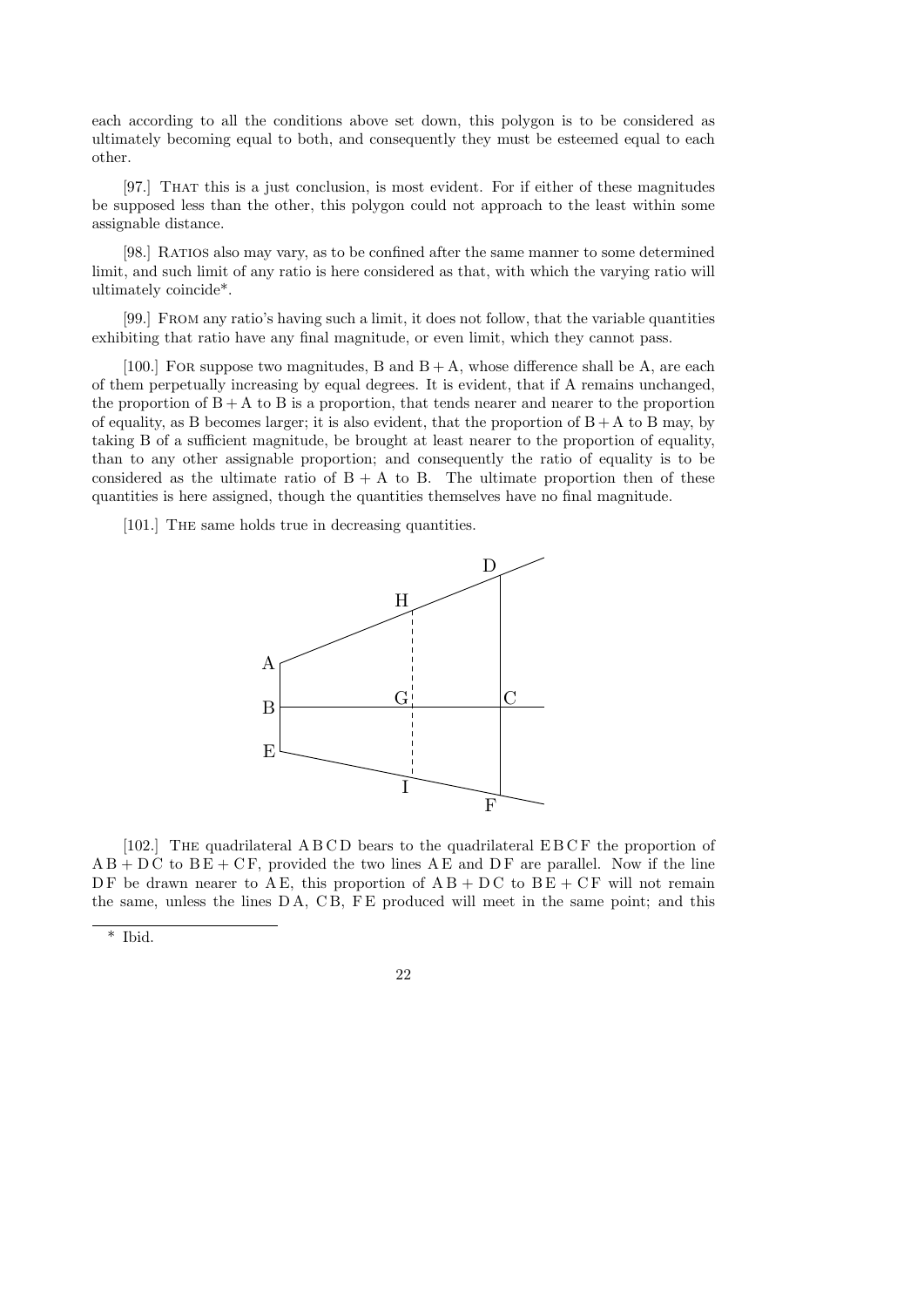proportion, by diminishing the distance between  $DF$  and  $AE$  may at last be brought nearer to the proportion of A B to B E, than to any other whatever. Therefore the proportion of A B to B E is to be considered as the ultimate proportion of  $AB + DC$  to  $BE + CF$ , or as the ultimate proportion of the quadrilateral A B C D to the quadrilateral E B C F.

[103.] Here these quadrilaterals can never bear one to the other the proportion between A B and B E, nor have either of them any final magnitude, or even so much as a limit, but by the diminution of the distance between  $DF$  and  $AE$  they diminish continually without end: and the proportion between A B and B E is for this reason called the ultimate proportion of the two quadrilaterals, because it is the proportion, which those quadrilaterals can never actually have to each other, but the limit of that proportion.

[104.] The quadrilaterals may be continually diminished, either by dividing B C in any known proportion in G drawing  $H G I$  parallel to  $A E$ , by dividing again  $B G$  in the like manner, and by continuing this division without end; or else the line DF may be supposed to advance towards A E with an uninterrupted motion, 'till the quadrilaterals quite disappear, or vanish. And under this latter notion these quadrilaterals may very properly be called vanishing quantities, since they are now considered, as never having any stable magnitude, but decreasing by a continued motion, 'till they come to nothing. And since the ratio of the quadrilateral A B C D to the quadrilateral B E F C, while the quadrilaterals diminish, approaches to that of  $A B$  to  $B E$  in such manner, that this ratio of  $A B$  to  $B E$  is the nearest limit, that can be assigned to the other; it is by no means a forced conception to consider the ratio of A B to B E under the notion of the ratio, wherewith the quadrilaterals vanish; and this ratio may properly be called the ultimate ratio of two vanishing quantities.

[105.] The reader will perceive, I am endeavouring to explain Sir Isaac Newton's expression Ratio ultima quantitatum evanescentium; and I have rendered the Latin participle evanescens, by the English one vanishing, and not by the word evanescent; which having the form of a noun adjective, does not so certainly imply that motion, which ought here to be kept carefully in mind. The quadrilaterals A B C D, B E F C become vanishing quantities from the time, we first ascribe to them this perpetual diminution; that is, from that time they are quantities going to vanish. And as during their diminution they have continually different proportions to each other; so the ratio betweeen A B and B E is not to be called merely Ratio harum quantitatum evanescentium, but Ultima ratio\*.

[106.] SHOULD we suppose the line DF first to coincide with the line A E, and then recede from it, by that means giving birth to the quadrilaterals; under this conception the ratio of A B to B E may very justly be considered as the ratio, wherewith the quadrilaterals by this motion commence; and this ratio may also properly be called the first or prime ratio of these quadrilaterals at their origine.

[107.] Here I have attempted to explain in like manner the phrase Ratio prima quantitatum nascentium; but no English participle occuring to me, whereby to render the word nascens, I have been obliged to use circumlocution. Under the present conception of the quadrilaterals they are to be called nascentes, not only at the very instant of their first production, but according to the sense, in which such participles are used in common speech,

<sup>\*</sup> Vid. Princ. Philos. pag. 37, 38.

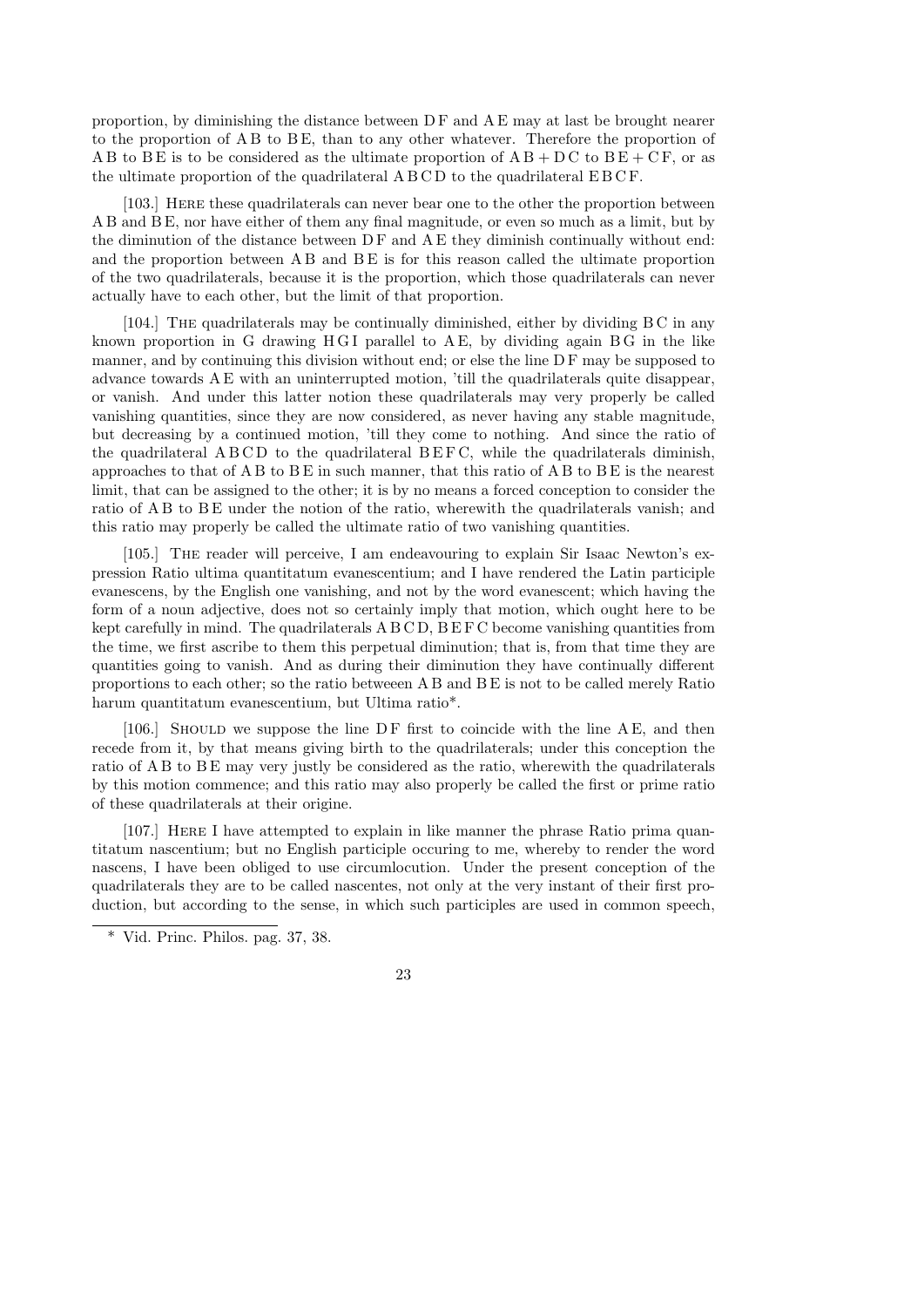after the same manner, as when we say of a body, which has lain at rest, that it is beginning to move, though it may have been some little time in motion: on this account we must not use the simple expression Ratio quantiatum nascentium; for by this we shall not specify any particular ratio; but to denote the ratio between A B and B E we must call it Ratio prima quadrilaterum nascentium\*.

[108.] We see here the same ratio may be called sometimes the prime, at other times the ultimate ratio of the same varying quantities, as these quantities are considered either under the notion of vanishing, or of being produced before the imagination by an uninterrupted motion. The doctrine under examination receives its name from both these ways of expression.

[109.] Thus we have given a general idea of the manner of conception, upon which this doctrine is built. But as in the former part of this discourse we confirmed the doctrine of fluxions by demonstrations of the most circumstantial kind; so here, to remove all distrust concerning the conclusiveness of this method of reasoning, we shall draw out its first principles into a more diffusive form.

[110.] For this purpose, we shall in the first place define an ultimate magnitude to be the limit, to which a varying magnitude can approach within any degree of nearness whatever, though it can never be made absolutely equal to it.

[111.] Thus the circle discoursed of above, according to this definition, is to be called the ultimate magnitude of the polygon circumscribing it; because this polygon, by increasing the number of its sides, can be made to differ from the circle, less than by any space, that can be proposed how small soever; and yet the polygon can never become either equal to the circle or less.

[112.] In like manner the circle will be the ultimate magnitude of the polygon inscribed, with this difference only, that as in the first case the varying magnitude is always greater, here it will be less than the ultimate magnitude, which is its limit.



\* Vid. Ibid.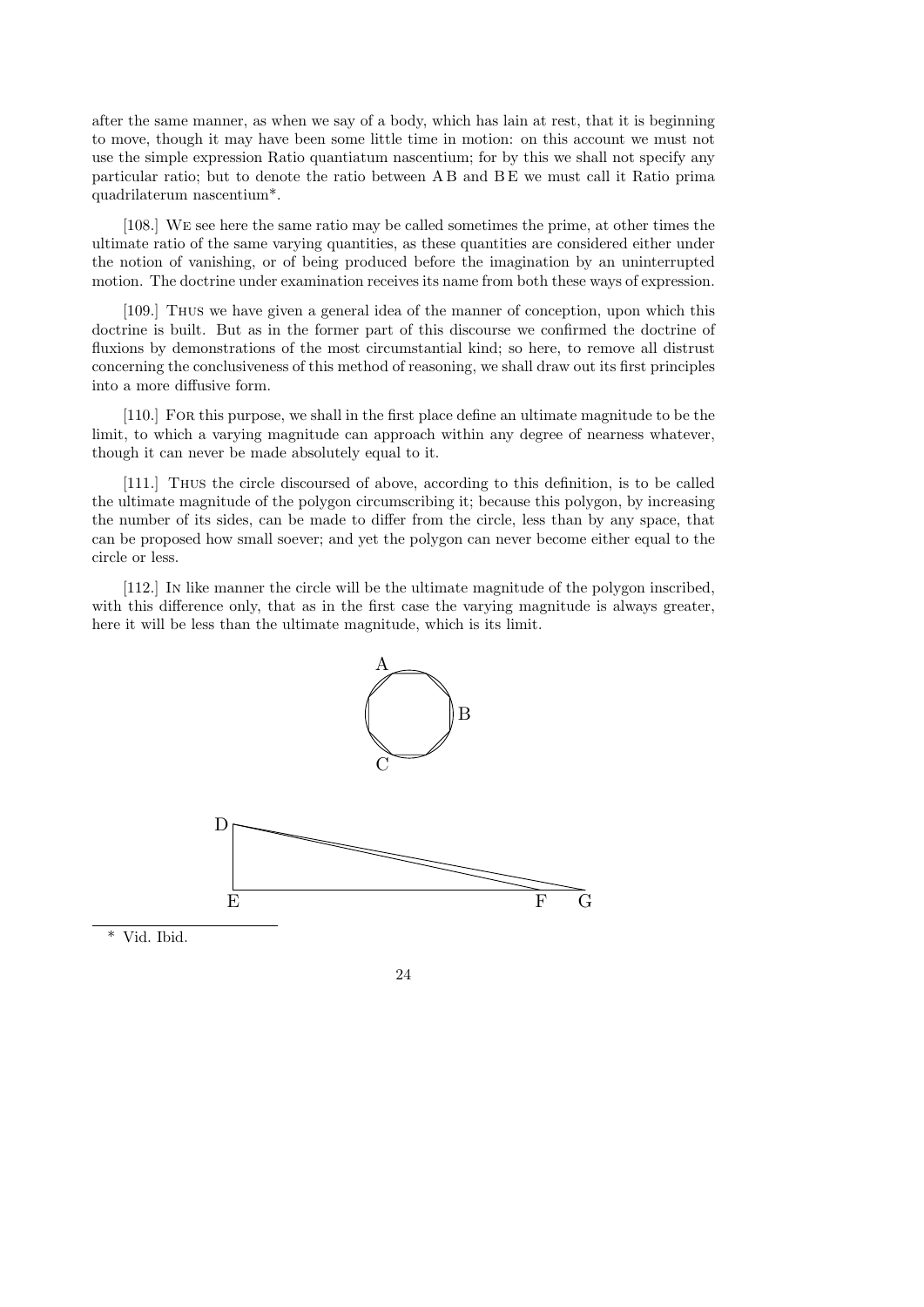[113.] AGAIN the triangle  $D \to F$  is the ultimate magnitude of the triangle  $D \to G$ ; because the base E G, being always equal to the circumference of the polygon, will constantly be greater than the base  $EF$ , equal to the circumference of the circle only, and yet  $EG$  may be made to approach EF nearer than by any difference, that can be named.

[114.] Upon this definition we may ground the following proposition; That, when varying magnitudes keep constantly the same proportion to each other, their ultimate magnitudes are in the same proportion.

[115.] Let A and B be two varying magnitudes, which keep constantly in the same proportion to each other; and let C be the ultimate magnitude of A, and D the ultimate magnitude of B. I say that C is to D in the same proportion.

A. B. C. D. E.

[116.] As A is a varying magnitude continually approaching to C, but can never become equal to it, A may be either always greater than or always less than C. In the first place suppose it greater. When A is greater than C, in approaching to C it is constantly diminished; therefore B keeping always in the same proportion to A, B in approaching to its limit D is also continually diminished.

[117.] Now, if possible, let the ratio of C to D be greater than that of A to B, that is, suppose C to have to some magnitude E, greater than D, the same proportion as A has to B. Since C is the ultimate magnitude of A in the sense of the preceeding definition, A can be made to approach nearer to C than by any difference, that can be proposed, but can never become equal to it, or less. Therefore, since C is to E as A to B, B will always exceed E; consequently can never approach to D so near as the excess of E above D: which is absurd. For since D is supposed the ultimate magnitude of B, it can be approached by B nearer than by any assignable difference.

[118.] AFTER the same manner, neither can the ratio of  $D$  to  $C$  be greater than that of B to A.

[119.] If the varying magnitude A be less than C, it follows, in like manner, that neither the ratio of C to D can be less than that of A to B, nor the ratio of D to C less than that of B to A.

[120.] It is an evident corollary from this proposition, that the ultimate magnitudes of the same or equal varying magnitudes are equal.

[121.] Now from this proposition the fore-mentioned equality between the circle and triangle DEF will again readily appear. For the circle being the ultimate magnitude of the polygon, and the triangle  $DEF$  the ultimate magnitude of the triangle  $DEG$ ; since the polygon and the triangle  $DEG$  are equal, by this proposition the circle and triangle  $DEF$ will be also equal.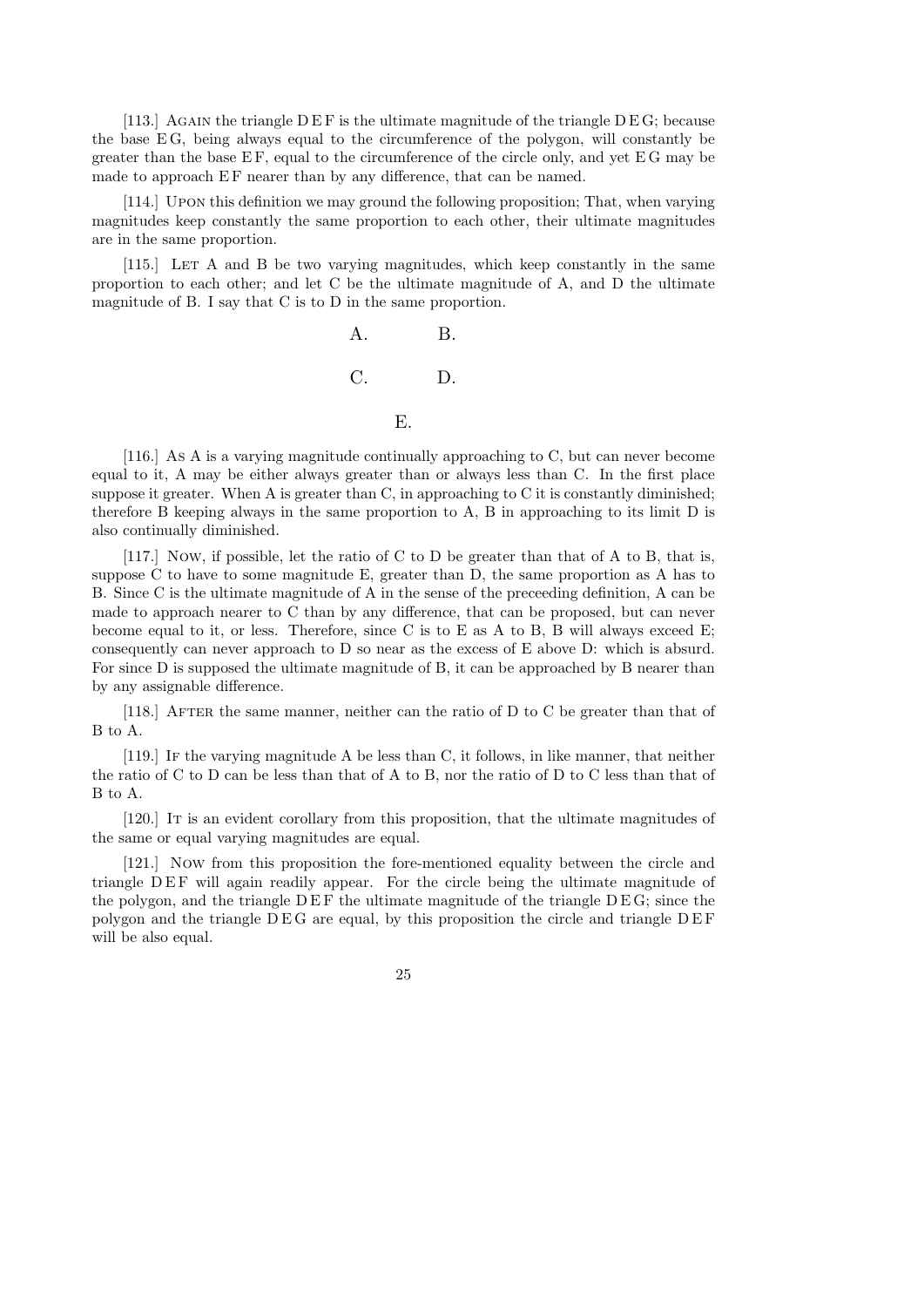[122.] If the preceeding proposition be admitted, as a genuine deduction from the definition, upon which it is grounded; this demonstration of the equality of the circle and triangle cannot be excepted to. For as no objection can lie against the definition itself, as no inference is there deduced, but only the sense explained of the term defined in it.

[123.] The other part of this method, which concerns varying ratios, may be put into the same form by defining ultimate ratios as follows.

[124.] If there be two quantities, that are (one or both) continually varying, either by being continually augmented, or continually diminished; though the proportion, they bear to each other, should by this means perpetually vary, but in such a manner, that it constantly approaches nearer and nearer to some determined proportion, and can also be brought at last in its approach nearer to this determined proportion than to any other, that can be assigned, but can never pass it: this determined proportion is then called the ultimate proportion, or the ultimate ratio of those varying quantities.

[125.] To this definition of the sense, in which the term ultimate ratio, or ultimate proportion is to be understood, we must subjoin the following proposition: That all the ultimate ratios of the same varying ratio are the same with each other.

[126.] Suppose the ratio of A to B continually varies by the variation of one or both of the terms A and B. If the ratio of C to D be the ultimate ratio of A to B, and the ratio of E to F be likewise the ultimate ratio of the same; I say, the ratio of C to D is the same with the ratio of E to F.

[127.] If possible, let the ratio of E to F differ from that of C to D. Since the ratio of C to D is the ultimate ratio of A to B, the ratio of A to B, in its approach to that of C to D, can be brought at last nearer to it, than to any other whatever. Therefore if the ratio of E to F differ from that of C to D, the ratio of A to B will either pass that of E to F, or can never approach so near to it, as to the ratio of C to D: in so much that the ratio of E to F cannot be the ultimate ratio of A to B, in the sense of this definition.

[128.] The two definitions here set down, together with the general propositions annexed to them, comprehend the whole foundation of this method, we are now explaining.

[129.] We find in former writers some attempts toward so much of this method, as depends upon the first definition. Lucas Valerius in a most excellent treatise on the Center of gravity of solid bodies, has given a proposition nothing different, but in the form of the expression, from that we have subjoined to our first definition; from which he demonstates with brevity and elegance his propositions concerning the mensuration and center of gravity of the sphere, spheroid, parabolical and hyperbolical conoids. This author writ before the doctrine of indivisibles was proposed to the world. And since, Andrew Tacquet, in his treatise on the Cylindrical and annular solids, has made the same proposition, though something differently expressed, the basis of his demonstrations at the same time very judiciously exposing the inconclusiveness of the reasonings from indivisibles. However, the consideration of the limits of varying proportions, when the quantities expressing those proportions have themselves no limits, which renders this method of prime and ultimate ratios much more extensive, we owe intirely to Sir Isaac Newton. That this method, as thus compleated, is applicable not only to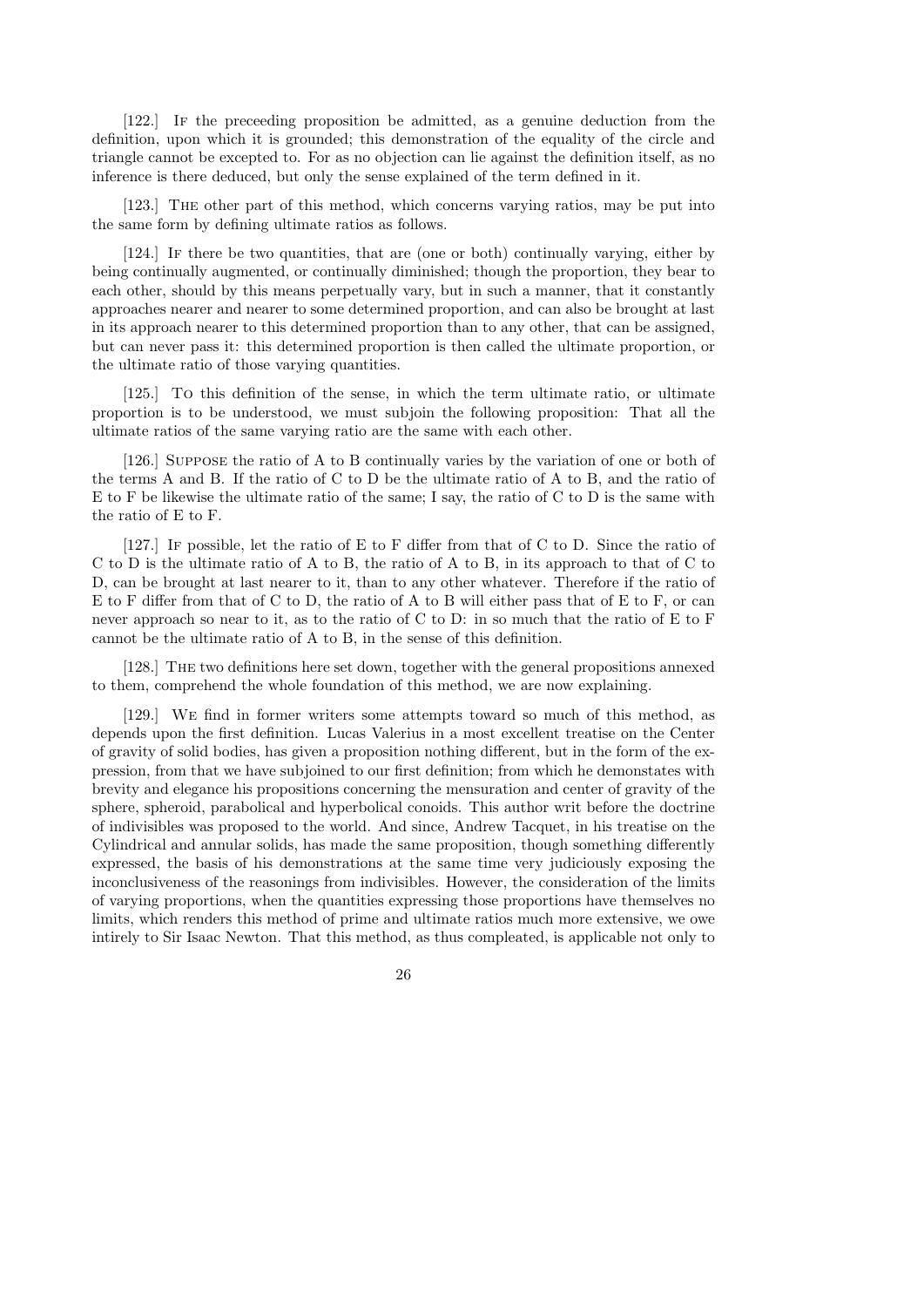the subjects treated by the ancients in the method of exhaustions, but to many others also of the greatest importance, appears from our author's immortal treatise on the Mathematical principles of natural philosophy.

[130.] However, we shall farther illustrate this doctrine in applying it to the same general problems as those, whereby the use of fluxions was above exemplified.

[131.] We have already given one instance of its use in determining the dimensions of curvilinear spaces; we shall now set forth the same by a more general example.

[132.] LET A B C be a curve line, its abscisse A D, and an ordinate D B. If the parallelogram E F G H, formed upon the given line E F under the same angle, as the ordinates of the curve make with its abscisse, be in all parts so related to the curve, that the ultimate ratio of any portion of the abscisse A D to the correspondent portion of the line E H, shall be that of the given line E F to the ordinate of the curve at the beginning of that portion of the abscisse; then will the curvilinear space A D B be equal to the parallelogram E G.



[133.] In the curve let the abscisse A D be divided into any number of equal parts A I, IL, LN, ND, and let the ordinates IK, LM, NO be drawn, and also in the parallelogram EG the correspondent lines  $P Q$ , RS and TV. In the curve compleat the parallelograms IW, LX, NY, and in the parallelogram E G make the parallelogram P Z equal to the parallelogram IW, the parallelogram R Γ equal to L X, and the parallelogram  $T\Delta$  equal to N Y: then the whole figure IKWMXOYD will be equal to the whole Figure  $P Z \Gamma \Delta H$ . But in the curve, by increasing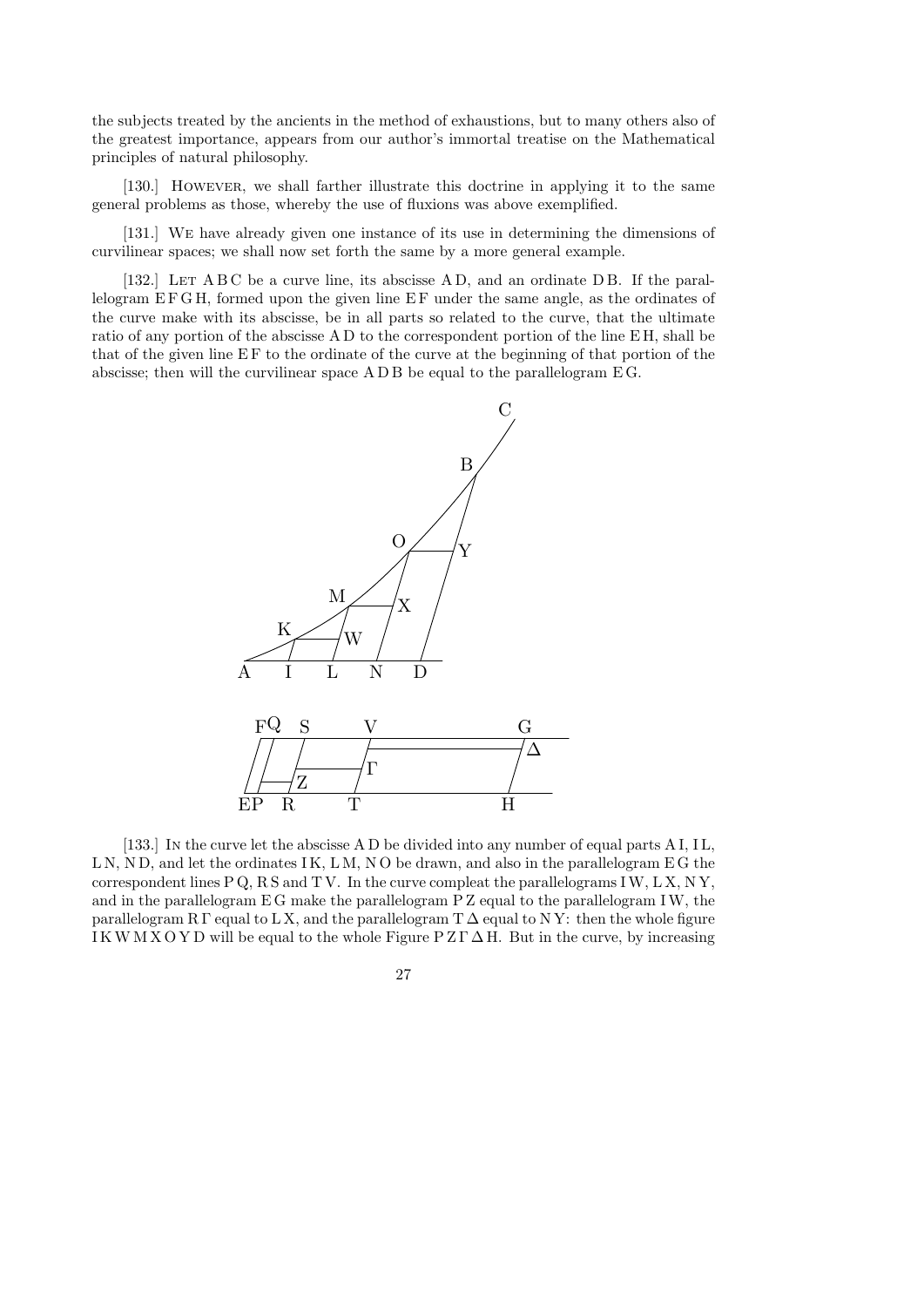the number and diminishing the breadth of these parallelograms, the figure I KW M X O Y D will approach nearer and nearer in magnitude to the curvilinear space A D B; in so much that their difference may be reduced to less than any space, that shall be assigned; therefore the curvilinear space  $A$  D B is the ultimate magnitude of the figure I K W M X O Y D. Farther, since the parallelogram  $EG$  is in all parts so related to the curve, that the ultimate ratio of every portion, as  $LN$ , of the abscisse  $AD$  to  $RT$ , the correspondent portion of  $EH$ , is the same with the ratio of  $EF$  or  $RS$ , to  $LM$ ; the ultimate ratio of the parallelogram  $LX$ , or its equal  $R \Gamma$ , to the parallelogram  $R V$ , is the ratio of equality. This is also true of all the other correspondent parallelograms; therefore, the ultimate ratio of the figure  $P Z \Gamma \Delta H$ to the parallelogram P G is the ratio of equality; that is the figure  $P Z \Gamma \Delta H$ , by increasing the number of its parallelograms, can be brought nearer to the parallelogram P G than by any difference whatever, that may be proposed. Moreover, by increasing of the number of ordinates in the curve, the residuary portion A I of the abscisse can be reduced to less than any magnitude, that shall be proposed; whereby the parallelogram  $EQ$ , corresponding to this portion of the abscisse, may be also reduced to less than any magnitude, that can be proposed; and the parallelogram P G be brought to differ less from E G than by any assignable magnitude. Since therefore the figure  $P Z \Gamma \Delta H$  can be brought nearer to the parallelogram P G than by any difference, that can be assigned; the Figure  $P Z \Gamma \Delta H$  can be brought also nearer to the parallelogram EG than by any difference, that can be assigned. Consequently the parallelogram EG is the ultimate magnitude of the figure  $P Z \Gamma \Delta H$ . Therefore the figures  $P Z \Gamma \Delta H$  and IKWMXOYD being equal varying magnitudes, and the ultimate magnitudes of equal varying magnitudes being equal, the curvilinear space A D B is equal to the parallelogram E G.

[134.] Suppose the curve A B C were a cubical parabola convex to the abscisse, that is, suppose  $\Theta$  a given line, and  $\Theta q \times LM = ALc$ . If EH be  $=$   $\frac{ADqq}{ADq}$  $\frac{112.44}{4\Theta q \times EF}$ , then the parallelogram E G will be equal to the space A D B.

[135.] As EH is  $=$   $\frac{\text{AD} \, qq}{4 \Omega_{\text{D}} \cdot \text{D} \cdot \text{D}}$  $4\Theta q \times \overline{\text{E F}}$ , ER will be  $=\frac{ALqq}{4Q+LR}$  $\overline{4\Theta q \times \mathrm{E}\,\mathrm{F}}$ and  $ET = \frac{AN qq}{40 \times F}$  $\frac{111.99}{4\Theta q \times EF}$ consequently

$$
RT = \frac{ALc \times LN + \frac{3}{2}ALq \times LNq + AL \times LNc + \frac{1}{4}LNqq}{\Theta q \times EF}.
$$

Therefore the parallelogram E G is here so related in all parts to the curve, that L N is to R T as  $\Theta q \times \text{EF}$  to  $\text{AL} c + \frac{3}{2}$  $\frac{3}{2}$  A L  $q \times$  L N + A L  $\times$  L N  $q + \frac{1}{4}$  $\frac{1}{4}$  L N c. Now it is evident, that the ratio of LN to RT can never be so great as the ratio of  $\Theta \overrightarrow{q} \times \overrightarrow{EF}$  to ALc; but yet, by diminishing LN, the ratio of LN to  $RT$  may at last be brought nearer to this ratio than to any other whatever, than should be proposed. Consequently by the preceeding definition of what is to be understood by an ultimate ratio, the ratio of  $\Theta q \times \mathrm{EF}$  to  $\mathrm{AL}c$  is the ultimate ratio of LN to RT. But ALc being =  $\Theta q \times LM$ ,  $\Theta q \times EF$  is to ALc as EF to LM. Therefore the ratio of  $E F$  to LM is the ultimate ratio of LN to RT. Consequently, by the preceeding general proposition, the parallelogram E G is equal to the curvilinear space A D B. And this parallelogram is equal to  $\frac{1}{4}$  A D  $\times$  D B.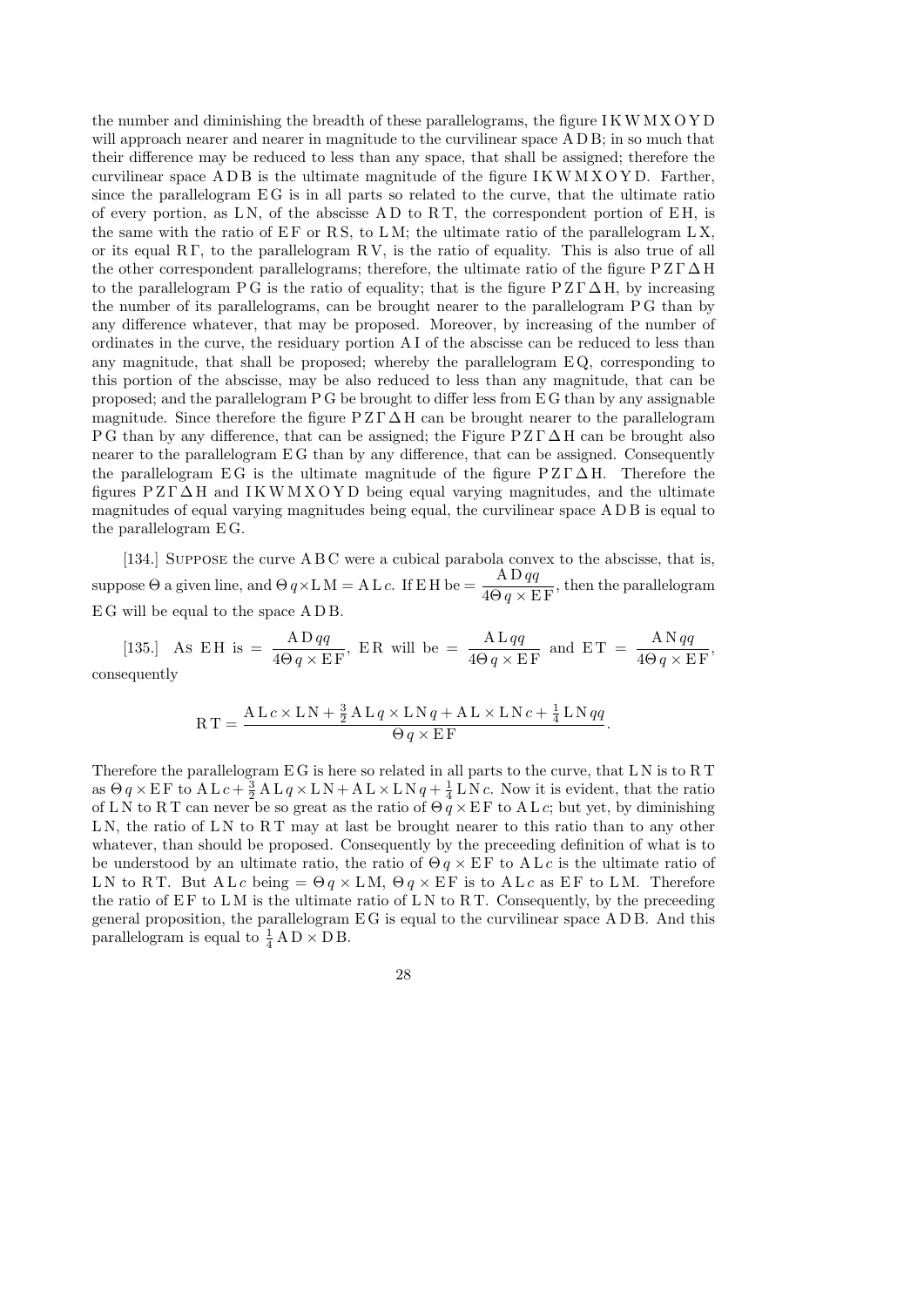

[136.] AGAIN this method is equally useful in determining the situation of the tangents to curve lines.

[137.] In the curve A B C, whose abscisse is A D, let E B be a tangent at the point B. Let BF be the ordinate at the same point B, and GH another ordinate parallel to it, which shall meet the tangent in I, and the line B K, parallel to the abscisse A D, in K. Here the ratio of H K, the difference of the ordinates, to B K can never be the same with the ratio of B F to F E, unless by the figure of the curve the tangent chance to cut it in some point remote from B; this ratio of  $BF$  to  $FE$  being the same with that of IK to  $KB$ . But it is farther evident, that the nearer GH is to FB, the ratio of KH to KB will approach so much the nearer to the ratio of IK to K B; and the angle, which the curve  $BC$  makes with the tangent  $BI$  being less than any right-lined angle, it is manifest, that G H may be made to approach towards F B, 'till the ratio of H K to K B, shall at last approach nearer to the ratio of I K to K B, or of B F to F E, than to any other ratio whatever, that shall be proposed; that is, the ratio of BF to FE is the ultimate ratio of HK to KB. Therefore, if from the properties of the curve A B C the ratio of H K to K B be determined, and from thence their ultimate ratio assigned; this ratio thus assigned will be the ratio of B F to F E; because all the ultimate ratios of the same variable ratio are the same with each other.

[138.] SUPPOSE the curve A B C again to be a cubical parabola, where B F is  $=\frac{A F c}{Z}$ ,  $\mathrm{Z}\,q$ and  $GH = \frac{AGc}{Z}$  $\mathrm{Z}\,q$ . Here HK will be  $=$   $\frac{3 \text{A} \text{F} \times \text{A} \text{G} \times \text{F} \text{G} + \text{F} \text{G} \text{c}}{7}$  $\mathrm{Z}\,q$ ; therefore  $H K$  is to  $F G$ , or BK, as  $3\overrightarrow{AF} \times \overrightarrow{AG} + \overrightarrow{FGq}$  to Zq. Consequently the ratio of HK to BK can never be so small as the ratio of  $3 A F q$  to  $Z q$ ; but by diminishing BK it may be brought nearer to that ratio, than to any other whatever; that is, the ratio of  $3 A F q$  to  $Z q$  is the ultimate ratio of HK to KB. Therefore, if BF bear to FE the ratio of  $3 \text{ AF } q$  to  $\text{Z } q$ , the line BE will touch the curve in B: and EF will be equal to  $\frac{1}{3}$  AF.

[139.] AFTER the situation of the tangent has been thus determined, the magnitude of H I, the part of the ordinate intercepted between the tangent and the curve, will be known. For example, in this instance since BF is to FE, that is IK to FG, as  $3A F q$  to  $Z q$ , IK will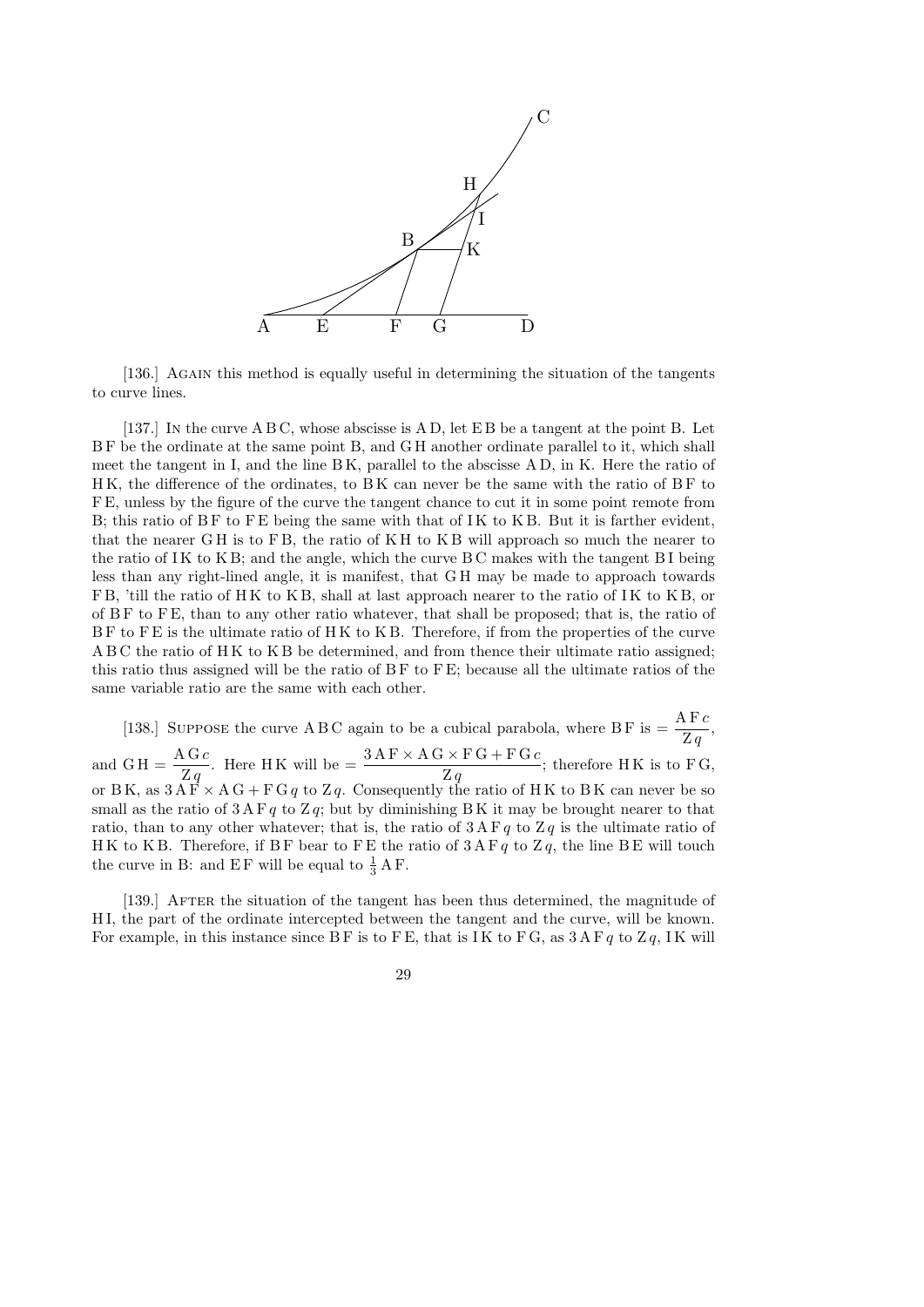be = 
$$
\frac{3 \text{ AF } q \times \text{FG}}{\text{Z } q}
$$
, and HK being = 
$$
\frac{3 \text{ AF} \times \text{AG} \times \text{FG} + \text{FG } c}{\text{Z } q}
$$
, HI will be  
= 
$$
\frac{3 \text{AF} \times \text{FG } q + \text{FG } c}{\text{Z } q} = \frac{\text{FG } q}{\text{Z } q} \times \overline{3 \text{ AF} + \text{FG}}.
$$

Now by this line HI may the curvature of curve lines be compared.



[140.] LET the streight line A B touch the curve C B D in the point B; C E being the abscisse of the curve, and BF the ordinate at B. Take any other point G in the curve, and through the points  $G$ ,  $B$  describe the circle  $B$   $H$ , that shall touch the line  $A$  $B$  in  $B$ ; lastly,  $d$ raw I $K$  G $L$  parallel to F $B$ . Here are two angles formed at the point  $B$  with the circle, one by the line B K, the other by the curve; and the proportion of the first of these angles to the second will be different in different distances of the point G from the point B. And by the approach of G to B the angle between the circle and curve will be diminished, even so much as at length to bear a less proportion to the angle between the circle and tangent, than any, that can be proposed. That is, by the approach of the point G to B the angle between the tangent and circle may be brought nearer to the angle between the tangent and the curve, than by any difference how minute soever homogeneous to those angles; therefore the magnitude of the circle being continually varied by the gradual approach of G to B, and the angle between the tangent and circle thereby also varied; the angle between the tangent and curve is the ultimate magnitude of these angles. That is, the ultimate of these circles determines the degree of curvature of the curve C B D at the point B. But in the circle the rectangle under L K G is equal to the square of B K. And whereas the magnitude of K L will perpetually vary by the approach of the point G towards B; if B M taken in F B produced be the ultimate magnitude of K L, the circle described through M and B to touch the tangent A K in B will be the circle, by which the curvature of the curve C B D in B is to be estimated.

[141.] SUPPOSE the curve C B D to be the cubical parabola as before, where  $Z q \times F B$  is  $=$  C F c, then K G will be  $=$   $\frac{F I q}{Z}$  $\mathrm{Z}\,q$  $\times \overline{3 \, \text{CF} + \text{FI}}$ . Hence L K (=  $\frac{\text{BK} q}{\text{KG}}$ ) is =  $\frac{\text{BK} q}{\text{FI} q}$  $\times \frac{Zq}{Z}$  $\frac{2q}{3 C F + F I}.$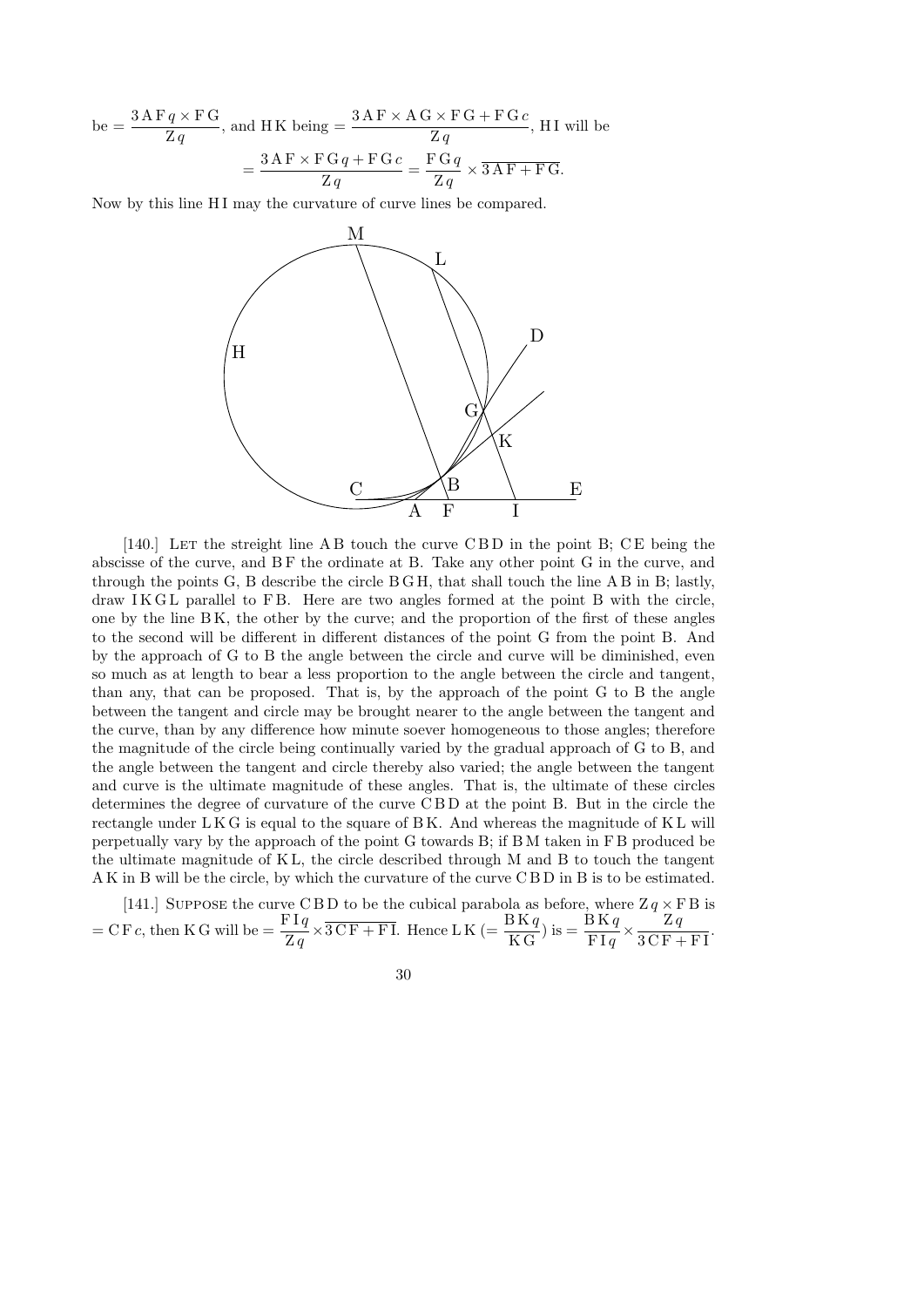But it is evident, that in a given situation of the tangent A B the ratio of  $BK q$  to  $FI q$  is given; therefore LK will be reciprocally as  $3CF + FI$ , and will continually increase, as the point G approaches to the point B, but can never be so great, as to equal  $=\frac{BKq}{BLR}$  $_{\rm F1q}$  $\times \frac{Zq}{Z}$  $\frac{24}{3 \text{CF}}$ yet by the near approach of G to B, L K may be brought nearer to this quantity than by any difference, that can be proposed. Therefore, by our former definition of ultimate magnitudes,  $\operatorname{B}$   $\operatorname{K}$   $q$  $_{\rm F I$   $q$  $\times \frac{Zq}{\sqrt{2}}$  $\frac{1}{3}$  C F is the ultimate magnitude of L K. Consequently, if B M be taken equal to this  $\operatorname{B}$   $\operatorname{K}$   $q$  $_{\rm F I$   $q$  $\times \frac{Zq}{\sqrt{2}}$  $\frac{1}{3}$  C<sub>F</sub>, the circle described through M is that required.

[142.] We have now gone through all, we think needful for illustrating the doctrine of prime and ultimate ratios; and by the definitions, we have given of ultimate magnitudes and proportions, compared with the instances, we have subjoined, of the application of this doctrine to geometrical problems, we hope our readers cannot fail of forming so distinct a conception of this method of reasoning, that it shall appear to them equally geometrical and scientific with the most unexceptionable demonstration.

[143.] THEREFORE we shall in the next place proceed to consider the demonstrations, which Sir Isaac Newton has himself given, upon the principles of this method, for his precepts for assigning the fluxions of flowing quantities.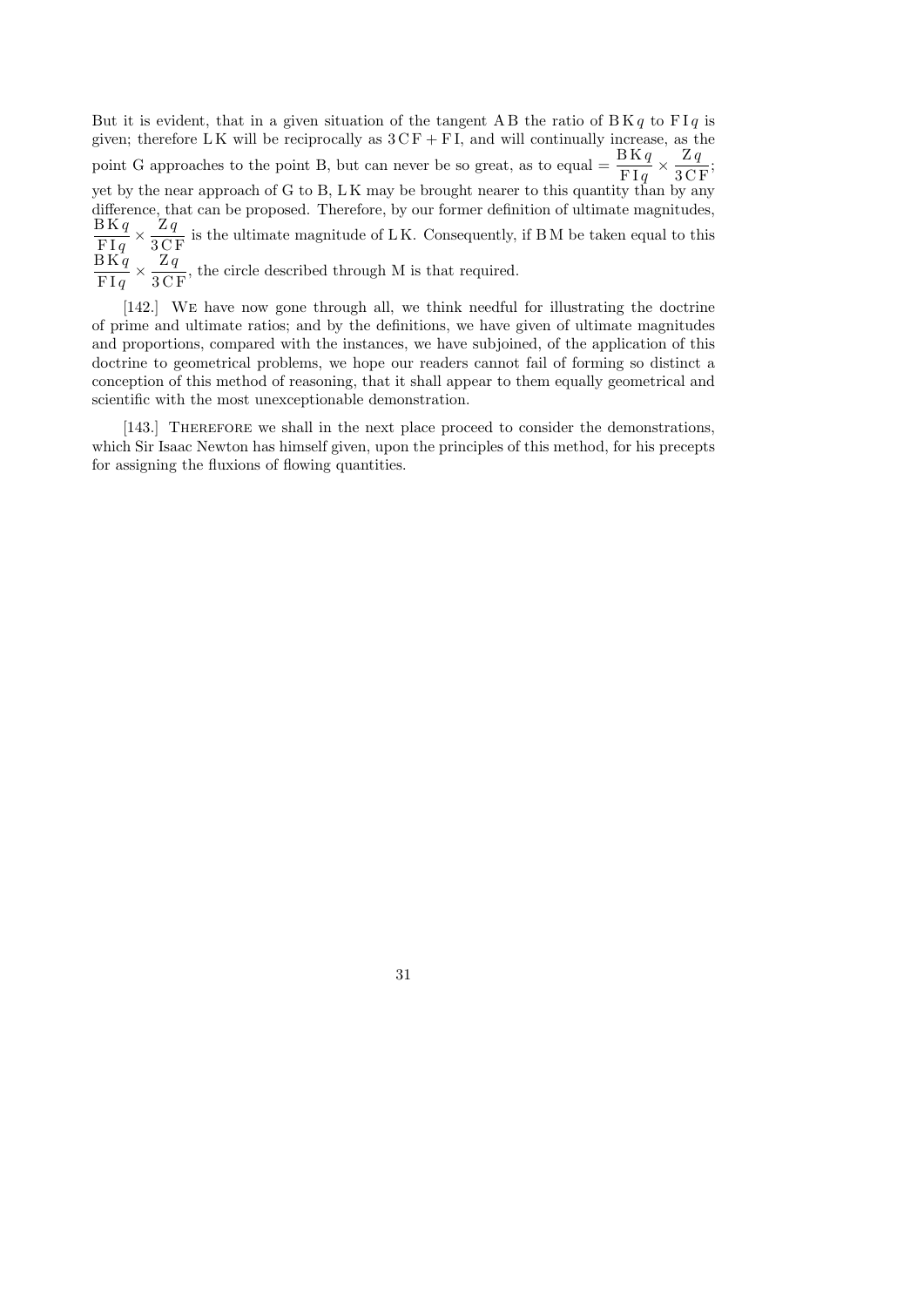#### OF

### Sir Isaac Newton's

#### METHOD

#### Of demonstrating his Rules for finding

#### FLUXIONS.

[144.] Sir Isaac Newton has comprehended his directions for computing the fluxions of quantities in two propositions; one in his Introduction to his treatise on the Quadrature of curves; the other is the first proposition of the book itself. In the first he assigns the fluxion of a simple power, the latter is universal for all quantities whatever.



[145.] For determining the fluxion of a simple power suppose the line A B to be denoted by x, and another line CD to be denoted by  $\frac{x^n}{x^n}$  $\frac{a}{a^{n-1}}$ , or by considering a as unite, CD will be denoted by  $x^n$ .

[146.] Suppose the points B and D to move in equal spaces of time into two other positions E and F; then  $DF$  will be to  $BE$  in the ratio of the velocity, wherewith  $DF$  would be described with an uniform motion, to the velocity, wherewith B E will be described in the same time with an uniform motion. But if the point describing the line A B moves uniformly; the velocity, wherewith the line C D is described, will not be uniform. Therefore the space DF is not described with a uniform velocity; in so much that the velocity, wherewith DF would be uniformly described; is never the same with the velocity at the point D. But by diminishing the magnitude of DF, the uniform velocity, wherewith DF would be described, may be made to approach at pleasure to the velocity at the point D. Therefore the velocity at the point D is the ultimate magnitude of the velocity, wherewith D F would be uniformly described. Consequently the ratio of the velocity at D to the velocity at B is the ultimate ratio of the velocity, wherewith DF would be uniformly described, to the velocity, wherewith  $BE$  is uniformly described. But  $DF$  being to  $BE$  as the velocity, wherewith  $DF$  would be uniformly described, to that, wherewith  $BE$  is uniformly described, the ultimate ratio of  $DF$ to B E is also the ultimate ratio of the first of these velocities to the last; because all the ultimate ratios of the same varying ratio are the same with each other. Therefore the ratio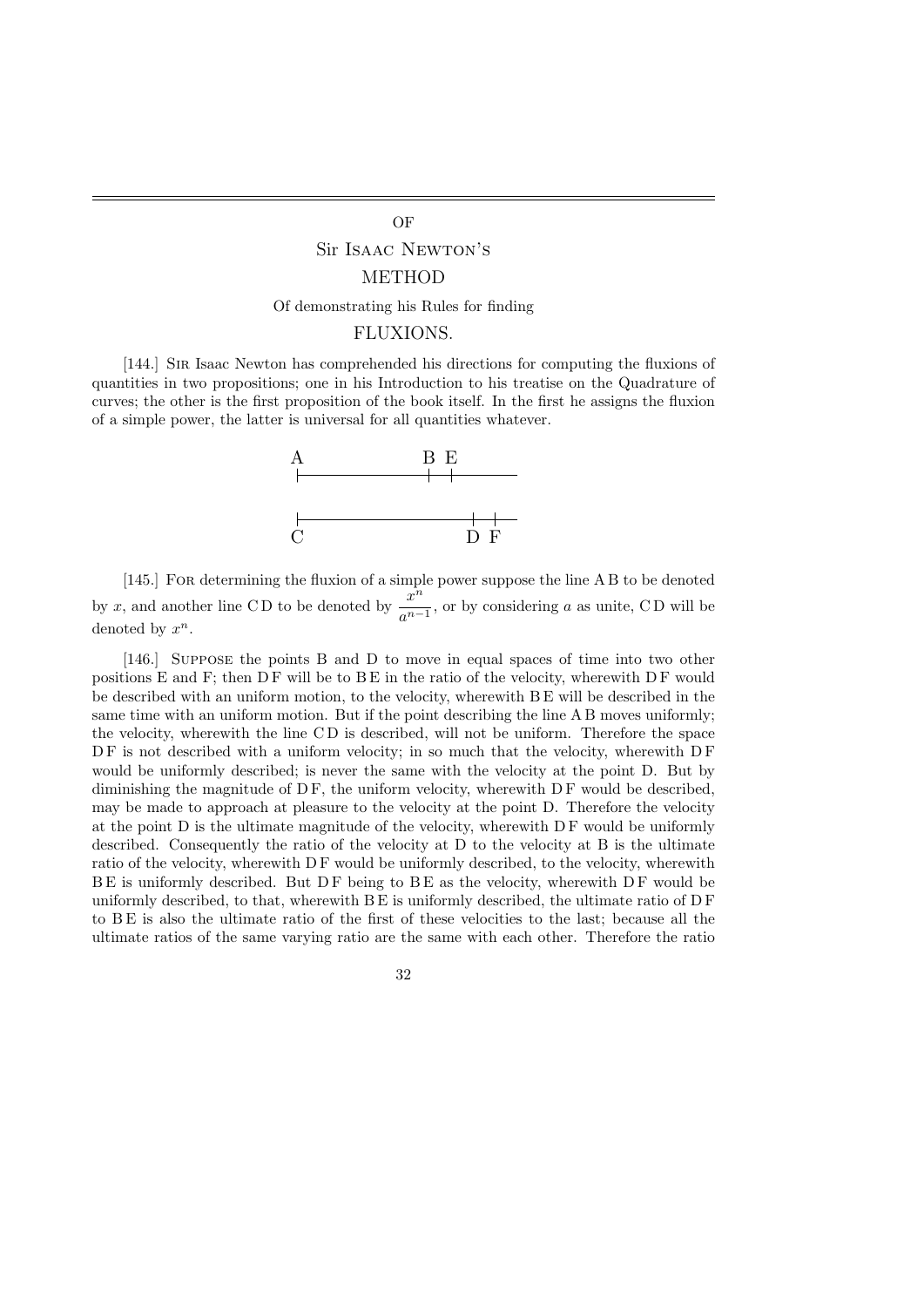of the velocity at D to the velocity at B, that is, of the fluxion of C D to the fluxion of A B, is the same with the ultimate ratio of  $DF$  to  $BE$ .

[147.] If now the augment  $BE$  be denoted by  $o$ , the augment  $DF$  will be denoted by

$$
nx^{n-1}o + \frac{n \times (n-1)}{2} \times x^{n-2}o^2 + \frac{n \times (n-1) \times (n-2)}{6} \times x^{n-3}o^3 + \&c.
$$

And here it is obvious, that all the terms after the first taken together may be made less than any assignable part of the first. Consequently the proportion of the first term  $nx^{n-1}$ o to the whole augment may be made to approach within any degree whatever of the proportion of equality; and therefore the ultimate proportion of

$$
nx^{n-1}o + \frac{n \times (n-1)}{2} \times x^{n-2}o^2 + \frac{n \times (n-1) \times (n-2)}{6} \times x^{n-3}o^3 + \&c.
$$

to *o*, or of DF to BE, is that of  $nx^{n-1}$  *o* only to *o*, or the proportion of  $nx^{n-1}$  to 1.

[148.] And we have already proved, that the proportion of the velocity at D to the velocity at B is the same with the ultimate proportion of  $DF$  to  $BE$ ; therefore the velocity at D is to the velocity at B, or the fluxion of  $x^n$  to the fluxion of x as  $nx^{n-1}$  to 1.

[149.] In the first proposition of the treatise of Quadratures the author proposes the relation betwixt three varying quantities x, y, and z to be expressed by the equation  $x^3$  –  $xy^2 + a^2z - b^3 = 0$ . Suppose these quantities to be augmented by any contemporaneous increments great or small. Let us also suppose some quantity  $\sigma$  to be described at the same time by some known velocity, and let that velocity be denoted by  $m$ ; the velocity, wherewith the augment of x would be uniformly described in that time be denoted by  $\dot{x}$ ; the velocity, wherewith the augment of y would be uniformly described in the same time by  $\dot{y}$ ; and lastly the velocity, wherewith the augment of  $z$  would be uniformly described in the same time by  $\dot{z}$ . Then  $\frac{o\dot{x}}{ }$ m ,  $o\dot{y}$ m , and  $\frac{o\dot{z}}{z}$ m will express the contempaneous increments of  $x, y$ , and  $z$  respectively. Now when x is become  $x +$  $o\dot{x}$ m , y is become  $y +$  $o\dot{y}$ m and z become  $z +$  $o\dot{z}$ m ; the former equation will become

$$
x^{3} + \frac{3x^{2}o\dot{x}}{m} + \frac{3xo^{2}\dot{x}\dot{x}}{m^{2}} + \frac{o^{3}\dot{x}^{3}}{m^{3}} - xy^{2} - \frac{o\dot{x}y^{2}}{m} - \frac{2xo\dot{y}y}{m} - \frac{\dot{x}o^{2}\dot{y}y}{m^{2}} - \frac{xo^{2}\dot{y}\dot{y}}{m^{2}} - \frac{\dot{x}o^{3}\dot{y}\dot{y}}{m^{3}} + a^{2}z + \frac{a^{2}o\dot{z}}{m} - b^{3} = 0.
$$

Here, as the first of these equations exhibits the relation between the three quantities  $x, y, z$ , as far as the same can be expressed by a single equation; so this second equation, with the assistance of the first, will express the relation between the augments of these quantities. But the first of these equations may be taken out of the latter; whence will arise this third equation

$$
\frac{3x^2\alpha\dot{x}}{m} + \frac{3x\alpha^2\dot{x}\dot{x}}{m^2} + \frac{\alpha^3\dot{x}^3}{m^3} - \frac{\alpha\dot{x}y^2}{m} - \frac{2x\alpha\dot{y}y}{m} - \frac{2\dot{x}\alpha^2\dot{y}y}{m^2} - \frac{x\alpha^2\dot{y}\dot{y}}{m^2} - \frac{\dot{x}\alpha^3\dot{y}\dot{y}}{m^3} + \frac{\alpha^2\alpha\dot{z}}{m} = 0;
$$

$$
33\,
$$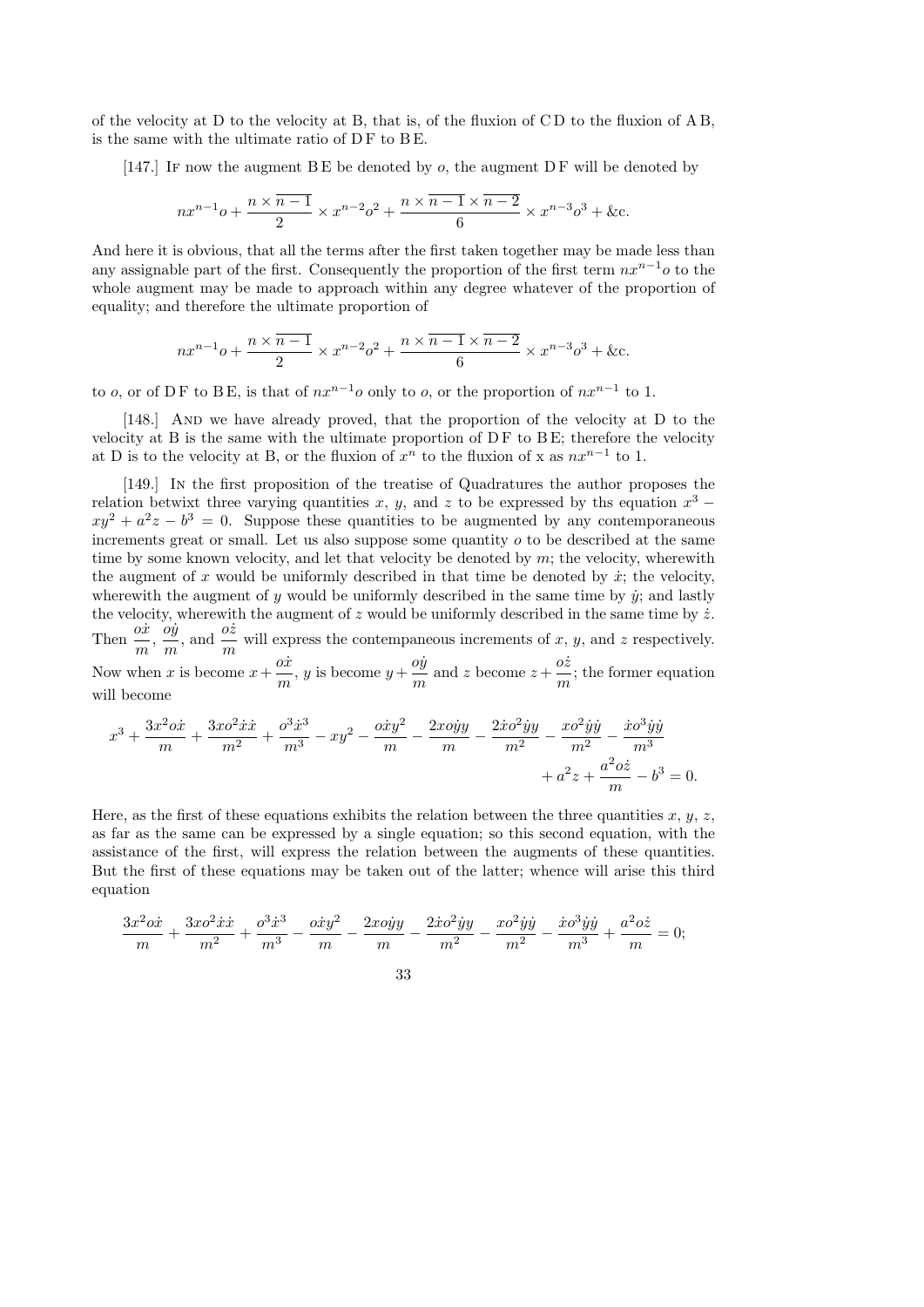which also expresses the relation between the several increments; and likewise if  $\sigma$  be a given quantity, this equation will equally express the relation between the velocities, wherewith these several increments are generated respectively by a uniform motion. And this equation being divided by o will be reduced to more simple terms, and yet will equally express the relation of these velocities; and then the equation will become

$$
\frac{3x^2\dot{x}}{m} + \frac{3x\dot{x}\dot{x}}{m^2} + \frac{\dot{\sigma}^2\dot{x}^3}{m^3} - \frac{\dot{x}\dot{y}^2}{m} - \frac{2x\dot{y}\dot{y}}{m} - \frac{2\dot{x}\dot{\sigma}\dot{y}\dot{y}}{m^2} - \frac{x\dot{\sigma}\dot{y}\dot{y}}{m^2} - \frac{\dot{x}\dot{\sigma}^2\dot{y}\dot{y}}{m^3} + \frac{a^2\dot{z}}{m} = 0.
$$

Now let us form an equation out of the terms of this, from which the quantity o is absent. This equation will be

$$
\frac{3x^2\dot{x}}{m} - \frac{\dot{x}y^2}{m} - \frac{2x\dot{y}y}{m} + \frac{a^2\dot{z}}{m} = 0;
$$

and this equation multiplied by  $m$  becomes

$$
3x^2\dot{x} - \dot{x}y^2 - 2x\dot{y}y + a^2\dot{z} = 0.
$$

It is evident, that this equation does not express the relation of the forementioned velocities; yet by the diminution of o this equation may come within any degree of expressing that relation. Therefore, by what has been so often inculcated, this equation will express the ultimate relation of these velocities. But the fluxions of the quantities  $x, y, z$  are the ultimate magnitudes of these velocities; so that the ultimate relation of these velocities is the relation of the fluxions of these quantities. Consequently this last equation represents the relation of the fluxions of the quantities  $x, y, z$ .

[150.] It is now presumed, we have removed all difficulty from the demonstrations, which Sir Isaac Newton has himself given, of his rules for finding fluxions.

[151.] In the beginning of this discourse we have endeavoured at such a description of fluxions, as might not fail of giving a distinct and clear conception of them. We then confirmed the fundamental rules for comparing fluxions together by demonstrations of the most formal and unexceptionable kind. And now having justified Sir Isaac Newton's own demonstrations, we have not only shewn, that his doctrine of fluxions is an unerring guide in the solution of geometrical problems, but also that he himself had fully proved the certainty of this method. For accomplishing this last part of our undertaking it was necessary to explain at large another method of reasoning established by him, no less worthy consideration; since as the first inabled him to investigate the geometrical problems, whereby he was conducted in those remote searches into nature, which have been the subject of universal admiration, so to the latter method is owing the surprizing brevity, wherewith he has demonstrated those discoveries.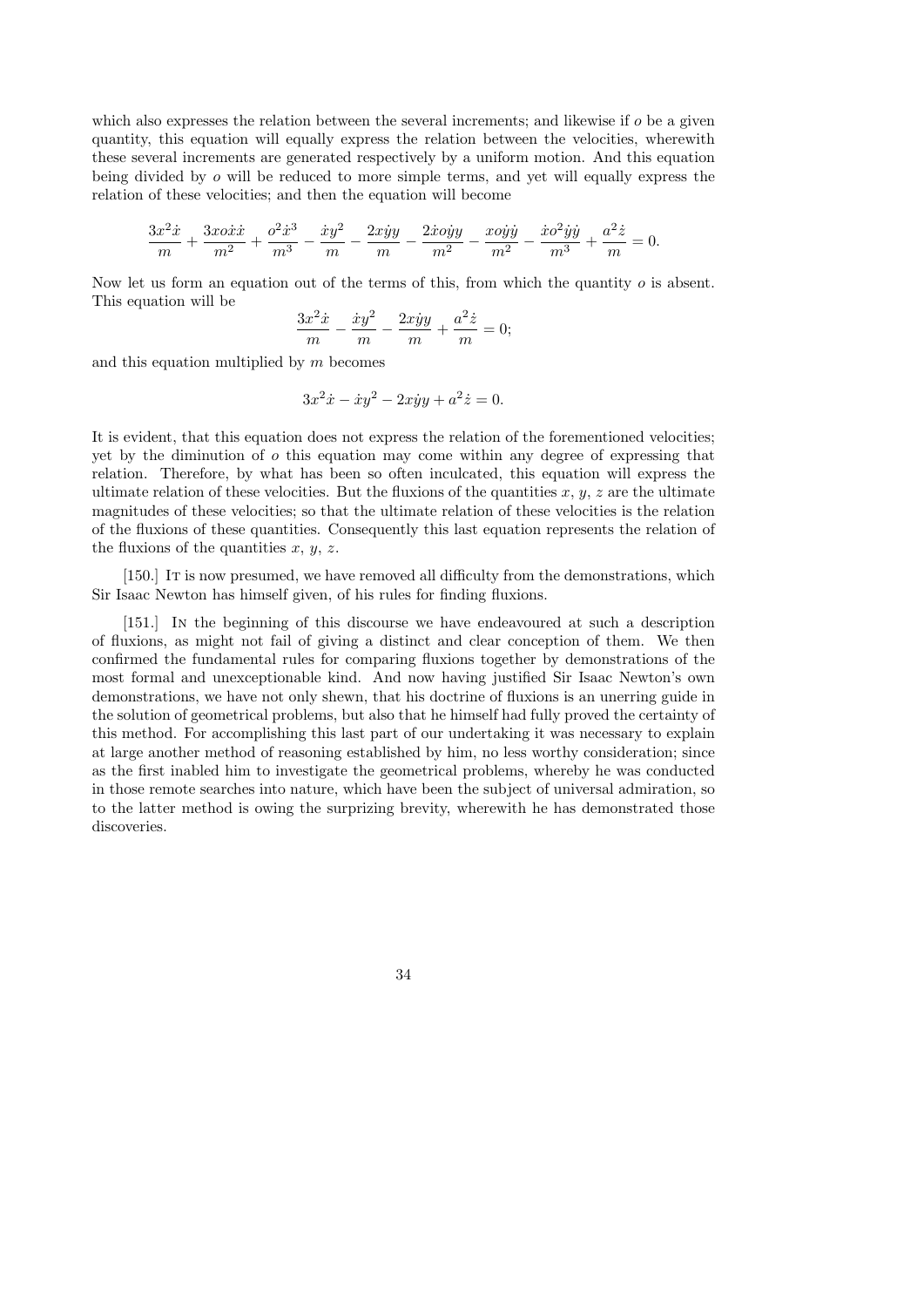#### CONCLUSION.

[152.] Thus we have at length finished the whole of our design, and shall therefore put a period to this discourse with the explanation of the term momentum frequently used by Sir Isaac Newton, though we have yet had no occasion to mention it.

[153.] And in this I shall be the more particular, because Sir Isaac Newton's definition of momenta, That they are momentaneous increments or decrements of varying quantities, may possibly be thought obscure. Therefore I shall give a fuller delineation of them, and such a one, as shall agree to the general sense of his description, and never fail to make the use of this term, in every proposition, where it occurs, clearly to be understood.

[154.] In determining the ultimate ratios between the contemporaneous differences of quantities, it is often previously required to consider each of these differences apart, in order to discover, how much of those differences is necessary for expressing that ultimate ratio. In this case Sir Isaac Newton distinguishes, by the name of momentum, so much of any difference, as constitutes the term used in expressing this ultimate ratio.



[155.] Thus in [§ 147], where BE is  $=$  o, and DF equal to

$$
nx^{n-1}o + \frac{n \times (n-1)}{2} \times x^{n-2}o^2 + \frac{n \times (n-1) \times (n-2)}{6} \times x^{n-3}o^3 + \&c.
$$

the ultimate ratio of DF to BE being the ratio of  $nx^{n-1}$ o to o, such a part only of DF as is denoted by  $nx^{n-1}$ o, without the addition of any of the following terms of the series, constitutes the whole of the momentum of the line C D; but the momentum of A B is the same as the whole difference B E, or  $o$ .

[156.] In like manner, if A and B denote varying quantities, and their contemporaneous increments be represented by a and b; the rectangle under any given line  $M$  and  $\alpha$  is the contemporaneous increment of the rectangle under M and A, and  $A \times b + B \times a + a \times b$  is the like increment of the rectangle under A, B. And here the whole increment  $M \times a$  represents the momentum of the rectangle under M, A; but  $A \times b + B \times a$  only, and not the whole increment  $A \times b + B \times a + a \times b$ , is called the momentum of the rectangle under A, B; because so much only of this latter increment is required for determining the ultimate ratio of the